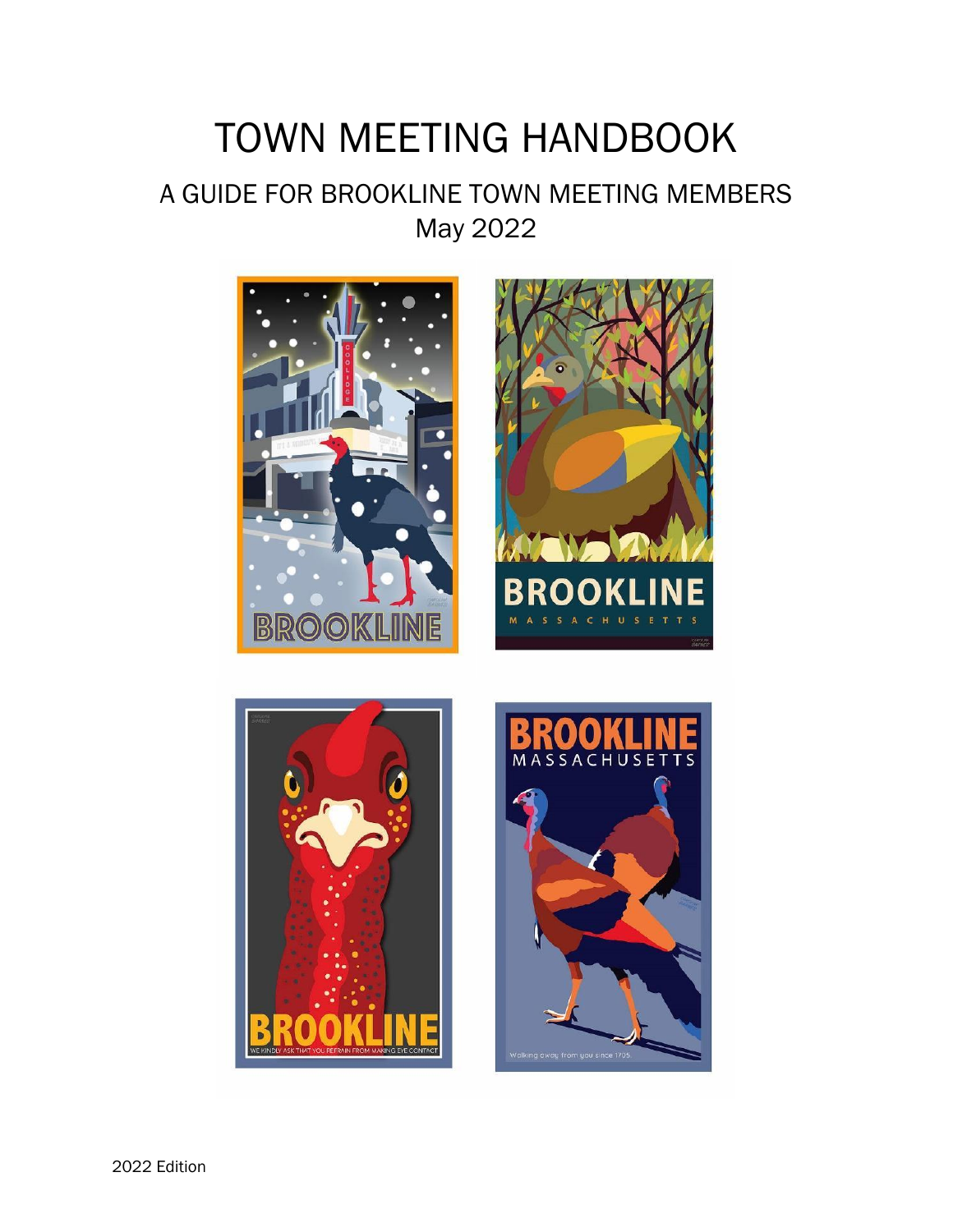## <span id="page-1-0"></span>PARLIAMENTARY GUIDE

| Rank                | <b>Motion</b>                                                                                         | Second<br>Required | Debatable                       | Amendable | Vote<br>Required | May<br>Reconsider | May<br>Interrupt |
|---------------------|-------------------------------------------------------------------------------------------------------|--------------------|---------------------------------|-----------|------------------|-------------------|------------------|
|                     | PRIVILEGED MOTIONS                                                                                    |                    |                                 |           |                  |                   |                  |
| 1                   | Dissolve (adjourn "sine<br>die," the final<br>adjournment without a day<br>being set for reconvening) | Yes                | No                              | No        | Majority         | No                | No               |
| $\mathbf{2}$        | Adjourn to a fixed time                                                                               | Yes                | Yes                             | Yes       | Majority         | <b>No</b>         | <b>No</b>        |
| 3                   | Point of no quorum                                                                                    | No                 | <b>No</b>                       | <b>No</b> | None             | <b>No</b>         | <b>No</b>        |
| 4                   | Fix the time to (or at)<br>which to adjourn                                                           | Yes                | Yes                             | Yes       | Majority         | Yes               | <b>No</b>        |
| 5                   | Questions of privilege                                                                                | No                 | No                              | No        | None             | No                | Yes              |
|                     | <b>SUBSIDIARY MOTIONS</b>                                                                             |                    |                                 |           |                  |                   |                  |
| 6                   | Lay on the table                                                                                      | Yes                | <b>No</b>                       | <b>No</b> | 2/3              | Yes               | <b>No</b>        |
| $\overline{7}$      | The previous question                                                                                 | Yes                | <b>No</b>                       | <b>No</b> | 2/3              | <b>No</b>         | <b>No</b>        |
| 8                   | Limit or extend debate                                                                                | Yes                | No                              | No        | 2/3              | Yes               | No               |
| 9                   | Postpone to a time certain                                                                            | Yes                | Yes                             | Yes       | Majority         | Yes               | <b>No</b>        |
| 10                  | Commit or refer                                                                                       | Yes                | Yes                             | Yes       | Majority         | Yes               | <b>No</b>        |
| 11                  | Amend or substitute                                                                                   | Yes                | Yes                             | Yes       | Majority         | Yes               | <b>No</b>        |
| 12                  | Postpone indefinitely                                                                                 | Yes                | Yes                             | <b>No</b> | Majority         | Yes               | No               |
|                     | <b>INCIDENTAL MOTIONS</b>                                                                             |                    |                                 |           |                  |                   |                  |
| Same as<br>motion   | Point of order                                                                                        | No                 | No                              | No        | None             | No                | Yes              |
| out of              | Division of a question                                                                                | Yes                | Yes                             | Yes       | Majority         | No                | <b>No</b>        |
| which it<br>arises  | Separate consideration                                                                                | Yes                | Yes                             | Yes       | Majority         | No                | No               |
|                     | Withdraw or modify a<br>motion                                                                        | <b>No</b>          | No                              | <b>No</b> | Majority         | No                | <b>No</b>        |
|                     | Reconsider or rescind                                                                                 | Yes                | At<br>Moderator's<br>discretion | <b>No</b> | Majority         | No                | <b>No</b>        |
| <b>MAIN MOTIONS</b> |                                                                                                       |                    |                                 |           |                  |                   |                  |
| None                | Main motion                                                                                           | Yes                | Yes                             | Yes       | Varies           | Yes               | <b>No</b>        |
| None                | Take from the table                                                                                   | Yes                | <b>No</b>                       | <b>No</b> | Majority         | <b>No</b>         | <b>No</b>        |
| None                | Advance an article                                                                                    | Yes                | Yes                             | Yes       | Majority         | Yes               | <b>No</b>        |

Adapted from Town Meeting Time, Johnson, Trustman and Wadsworth, Massachusetts, Moderators Association, 3rd Edition (2001).

COVER ART: Caroline Barnes, [www.brooklineturkeys.com](http://www.brooklineturkeys.com/)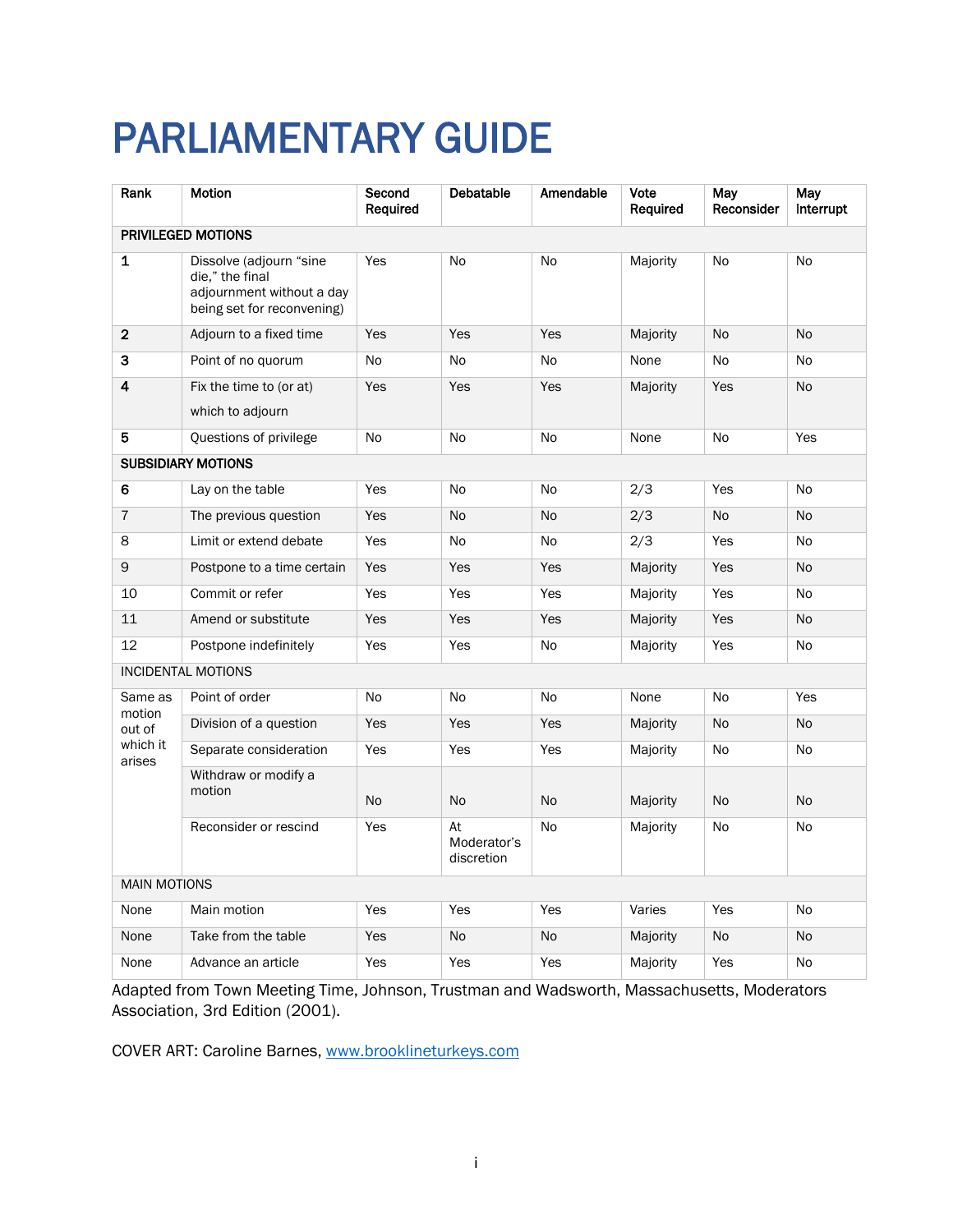#### TOWN OF BROOKLINE, MASSACHUSETTS

Dear Town Meeting Member:

Welcome to Town Meeting. The New England Town Meeting is the embodiment of grass roots democracy. Brookline's Town Meeting has been in place for over three hundred years. It provides the people of Brookline with access to their municipal government and allows a high level of participation.

This Handbook has been produced and edited by the current and past Town Moderators with the assistance of the Brookline Town Meeting Members Association (TMMA). It is designed to be used by Town Meeting Members as a guide to the procedures of our Town Meeting.

The purpose of the TMMA is to serve all Town Meeting Members as a non-partisan, non-advocacy association. Its goals are:

- To foster open, efficient, and effective participatory and democratic governance in the Town of Brookline and to increase the understanding of Town Meeting Members and their constituents of issues facing Brookline that may come before Town Meeting.
- To gather, develop and disseminate relevant information about Town issues to Town Meeting Members and their constituents for the purpose of providing an informed discussion of issues at Town Meeting,

The TMMA maintains an internet listserv at [BrooklineTMMA@groups.IO](mailto:BrooklineTMMA@groups.IO) on which Town Meeting Members and a limited number of others post comments and information relating to Town issues and events before and after Town Meeting.

Additional copies of this Town Meeting Handbook may be obtained from the offices of the Select Board or the Town Clerk, and on the [Town's website.](https://www.brooklinema.gov/DocumentCenter/View/21868/Town-Meeting-Handbook--2021-Edition?bidId=)

At the time of this edition, Town Meetings are being held remotely due to the COVID-19 pandemic. The special rules and procedures applicable to such meetings are referred to from time to time in this Handbook and covered more completely in the Virtual Town Meeting Addendum.

Many thanks to Jennifer Goldsmith, Town Meeting Member, for her valuable assistance in editing this 2022 edition of the Town Meeting Handbook.

Sincerely yours,

Kate Poverman, Town Moderator, and The Town Meeting Members Association

May 2022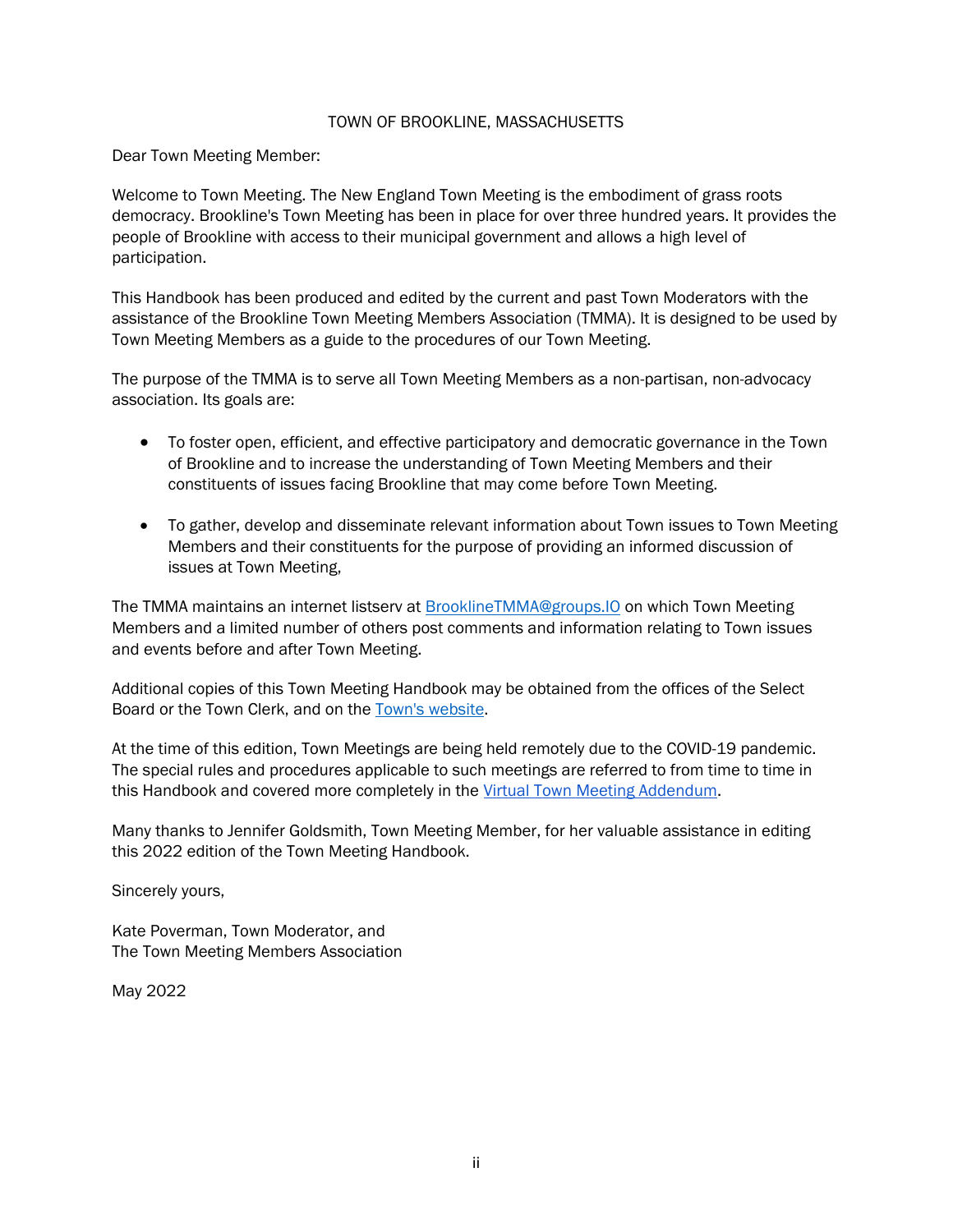## <span id="page-3-0"></span>**TABLE OF CONTENTS**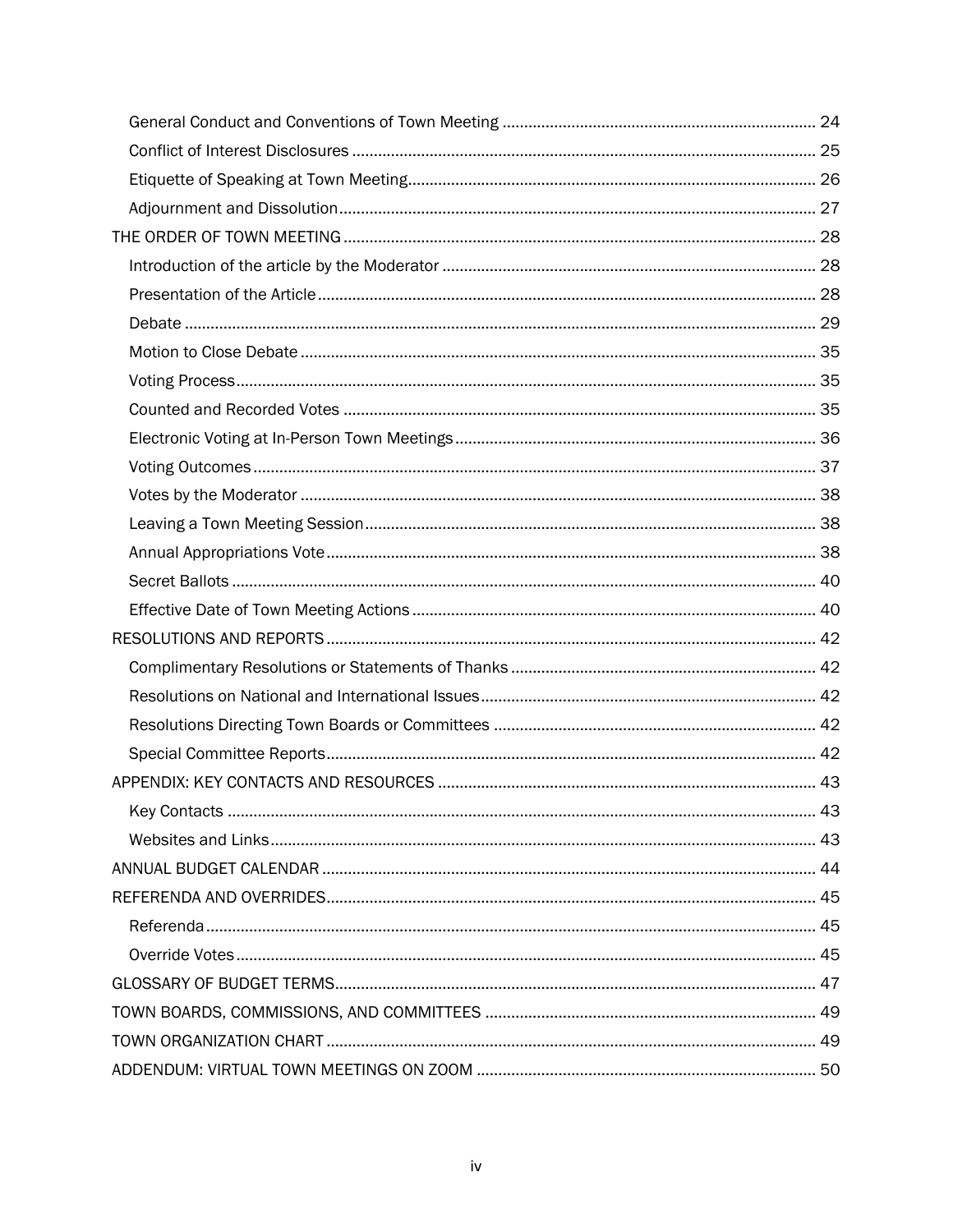### <span id="page-5-0"></span>HISTORY & FUNCTIONS

Brookline's Town Meeting has been in place for over three hundred years, with the goal of providing the residents of Brookline clear access to our municipal government and allowing inclusion and participation.

- Today we recognize that in 1638, European colonists took by force the land of the Massachusetts Tribe of Ponkapoag and settled it as a colony later to be named Brookline.
- Brookline was settled in 1638 and incorporated in 1705, the year after its first Town Meeting was held. At that meeting, only male property owners were eligible to participate. In 1919, Massachusetts ratified the 19th Amendment of the Constitution, giving women the right to vote in Brookline elections.
- In 1910 town finance committees were established by state statute. In Brookline, the finance committee is called the Advisory Committee.
- In 1915 Brookline became the first town in Massachusetts to adopt a Representative Town Meeting, where citizens in each precinct elect Town Meeting Members to represent their interests. All citizens may be heard when recognized by the Moderator, but only elected Town Meeting Members are allowed to vote.
- The conduct of Town Meeting is managed by the Moderator. In doing so, the Moderator exercises discretion subject to state law, the Town by-laws and Town Meeting votes and traditions.

"There are aspirations behind the Town-meeting conception of democracy which must be recognized as indelible parts of the democratic creed.

\_\_\_\_\_\_\_\_\_\_\_\_\_\_\_\_\_\_\_\_\_\_\_\_\_\_\_\_

The Town-meeting conception of democracy is an idealized way of expressing the democratic hope that those who are governed will be able to reach those who govern them, that they will be able to make their voices heard where it counts and will be recognized as persons and not as faceless cogs in an efficient machine.

It speaks for a belief that a society is safer and freer when the bulk of its citizens understand the programs and goals that their government has chosen and when they have achieved this understanding because these programs and goals have been honestly debated in public."

- American Democracy: The Power of the Democratic Idea, Rockefeller Panel Report (1960)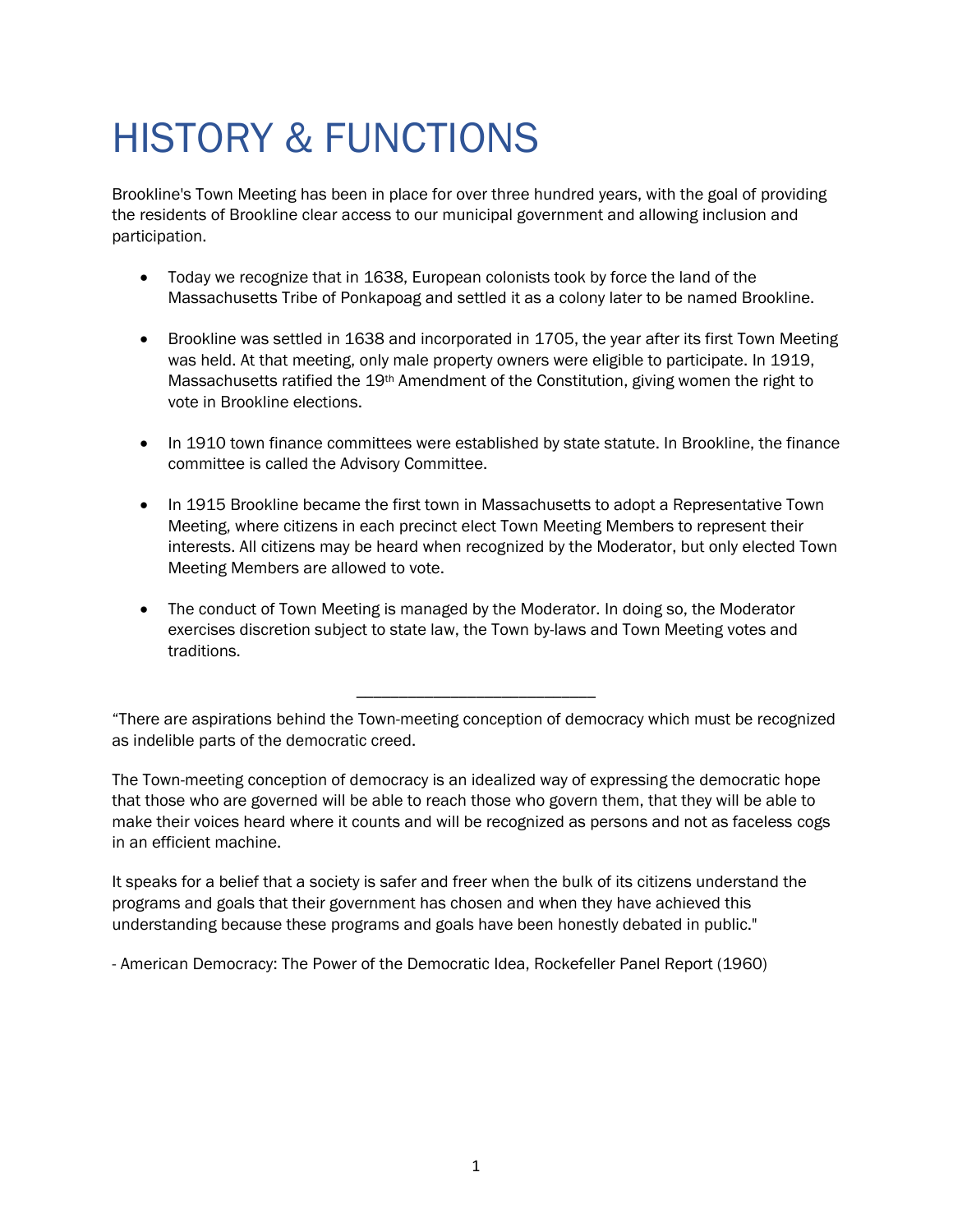## <span id="page-6-0"></span>TOWN MEETING FAQS

What are the functions and responsibilities of Town Meeting?

 $\mathsf A\,|\,$  As the legislative body of Town government, Town Meeting is responsible for:

- Approving the Town budget, including both operating and capital appropriations, allocations to the Brookline School System budget, and other allocations,
- Considering and voting on changes to the Town's zoning and general by-laws,
- Accepting or rejecting state laws that are subject to local option,
- Requesting special state legislation for the Town, and
- Approving any significant changes in Town administrative structure and procedures.

### How often, when, and where does Town Meeting meet?

Town Meetings are typically held twice annually, once each in the spring and fall.

An Annual Town Meeting is held each spring, in late May. A Fall Town Meeting is held each November, typically during the week before Thanksgiving week. Special Town Meetings may be called at other times by the Select Board to deal with Town business. Special Town Meetings may also be called by written petition signed by 200 voters.

In-person Town Meetings are held in the Brookline High School Auditorium, 155 Greenough Street, and virtual Town Meetings are held remotely with a core staff operation in the Auditorium.

Virtual Town Meetings are held over Zoom and can be accessed by Town Meeting Members and other participants, such as petitioners, through links that are distributed shortly before the meeting. All Town Meetings are broadcast on Brookline's local television channels, channel 23 on Comcast and channels 3 and 15 on RCN. Links can be found at [Brookline Interactive Program Guide.](https://brooklineinteractive.org/program-guide/)

Town meetings begin at 7:00 p.m. and usually end by 10:30 p.m. They typically last three or four evenings depending on the length and complexity of the meeting agenda. In recent years, Town Meetings have lasted four or more sessions because of the number of articles in the warrant and duration of debates.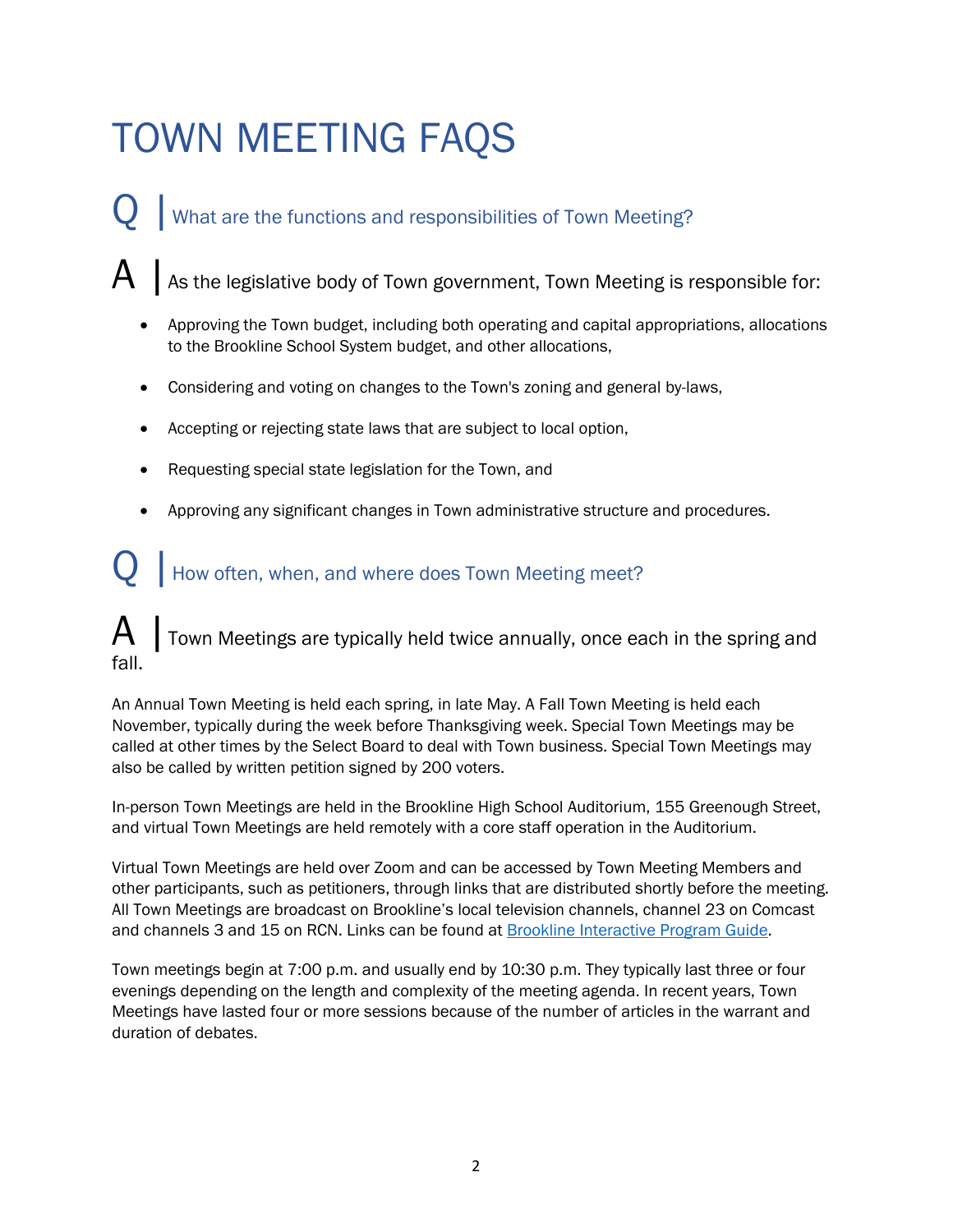# Q | What process initiates a Town Meeting?

### $\mathsf{A}$  | A Town Meeting is initiated when the Select Board issues a warrant.

The warrant contains the meeting agenda and serves as notice to all residents of the issues that will be considered at Town Meeting.

The Town by-laws require that legal notice of Town Meetings be given by posting the warrant on the Town Clerk's principal bulletin board at least 14 days before either an Annual or Special Town Meeting is scheduled to convene.

The by-laws also provide that each warrant is to be published in a local newspaper, posted on the Town website, posted in 10 public places, and mailed to all Town Meeting Members at least 15 days before an Annual Town Meeting and 7 days before a Special Town Meeting, although failure to comply with any of those provisions will not invalidate the meeting. Typically, the warrant is approved by the Select Board more than two months before the Town Meeting to which it applies, and the legal and other postings and mailings take place shortly thereafter. A copy of the warrant is also mailed to all Town Meeting Members at that time and is simultaneously posted on the [Town Meeting website.](http://www.brooklinema.gov/town-meeting)

### Q | What is a warrant?

 $\mathsf A\,|\,$  A warrant is a notice to all residents of the Town that a Town Meeting will be held.

The warrant is issued by the Select Board and must state the time and place where the meeting will be held and the subject matters to be acted on.

### What is a warrant article?

 $A \mid$  Each item of business within the warrant is called a warrant article.

Essentially, the warrant sets forth the agenda for the Town Meeting. The agenda items are referred to as warrant articles. The subjects of warrant articles can vary greatly. The Annual Town Meeting warrant always includes an article asking Town Meeting to approve the annual budget. Many warrant articles address issues of town governance including housing, the environment, public health and a range of equity, quality of life and sustainability issues.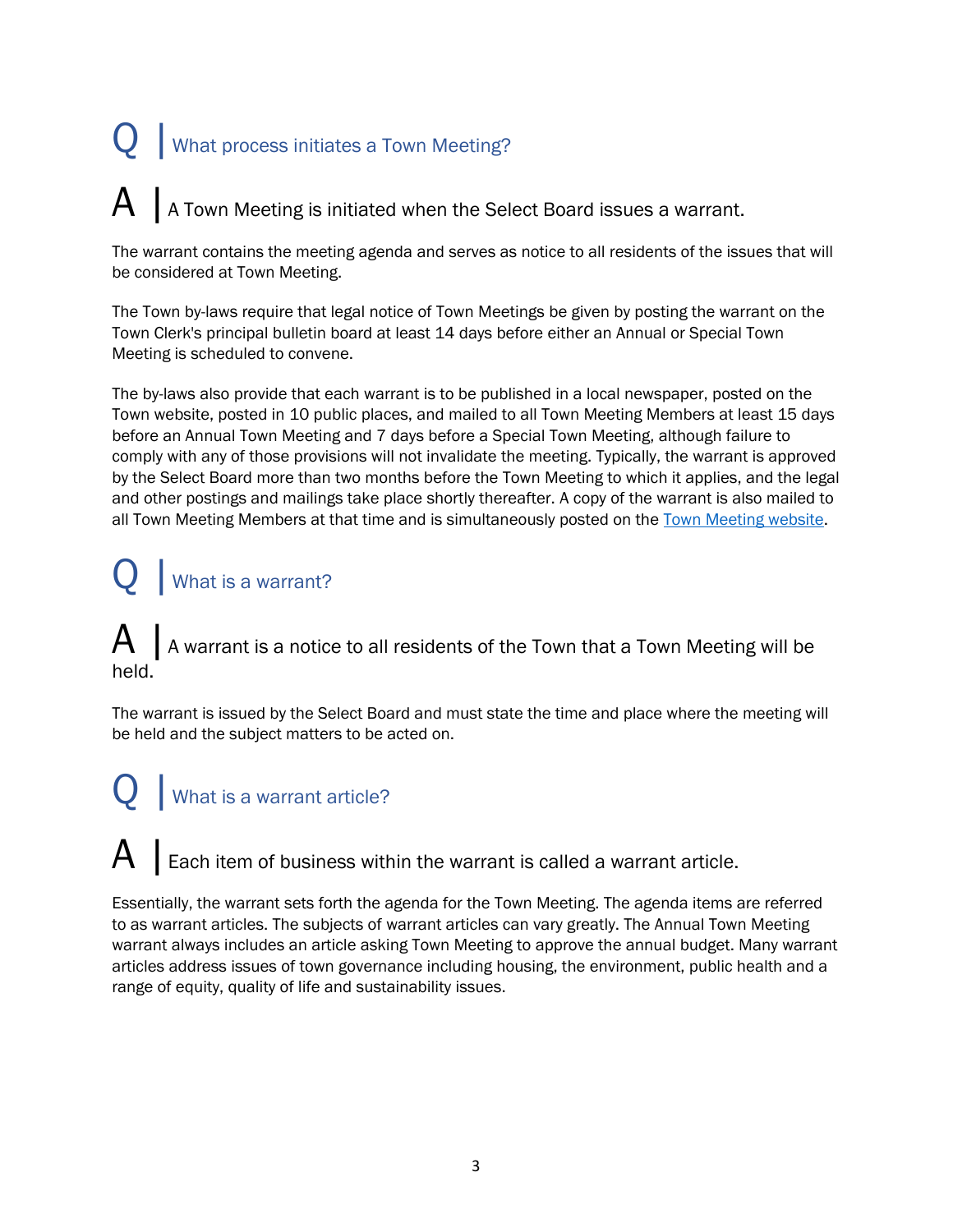## $\mathbf Q$  | How are warrant articles developed and brought to Town Meeting?

Warrant articles may be proposed by the **Select Board**, Town departments, boards and committees, or citizens.

The roles of different players in Town governance are described in the [Roles in Town Government](#page-11-1) section of this handbook.

Citizens may have an article placed on the warrant by obtaining the signatures of at least ten registered Brookline voters and submitting the proposed article and the signatures to the Select Board before the closing of the warrant for the meeting, 75 days prior to the meeting date.

A warrant article initiated by a citizen is referred to as a citizen petition article. The [Warrant Process](#page-20-0) section of this Handbook provides a detailed description of this process. A citizen petition article must be sponsored and brought to Town Meeting by a Town Meeting Member.

### $\sum$  | How do Town Meeting Members receive more information about the articles in a Warrant?

### $\mathsf{A}\mid$  After the articles have been submitted, Town Meeting Members receive comprehensive reports on each article.

These reports are generated by the Select Board, the Advisory Committee, and departments or committees.

The Combined Reports: The Town Clerk sends this comprehensive document to all Town Meeting Members at least 15 days prior to the Annual Town Meeting and at least 7 days prior to a Special Town Meeting. The contents include:

- the text of each article in the warrant,
- the explanations of all articles,
- the reports of the Select Board and the Advisory Committee on each article, and
- every report submitted in time for publication by a board or committee with jurisdiction over the subject matter of any article.

The Supplemental Reports: The Town Clerk sends these reports to all Town Meeting Members in the week prior to a scheduled Annual or Fall Town Meeting. The Supplemental Reports include reports and recommendations of the Select Board, the Advisory Committee and other Town entities that were not available when the Combined Reports were sent out. The Supplemental Reports also contain all proposed amendments of articles that were submitted when the Combined Report was distributed. These documents are posted in the [Town Meeting Files](https://www.brooklinema.gov/1020/Town-Meeting-Files) section of the [Town Meeting](http://www.brooklinema.gov/town-meeting)  [website.](http://www.brooklinema.gov/town-meeting)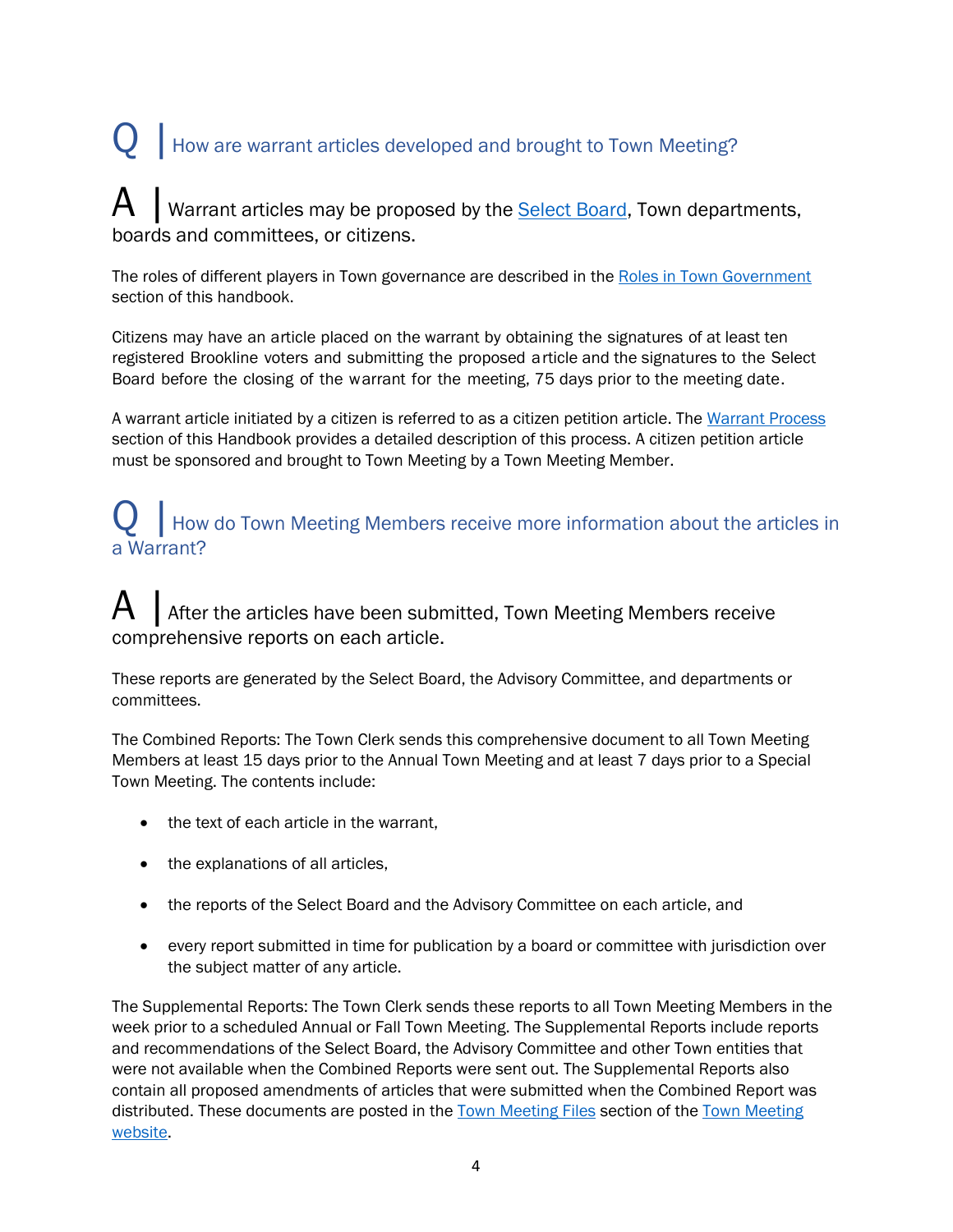# $\mathbf{Q}$   $\parallel$  Who presides over a Town Meeting and what rules govern its conduct?  $\mathsf{A}\mid$  The Moderator runs Town Meeting.

The Moderator makes rulings, supervises the proceedings, and exercises judgment and discretion taking into account the laws of the Commonwealth, the Town by-laws, a parliamentary rule book entitled Town Meeting Time (a publication of the Massachusetts Moderators Association) and this Handbook. In the event of a substantive difference between Town Meeting Time and this Handbook, the Handbook will prevail. The rules governing the priority and requirements of specific motions, from Town Meeting Time, are set forth in the front of this Handbook and will rarely if ever be waived or altered by the Moderator. However, the Moderator may in the Moderator's complete discretion, and in the interest of such factors as expediency, common sense, fairness, and justice, make rulings and other decisions that are or may be contrary to the provisions of either Town Meeting Time or this Handbook.

### $Q$  | How is the agenda for Town Meeting set?

### $\mathsf{A}$  | Town Meeting agendas consist of the articles in the warrant.

Topics discussed at Town Meeting must be within the scope of a subject described in an article as it appears in the warrant. The Moderator interprets the breath of "scope." Since the purpose of the warrant is to inform voters about a subject considered by Town Meeting and not to set forth the exact action sought, the courts have supported liberal interpretations of scope as defined by Moderators. "Scope" is further explained in [Amendments to](#page-23-0) Articles.

### $Q$  | How can Town Meeting be viewed remotely?

### A Town Meeting sessions are live streamed by **Brookline Interactive Group (BIG)**.

These livestreams are available on Comcast Channel 23 and RCN Channel 3. Th[e Program Guide](https://brooklineinteractive.org/program-guide/) lists Community and Civic channels. BIG also offers a [Hi-Def streaming channel.](https://brooklineinteractive.org/tv-channels-municipal-ch-2315/) Archives of Town Meeting proceedings are available on-line at BIG and in the Town Meeting section of the [Town Meeting website.](http://www.brooklinema.gov/town-meeting)

# $\mathbf{Q}$  | How does voting on warrant articles happen at Town Meeting?

 $A$  | Voting typically happens by an electronic, voice, or hand vote.

In-Person Meetings: When Town Meetings are held in person, the Moderator will initially call for either a voice or hand vote. A vote will be recorded if a Town Meeting Member makes a motion for a recorded vote that is seconded and approved by at least 35 Town Meeting Members.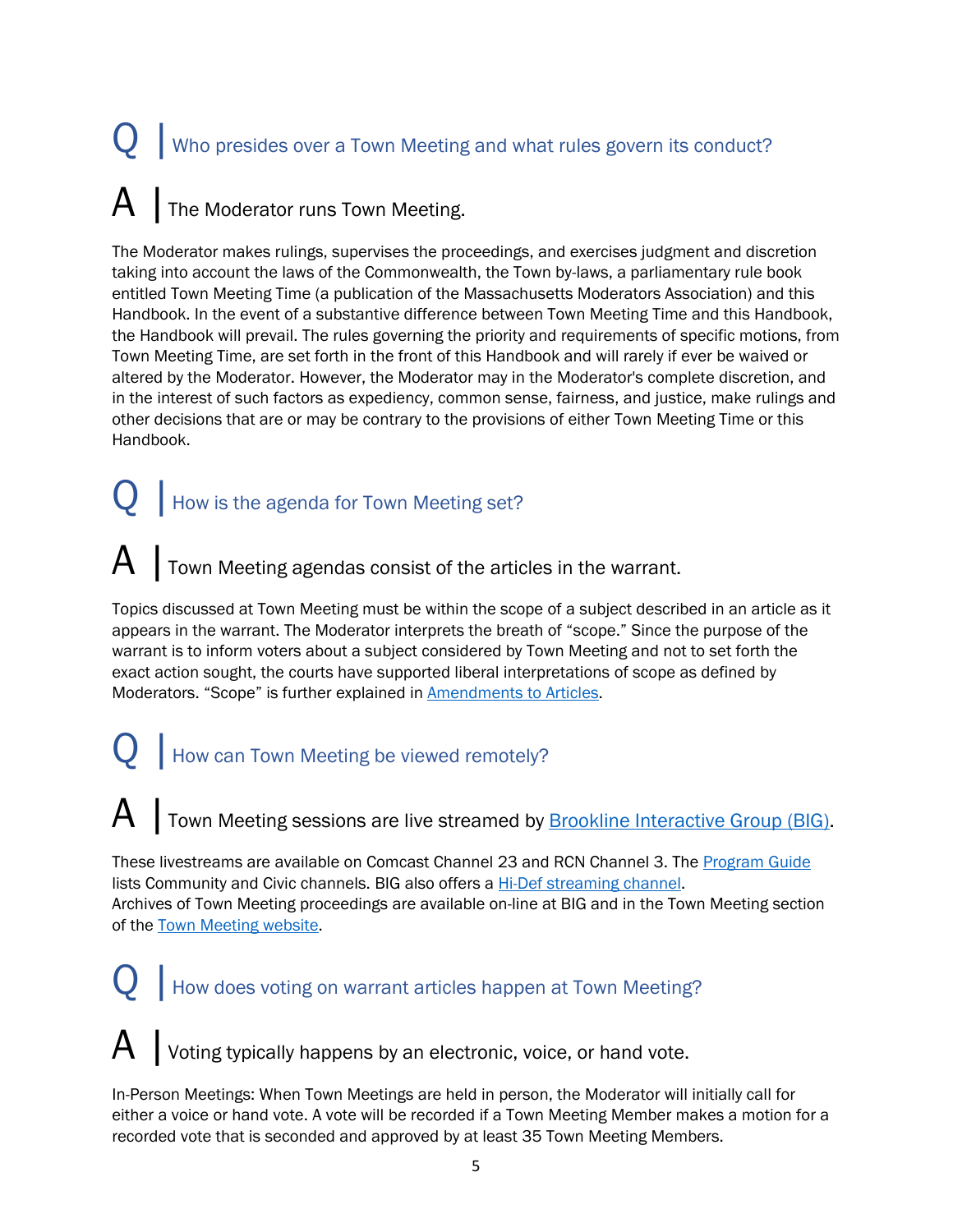Votes at in-person meetings are recorded using handheld devices provided to Town Meeting Members when they arrive at each evening session. Each Town Meeting Member's vote is displayed on the projection screen during the voting period which is usually 45 seconds.

Remote Meetings: In remote meetings, Town Meeting Members use a voting platform on Zoom. They have 45 seconds to vote "yes" or "no." Their answer cannot be changed once they have entered it. Individual Town Meeting Members' votes are not displayed. Results are displayed in aggregate.

The Moderator announces the results of votes at in-person and remote Town Meetings.

The Town Clerk posts the records of votes online the day after the vote is taken on the Town Meeting Files section of the [Town Meeting website.](http://www.brooklinema.gov/town-meeting) Records of votes are included in the minutes of Town Meeting and are published and retained by the Town Clerk for at least three years. The Voting on the Main Motion section of this Handbook provides a detailed description of the in-person voting process. The [Virtual Town Meeting Addendum](#page-54-0) describes voting procedures at a virtual Town Meeting.

### What's the difference between Annual Town Meeting and a Special Town Meeting?

### $\mathsf{A}\mid$  Town Meeting is the generic term applied to any Town Meeting gathering.

The Annual Town Meeting by statute consists of two parts: the annual Town election, typically held on the first Tuesday in May, and a business meeting of Town Meeting Members held in late May or occasionally early June. The annual business meeting is referred to in this Handbook, as the "Annual Town Meeting." A Fall Meeting takes place in November. A Special Town Meeting is often called to be held "within" the Annual Town Meeting or within another Special Town Meeting. In this event the Moderator conducts each meeting separately, although they occur in immediate succession. A Special Town Meeting is also required to be called by the Select Board within 90 days of receiving a petition signed by at least 200 registered voters requesting such a meeting.

### Q | Where are copies of Town Meeting materials available?

A | Materials are available on the **Town Meeting website** and at the Main Library.

Town Meeting materials are posted on the Town Meeting website. The Brookline Library, Brookline Village Branch, 361 Washington Street, maintains a file of Town Meeting documents, including the Financial Plan, the Combined Reports, and plans and supporting documents relating to projects that come before Town Meeting. All warrants, reports and other material relating to each Town Meeting, and videos of Town Meeting proceedings, are posted on the Town website for three years.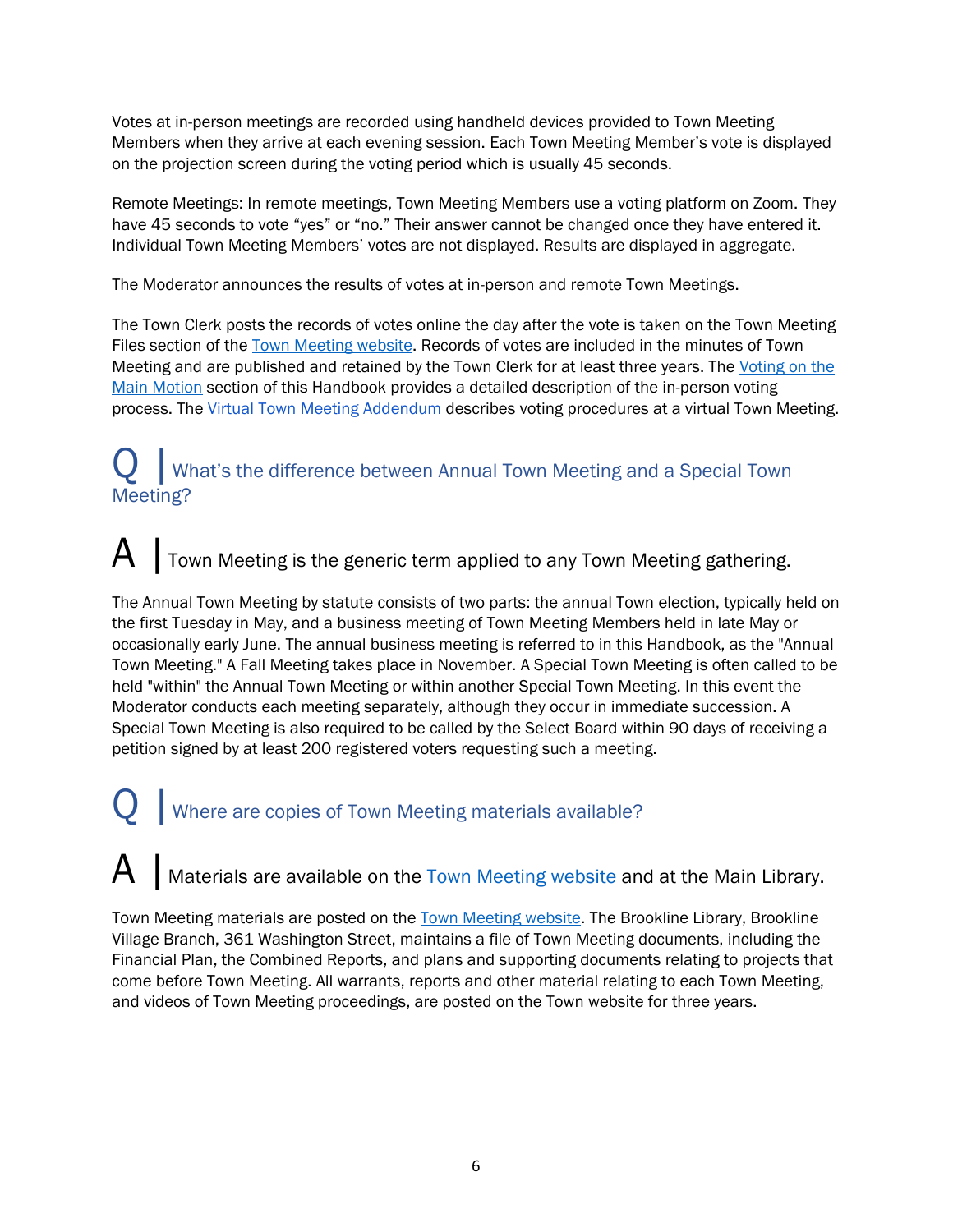## <span id="page-11-0"></span>TOWN BUDGET FAQS

- What is the amount of Brookline's total budget?
- $\mathsf{A}$  | Brookline's FY '22 Budget balances \$348 million of revenues and expenses.
	- What are the sources of Brookline's revenue and expense budgets?
- A | Revenue and Expense details can be found in **Brookline Budget Central.** 
	- What is the role of Town Government in Budget development and approval?

 $\mathsf A$  | The Budget is developed, reviewed, and approved through several governing bodies.

The Town Administrator prepares the initial budget, which is then reviewed and revised by the Advisory Committee, which serves as the Town finance committee. The Advisory Committee holds meetings and hearings, open to the public, which analyze the budget. The budget is then presented to and approved at the Annual Town Meeting, subject to adjustments at the Fall Special Town Meeting. The [Advisory Committee](#page-13-3) section of this Handbook provides a detailed description of this process.

What is the timeline of the Town's budget process?

 $\mathsf{A}$  | The budget process starts late each fall and ends in May.

<span id="page-11-1"></span>The **Budget Process** section of this Handbook, below, provides a detailed description of this process, and a Glossary of financial terms.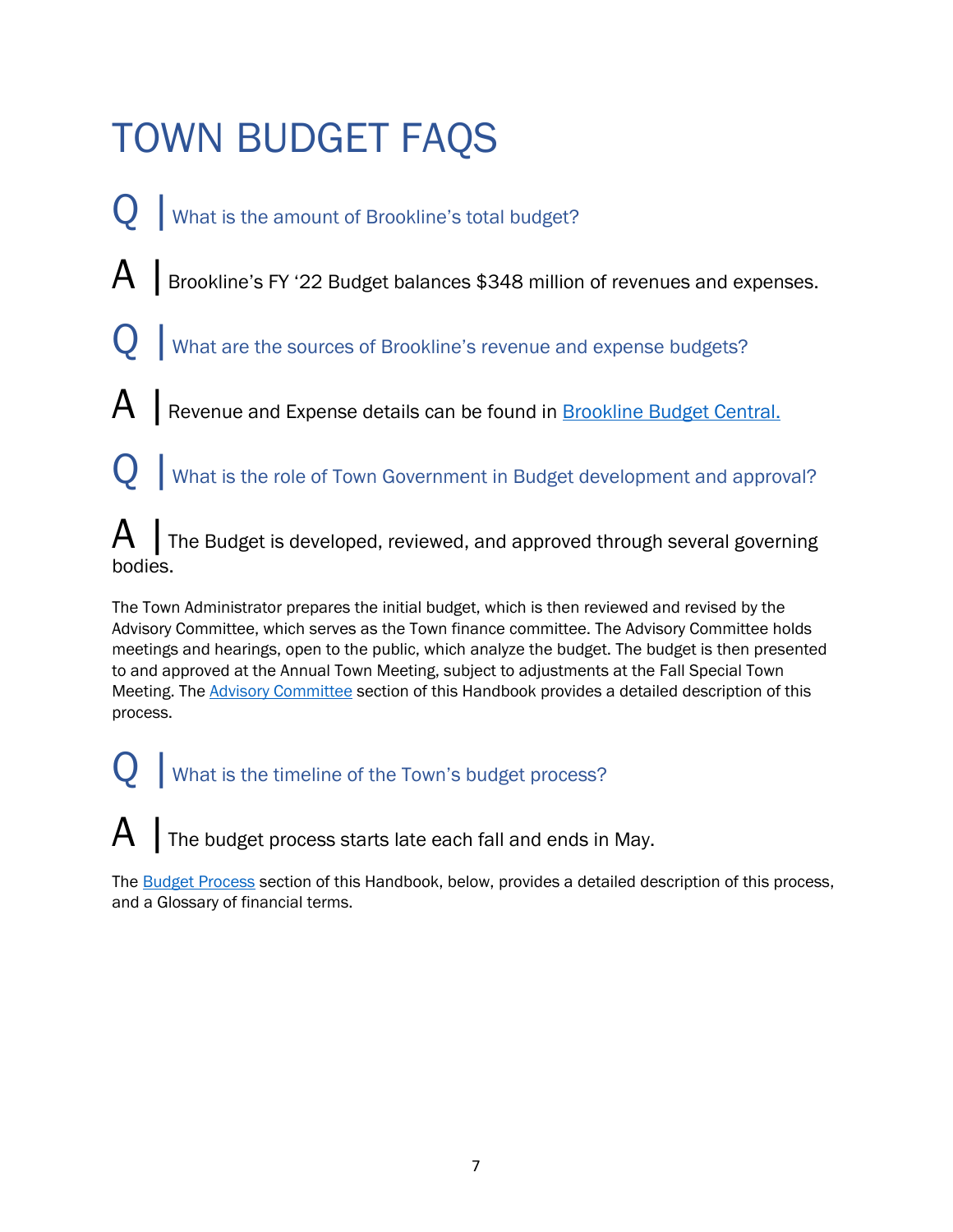## <span id="page-12-0"></span>ROLES IN TOWN GOVERNMENT

#### <span id="page-12-1"></span>**Moderator**

The Moderator is elected by the voters of the Town for an unsalaried three-year term. The Moderator is the presiding officer of Town Meeting with the principal duties of ensuring that the meeting is conducted in an orderly manner and carrying out the will of the Town Meeting.

The Moderator sets guidelines for the length of presentations and determines the preliminary order of speakers at Town Meeting to assure that all sides of an issue are presented. The Moderator also appoints the Advisory Committee, the Committee on Town Organization and Structure, and three members of the Audit Committee, as well as any temporary Moderator's committees mandated by Town Meeting. The Moderator may appoint one or more assistants or deputies to provide the Moderator with assistance or to stand in for the Moderator during debates in which the Moderator has a conflict or is otherwise unable to moderate.

The Moderator is available by phone or email for consultation by Town Meeting Members and petitioners to assist them on procedural issues or in preparing articles or motions for Town Meeting. In addition, prior to the Annual Town Meeting the Moderator conducts an annual instruction session on Town Meeting procedures that is especially geared for new Town Meeting Members. The Appendix of this Handbook provides [Key Contacts](#page-47-1) including the Moderator's contact information.

#### <span id="page-12-2"></span>Town Meeting Members

Town Meeting is comprised of 255 elected members. Fifteen registered voters are elected from each of Brookline's 17 precincts. One third of Town Meeting Members are elected each year for a threeyear term. However, if a precinct has been redistricted, all 15 positions must be elected to staggered terms. The five candidates who receive the most votes are elected to three-year terms. The next five are elected to two-year terms, and the five people who receive the third largest number of votes serve for a one-year term. In addition to the elected members, the Moderator, Town Clerk, five Select Board members, and any state legislator residing in Brookline serve as Town Meeting Members-at-Large. Only Town meeting members, including Members-at-Large, have the right to vote on matters before Town Meeting.

#### <span id="page-12-3"></span>Town Clerk

The Town Clerk is a full-time paid official elected by Brookline voters for a three-year term. The Town Clerk records the minutes of each Town Meeting and maintains the official record of all votes taken. The Town Clerk administers the oath of office to the Moderator and other elected and appointed officials and may administer a non-mandatory oath to Town Meeting Members. The Office of Town Clerk has many statutory duties relating to Town elections and the Town census, among other responsibilities, and maintains a vast array of Town records.

#### <span id="page-12-4"></span>Select Board

The Select Board is a five-member body in which each member is elected for a three-year term, with one or two members elected in each year. The members of the Select Board receive modest annual stipends for their roles. The Select Board serves as the Town's executive authority, with overall responsibility for supervising Town affairs. Its role is defined by state law and the Town by-laws. Among the duties of the Select Board are:

- to appoint the Town Administrator and other department heads,
- to appoint boards and commissions,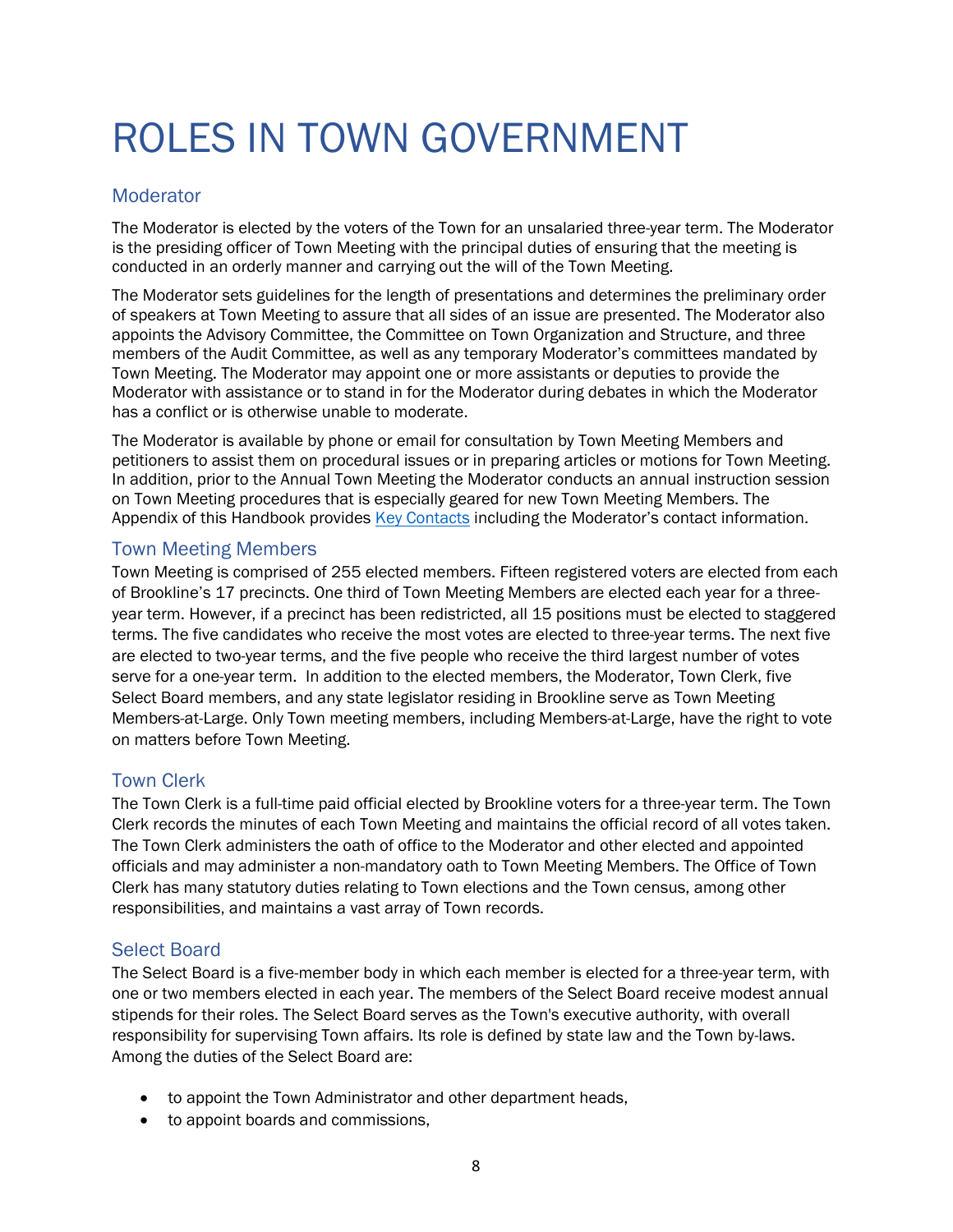- to execute policies voted by Town Meeting,
- to review and make recommendations on the annual budget and all other warrant articles,
- to supervise the expenditure of funds appropriated by Town Meeting,
- to sign all bonds and notes for borrowings,
- to serve as Police and Fire Commissioners, and
- to serve as the Town's licensing board.

With regard to Town Meeting, the Select Board has the power, and in the case of citizens' petitions, is required, to insert articles in the warrant; however, only Town Meeting has the final authority to accept, reject or modify the action sought by any article.

#### <span id="page-13-0"></span>Town Administrator

The Town Administrator works under the direction of the Select Board as Chief Operating Officer of the Town, supervises department heads and is responsible for developing the Town's annual financial plan.

#### <span id="page-13-1"></span>Deputy Town Administrator

Under the supervision of the Town Administrator, the Deputy Town Administrator facilitates Town Meeting by overseeing the development and production of the warrant and Combined Reports, and by processing and distributing motions, amendments, and other documents to be considered at Town Meetings.

#### <span id="page-13-2"></span>Town Counsel

The Town has an in-house legal department headed by Town Counsel. The Town Counsel is appointed by the Select Board. Town Counsel department provides legal representation for the Town in matters in which the Town is involved or by which it is or may be affected. With respect to Town Meeting, The Town Counsel aids citizens in drafting warrant articles and provides legal advice relating to Town Meeting matters to the Moderator and Town Meeting Members. Town Counsel provides guidance and training in the Massachusetts Conflict of Interest and Open Meeting laws to Town Meeting Members, committee and board appointees and elected officials.

#### <span id="page-13-3"></span>Advisory Committee and Subcommittees

Membership and Appointment: In Brookline, the finance committee, is called the Advisory Committee. It is comprised of 20-30 citizens appointed by the Moderator. Under the Town by-laws the Advisory Committee should to the extent practicable include at least one Town Meeting Member from each precinct. No more than four members may reside in the same precinct and no more than 14 members may be at-large (non-Town Meeting Members). New members of the Advisory Committee are usually appointed to one-year terms and thereafter are usually reappointed for threeyear terms, Occasionally, reappointments are for two years to adjust membership so that approximately one-third of the terms expire each year.

In appointing members of the Advisory Committee, the Moderator applies several criteria, including expertise in finance, architecture, land planning, writing, communication, engineering, law, and experience in Town affairs. The Moderator seeks to maintain diverse representation, including gender, age, ethnic diversity, and lived experience. In making appointments, the Moderator confers with the elected officers of the Advisory Committee. Town Meeting Members and Town citizens interested in participating in the Advisory Committee may [contact the Moderator.](mailto:kpoverman@brooklinema.gov?subject=Advisory%20Committee)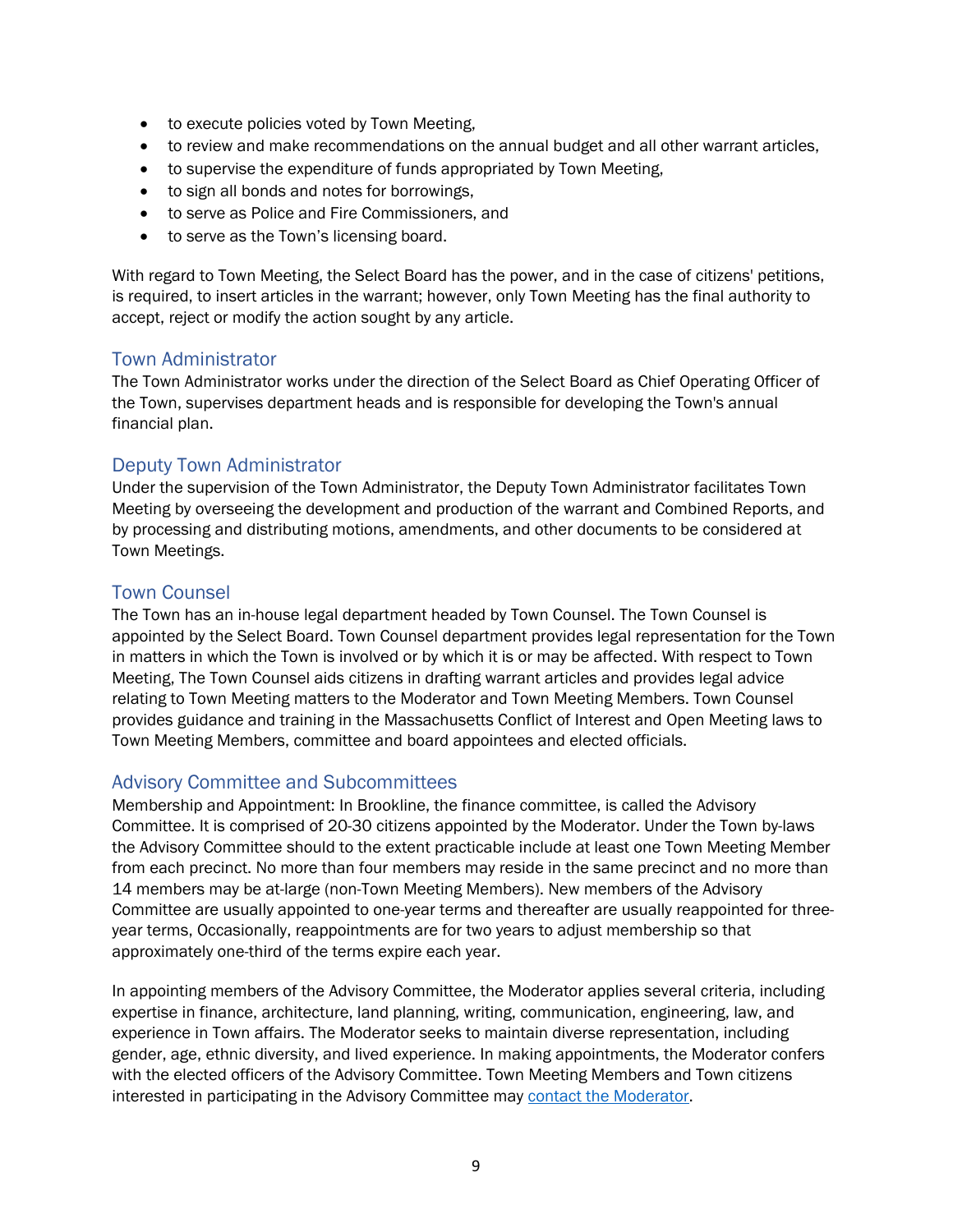Functions: The Advisory Committee studies and makes recommendations on all municipal questions on warrant articles for every Town Meeting. The Committee focuses on articles with financial consequences. The Advisory Committee addresses the annual budget article in the Annual Town Meeting, reviewing the proposed operating and capital budgets for the coming year. The Advisory Committee examines the finances and records of any board, committee, or officer of the Town to the extent permitted by law, in performing its duties.

Authority: The Advisory Committee is the only authority that may approve transfers from the Town's Reserve Fund for unforeseen or emergency expenditures between Town Meetings and from the Liability Insurance Fund to cover insurance premiums and insured losses.

Sub-committee structure: The work of the full Advisory Committee is complemented by a subcommittee structure, including both ad hoc and standing subcommittees, assigned to undertake comprehensive review and to make recommendations on warrant articles to the full Committee.

The subcommittees report their recommendations to the full Advisory Committee, which votes on each article. These votes become the basis for written recommendations, which are included in the Combined Reports, and often supplemented thereafter. The Advisory Committee's recommendations are advisory only and may be accepted or rejected by Town Meeting in whole or in part. The Committee may decline to study or take a position on certain articles or resolutions with no financial implications.

The annual budget is presented to Town Meeting by the Advisory Committee, although amendments to the budget may be offered by the Select Board or other Town Meeting Members. The Advisory Committee begins its review of the budget as soon as the Town Administrator's Financial Plan is released, typically in mid-February. The various elements of the proposed budget are assigned to subcommittees and are reviewed in much the same manner as warrant articles.

Communication and meetings: A notice of each public hearing or meeting of the Advisory Committee and its subcommittees is posted on the Town website's calendar at least 48 hours before the meeting. A zoom link to each virtual meeting is embedded in the calendar item. Materials to be considered at the meeting are posted, as well. Notices of meetings are also posted outside the Town Clerk's office at least 48 hours in advance of the meeting and are sent via e-mail to a list of Town Meeting Members maintained by the Town Meeting Members Association. In addition, the Committee uses its best efforts to provide the principal proponent(s) and other interested parties of whom the Committee is aware with special notice when an article of interest to them is to be considered or reconsidered by the Committee or any subcommittee.

The Advisory Committee and its subcommittees typically meet during the three- to four-month period prior to each Town Meeting. The Committee often meets immediately before a Town Meeting session to consider amendments and other matters that have arisen since its most recent meeting or published report. The Committee, through its subcommittees and occasionally via the full Committee, holds at least one public hearing on each article that comes before it, during which the petitioners, Town Meeting Members and residents may offer comments. Anyone may submit written commentary to any meeting.

A schedule of proposed meetings and public hearings is developed at the beginning of each meeting cycle and is published on the [calendar on the Town's](https://www.brooklinema.gov/calendar.aspx) [website.](https://www.brooklinema.gov/calendar.aspx)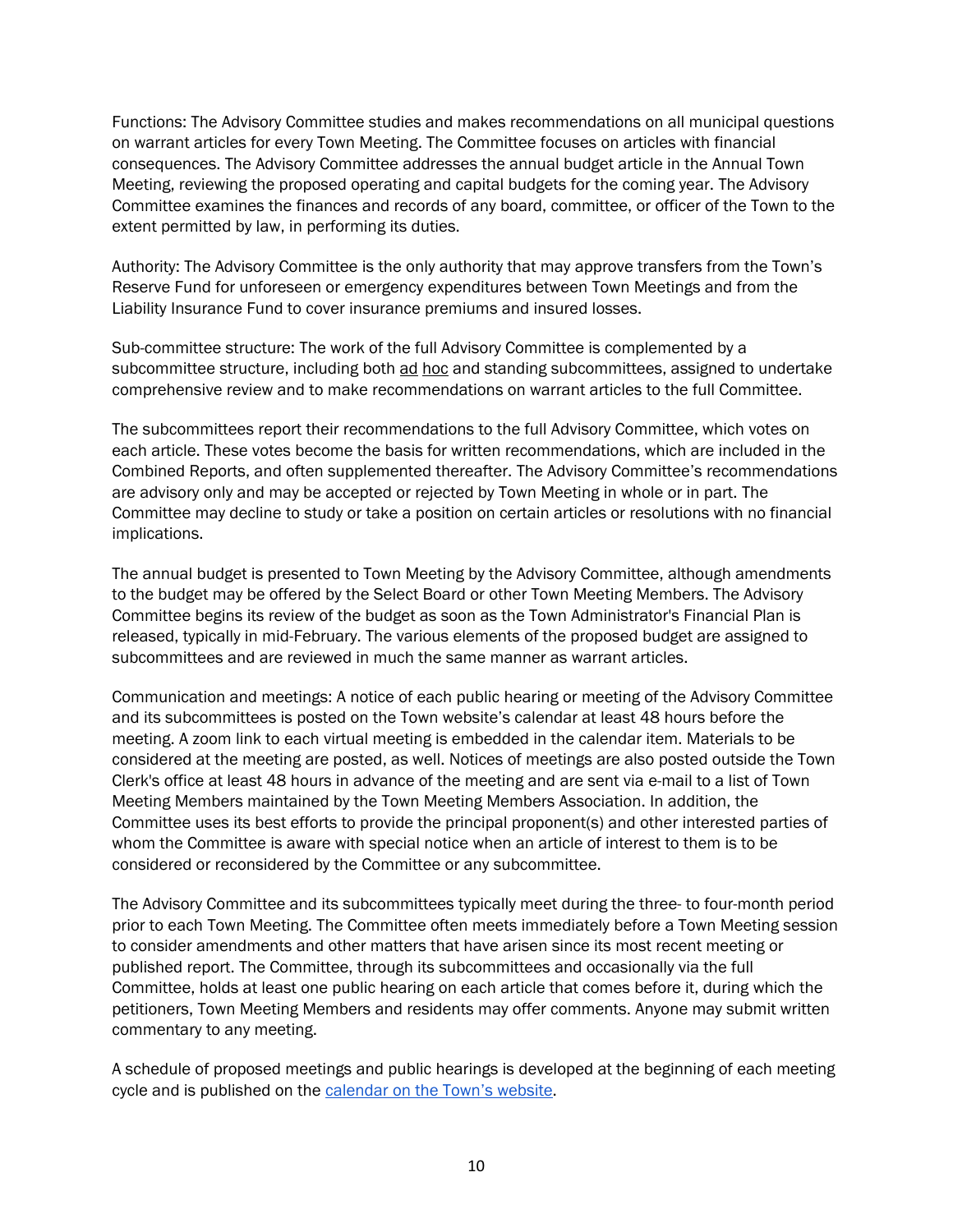The [Advisory Committee webpage](https://www.brooklinema.gov/166/Advisory-Committee) contains a list of members, subcommittees, contact information and meeting schedule. Individuals who wish to be notified about the schedule for deliberation of a specific warrant article or departmental budget should inform the Advisory Committee's Executive Assistant using the contact information on that website. See [Appendix: Websites and Links.](#page-47-2)

#### <span id="page-15-0"></span>Town Boards, Commissions and Committees

Oversight for many Town activities is exercised by appointed and elected boards, commissions, and committees. These entities have jurisdiction over, or responsibilities related to, the subject matter of articles that come before Town Meeting. Members of the School Committee and Board of Library Trustees are elected to staggered three-year terms in annual Town elections.

The Select Board appoints the members of nearly one hundred current boards, committees, and commissions, including the Zoning Board of Appeals and the Planning Board. The Moderator occasionally appoints special committees when and as requested by Town Meeting vote. On rare occasions, the Moderator may independently appoint ad hoc study committees. Representatives of these entities periodically take positions and sometimes speak at Town Meetings on relevant articles. Board, Commissions, and Committees, their leadership, missions, and minutes can be found on the Town's [Boards and Commissions web page.](https://www.brooklinema.gov/165/Boards-Commissions) Individuals interested in serving on a Moderator committee may [contact the Moderator.](mailto:kpoverman@brooklinema.gov?subject=Moderator%20Committees)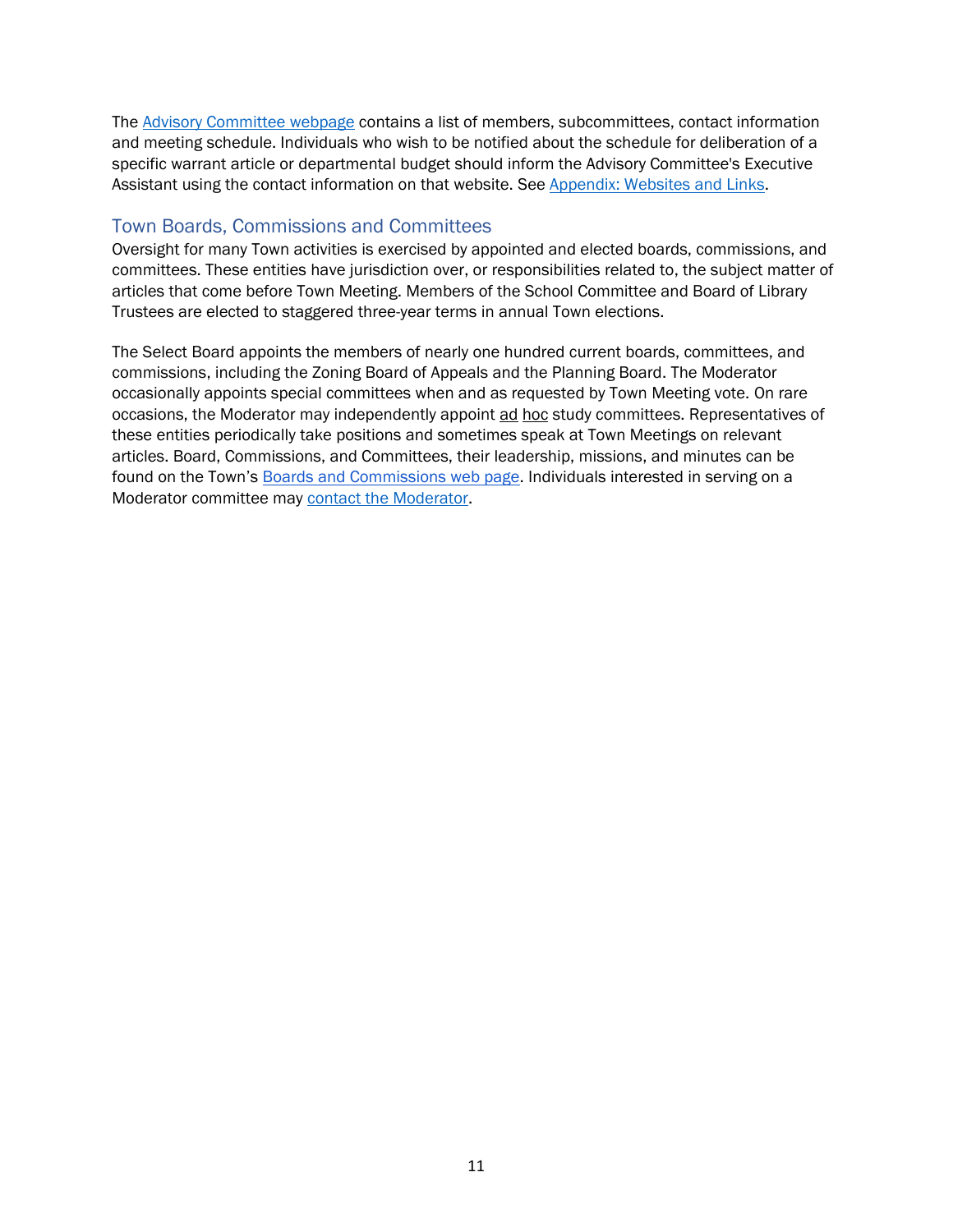### <span id="page-16-0"></span>SERVING IN TOWN MEETING

#### <span id="page-16-1"></span>Running for Election as a Town Meeting Member

- Registered Brookline voters may run for election to Town Meeting from the precinct in which their legal voting residences are located.
- A new candidate must obtain nomination papers from the Town Clerk's office in Town Hall. At least ten registered voters who live in the candidate's precinct must sign these papers for nomination. Nomination papers must have valid signatures; that is, signatures must correspond exactly to the names on the voting list and correct addresses must be listed. Candidates should obtain at least 15 signatures to account for possible errors.
- Candidates must submit nomination papers to the Town Clerk's office at least 49 days before the election for their names to appear on the printed ballot.
- A candidate may run as a "write-in" candidate bypassing nomination procedures described above, but such a tactic is unlikely to succeed.
- An incumbent Town Meeting Member may become a candidate for re-election by providing written notice to the Town Clerk at least 56 days before Election Day.
- The Town Clerk mails forms to incumbent Town Meeting Members to complete and return indicating their intent to run (or not to run) for re-election.
- Incumbents are not required to file new nomination papers if they return the Town Clerk's form indicating their intention to run for office prior to the 56-day deadline.

#### <span id="page-16-2"></span>Running a Town Meeting Campaign

Campaign approaches vary by precinct, number of candidates and competitiveness of an election. Examples of effective practices include:

- Door-to-door canvassing within a precinct to meet voters and make a case for one's candidacy.
- Obtaining voting lists from the Town Clerk's office to identify frequent Town Election voters, which will enable candidates to narrow the scope of their efforts and reduce the cost of campaign literature.
- Creating flyers or campaign postcards to share a candidate's message or platform. Campaign literature should include the name and address of the person or entity paying for material, (usually the candidate), and campaign literature may be distributed by hand in public places or door-to-door. By law, campaign literature may not be deposited in mailboxes or slots.
- Using social media, including Facebook communities or school groups, which is likely to reach more people than door to door canvassing.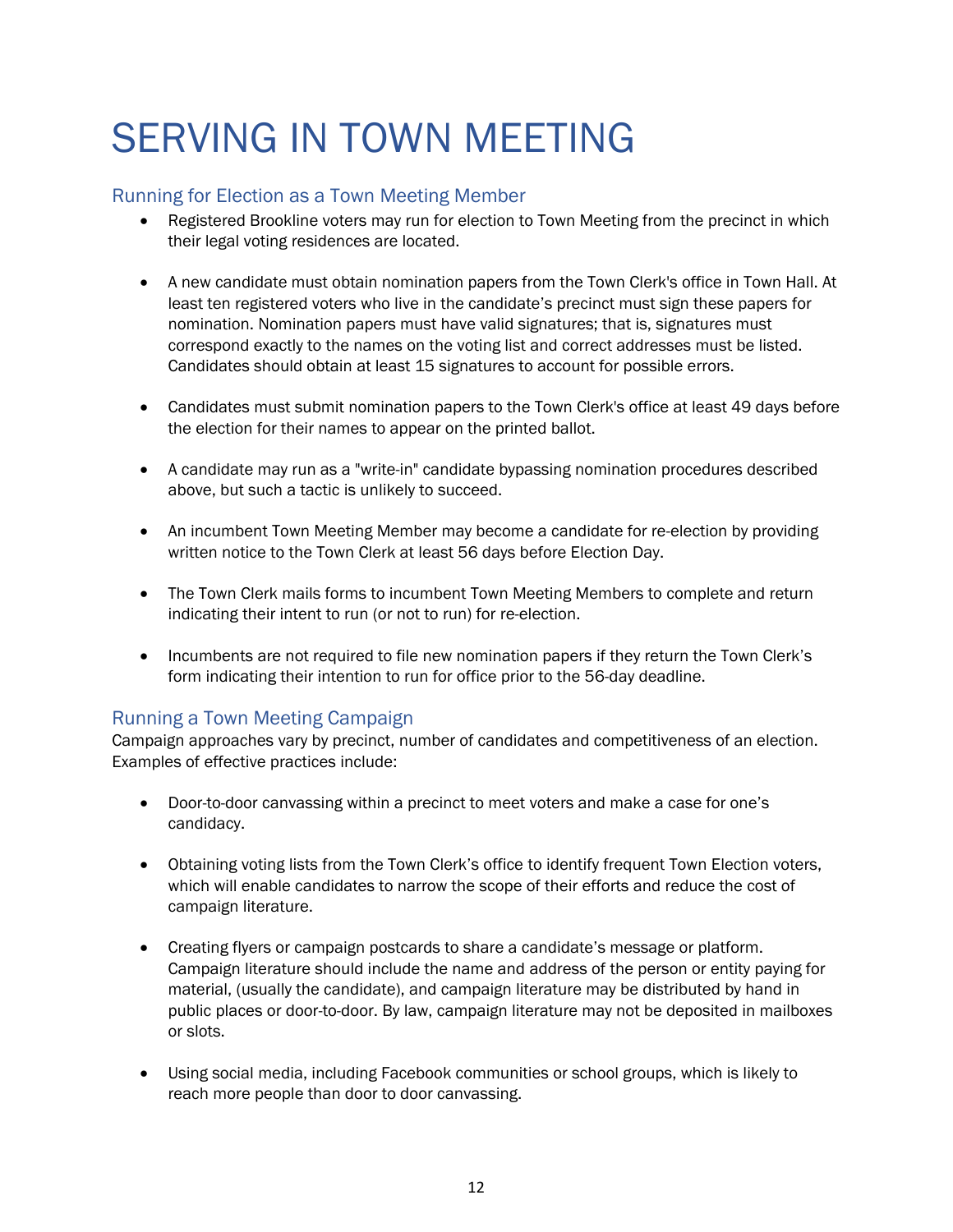- Reaching out to community groups or school groups, holding a house party to introduce a candidate, and sending informed detailed emails to neighbors, which can serve to enhance the visibility of a campaign.
- The League of Women Voters (LWV) and other advocacy groups in Brookline offer candidates the opportunity to introduce themselves, their platforms, and their responses to questions relevant to their campaigns. The LWV responses are available on the [LWV website.](https://my.lwv.org/massachusetts/brookline) Other advocacy groups may distribute their endorsements electronically and by mail.
- The LWV typically holds a Candidates' Night one or two weeks in advance of the election. Candidates involved in local or Town-wide contested races have the opportunity in this forum to present their views to attendees.
- Other organizations including neighborhood associations periodically hold similar meetings.
- Candidates may choose to stand at their polling place on Election Day and greet voters. However, any campaigning, including standing the polls or holding or posting signs, must not be conducted within 150 ft. of the entrance to a polling place.

Town Meeting Members or candidates often organize a precinct-specific slate of candidates and focus their campaigns on the election of all those named on the slate.

#### <span id="page-17-0"></span>Becoming Informed About Town Meeting and Town Issues

- 1. At the Precinct Level
- Many precincts hold warrant review sessions in advance of each Town Meeting. Typically, the 15 precinct representatives will gather as a group, assign leadership on specific warrant articles, and have discussions of these topics over Zoom or in the home of a member of their precinct delegation. Some precincts invite their communities to these meetings and hold them in public spaces.
- 2. Through the Town Meeting Members Association
- Becoming active in the Town Meeting Members Association (TMMA) is an excellent way for Town Meeting Members to become informed about and involved in Town issues. Once elected, Town Meeting Members have access to the TMMA listserv [\(brooklinetmma@groups.io\)](mailto:brooklinetmma@groups.io), in which Town Meeting Members communicate their views about pertinent issues.
- The TMMA holds a series of well-publicized meetings throughout the year to which all are invited. A meeting held shortly after the conclusion of each Town Meeting includes a session with the Moderator during which procedural and other issues that arose during the Town Meeting are discussed. This "post-mortem" may also be conducted through a written question and answer format.
- The TMMA also typically holds public information meetings prior to the first deliberative session of Town Meeting, at which sponsors of contested or pivotal articles make presentations.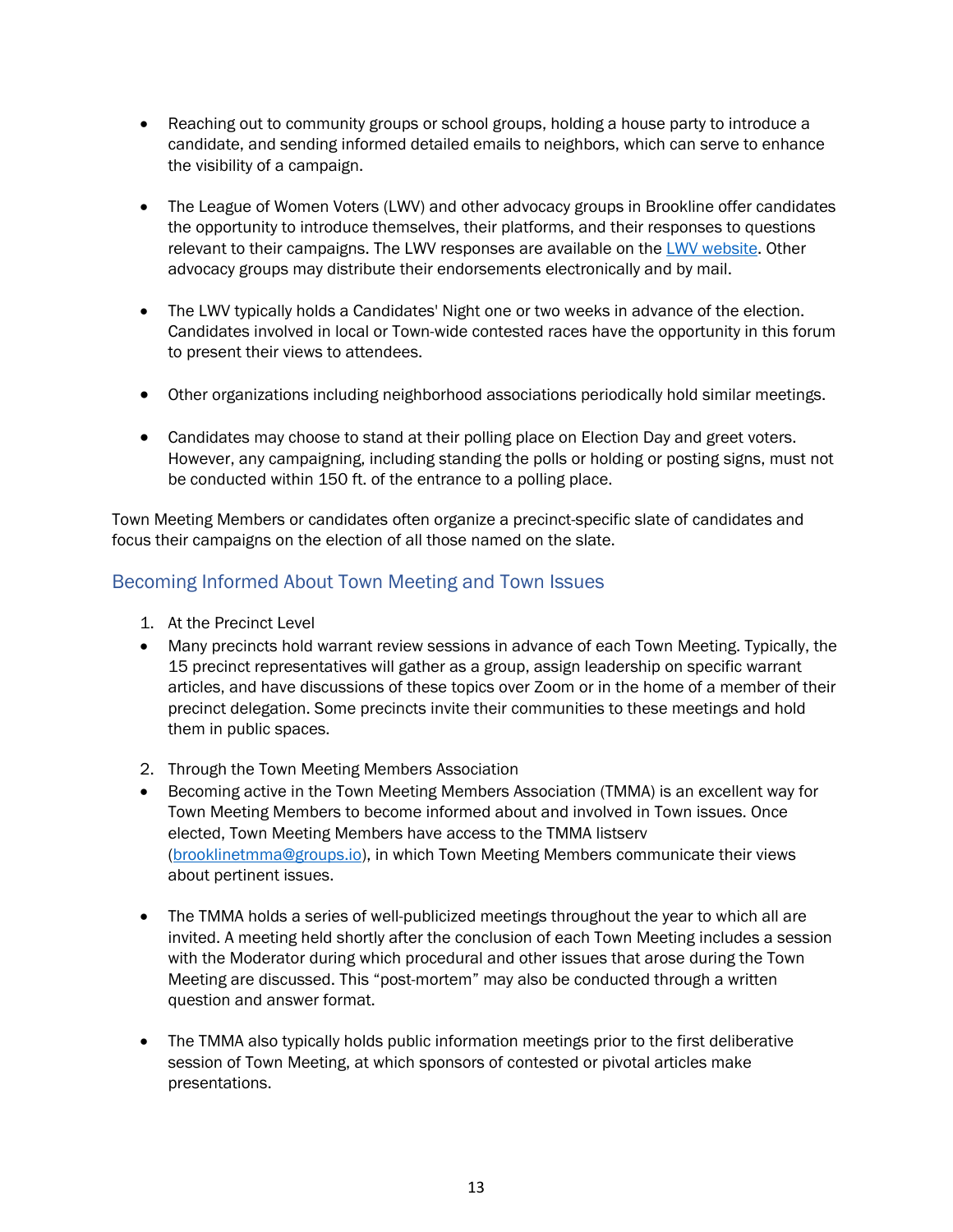- The TMMA periodically sponsors visits to sites that would be affected by capital expenditures or zoning articles contained in the warrant for the meeting. These are usually scheduled on Sundays.
- 3. Accessing Town-Wide Resources
- The Town [website](http://www.brooklinema.gov/) contains considerable information about the Town and current activities of its boards, commissions, and committees.
- The Annual Report of the Town also contains that information and includes a detailed narrative and fiscal year summary and budget projections for each Town and School department. Annual Reports are available from the Town Clerk or Select Board's office and are posted online on the [Town website.](https://www.brooklinema.gov/349/Annual-Reports)
- Meetings of Town boards, commissions and committees are open to the public, and notices of meetings are included in the calendar contained in the Town website, posted on the Town Clerk's bulletin board, and often set forth in the local media and in emails to Town Meeting Members. The meetings of the full Advisory Committee and its subcommittees offer in-depth discussion on issues to come before Town Meeting. In addition, meetings of the Select Board and School Committee are televised by Brookline Interactive Group (local access television).
- The Town's general [by-laws](https://www.brooklinema.gov/310/Town-By-Laws) describe the structure of Town government and current Town regulations, including some of the rules under which Town Meeting is conducted. The current version of these by-laws, and recent additions, are posted on the Town website.
- The Town's annual financial plan, as compiled by the Town Administrator, is published early each calendar year and is available in the offices of the Town Clerk and Select Board.

#### <span id="page-18-0"></span>Engaging as a Town Meeting Member

Town Meeting may be difficult to navigate for new Town Meeting Members. Several strategies can assist with the transition from candidate to elected Town Meeting Member.

- Find a mentor: Mentoring that pairs new members with experienced Town Meeting Members can provide support and clarity. New members can seek out willing and experienced mentors from among their precinct delegations or the TMMA.
- Consult with a precinct captain: If a precinct delegation has elected a precinct captain, new Town Meeting Members will have an experienced colleague to whom to bring questions. A precinct captain can also take the lead in scheduling precinct warrant review sessions.
- Attend formal and informal training meetings: The Town Meeting Members Association facilitates training sessions each spring to orient newly elected members. These formal sessions can be complemented by panels and video training sessions led by current Town Meeting Members.
- Attend the Moderator's training meeting: The Moderator conducts an instruction session on Town Meeting procedures shortly before each Annual Town Meeting. This session is especially directed at new Town Meeting Members.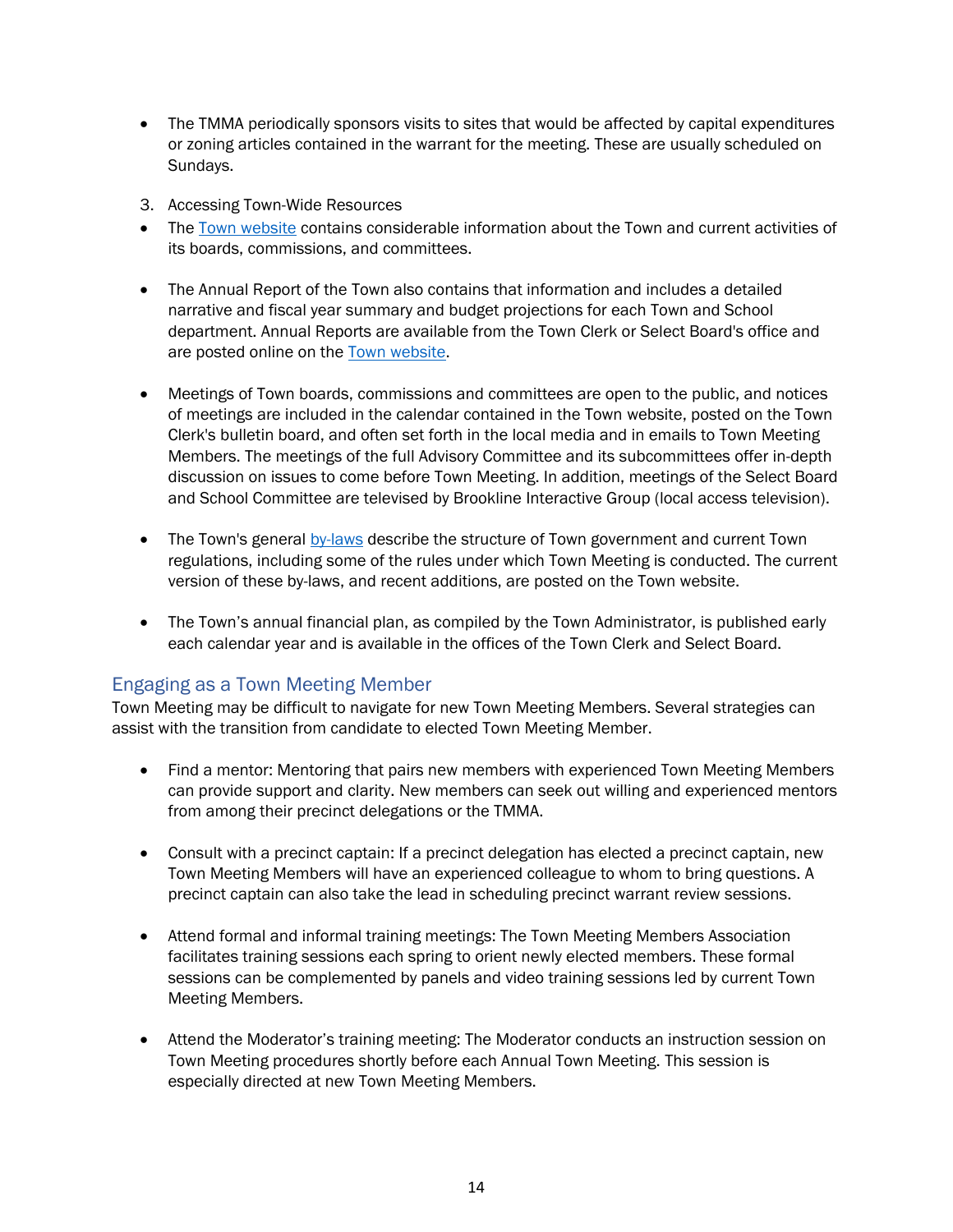- View videos of past [Town](http://www.brooklinema.gov/town-meeting) Meetings: Videos of Town Meeting are available on the Town [Meeting website.](http://www.brooklinema.gov/town-meeting) They are also available on the [Brookline Interactive Group](https://brooklineinteractive.org/) website. These recordings demonstrate the specific practices and procedures applied in Town Meetings.
- Sit with precinct delegations at Town Meeting: It can be educational to sit with a mentor or precinct delegation members since these individuals can assist in understanding the activities underway during a Town Meeting.

#### <span id="page-19-0"></span>Resignation or Termination

A Town Meeting Member may resign by filing a written notice of resignation with the Town Clerk. The resignation is effective as of the filing date. The term of a Town Meeting Member who moves outside of Brookline will end on the move date. Town Meeting Members who move from one precinct to another within the Town continue to hold office as Town Meeting Members from their original precincts until the next Town election.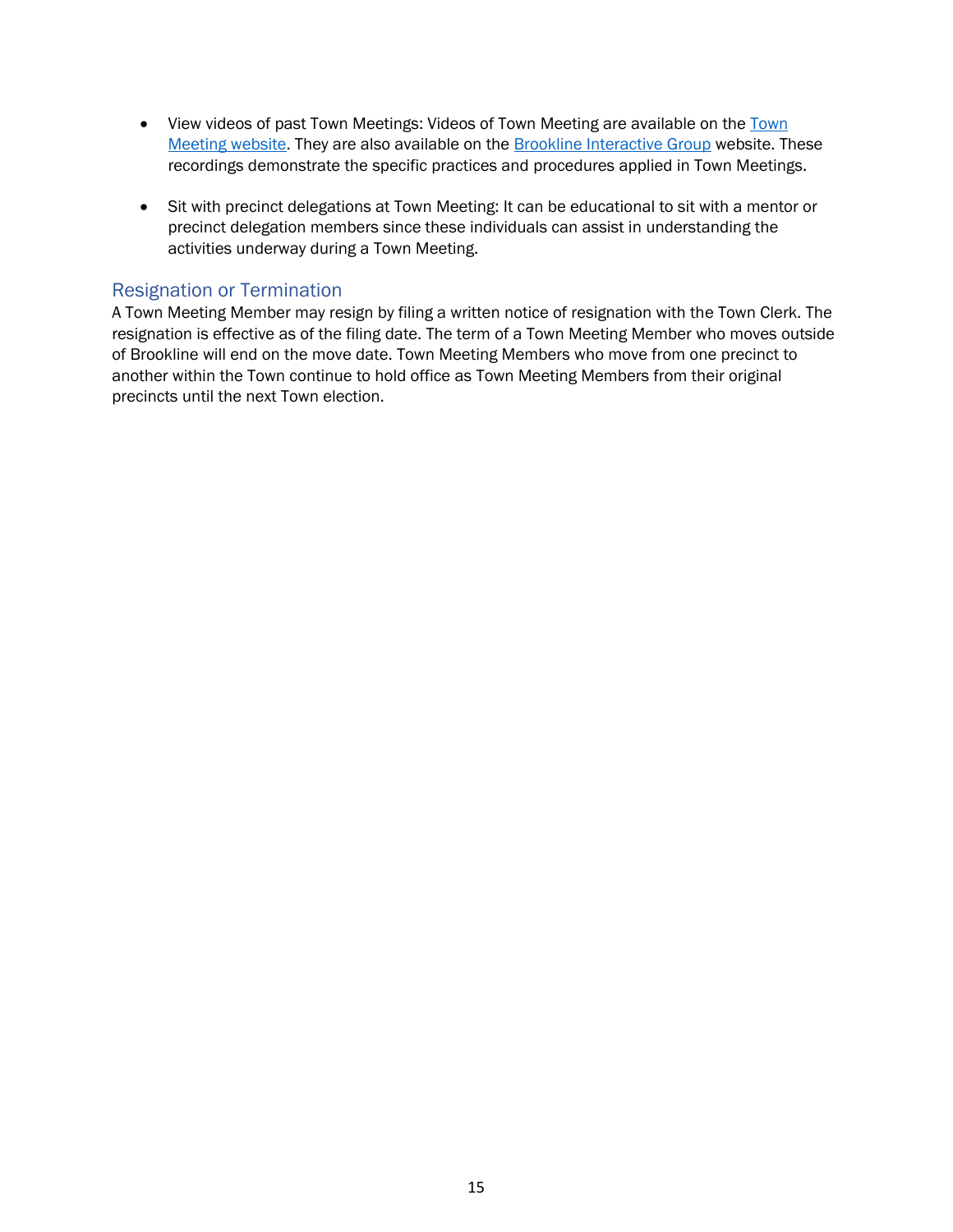### <span id="page-20-0"></span>THE WARRANT PROCESS

Warrant articles are developed by individuals, groups, or elected officials, often in response to a concept or opportunity they identify primarily to improve Town functions. The following guidelines are intended to provide practical instructions on preparing and processing a warrant article by citizens' petition. Questions about developing a warrant article can be directed to the Moderator and the Town Counsel's Office. In addition, Town Meeting Members with experience in developing warrant articles are excellent guides and resources for a petitioner.

The warrant process can take several months from beginning to end and involves interactions with Town Meeting colleagues throughout. This is a collaborative process and works best if petitioners seek guidance from experienced Town Meeting Members. Note that steps 1-5 below all take place prior to filing the article.

The process following the filing of a petition includes attendance at a series of sub-committee and full committee meetings of the Advisory Committee, Select Board meetings and often meetings of other Town committees, commissions, or boards with jurisdiction over the subject matter of an article.

#### <span id="page-20-1"></span>Timing of Warrant Petitions

Petitions must be filed by Noon on the announced date for the closing of the warrant. By law, that date is 75 days before the scheduled date of the opening session of the Town Meeting. The Office of the Select Board can provide the exact date for the submission deadline.

| Approximate Town Meeting Date | Approximate Filing Deadline |  |
|-------------------------------|-----------------------------|--|
| Late May                      | Early March                 |  |
| Late November                 | Early to mid-August         |  |

<span id="page-20-2"></span>Steps in the Warrant Process

- 1. [Develop Warrant Concept and Consult with Relevant Parties](#page-21-0)
- 2. [Draft an](#page-21-1) Article
- 3. [Submit the Draft Article for Review](#page-22-0)
- 4. [Prepare an Explanation](#page-22-1)
- 5. [Prepare a Petition to Submit the Article for Inclusion in the Warrant and Obtain](#page-22-2)  [Required Signatures](#page-22-2)
- 6. File a Petition [with the Select Board's Office](#page-22-3)
- 7. [Processes and Procedures after the Warrant is Published](#page-23-1)

 $\mathcal{L}_\text{max} = \mathcal{L}_\text{max} = \mathcal{L}_\text{max} = \mathcal{L}_\text{max} = \mathcal{L}_\text{max} = \mathcal{L}_\text{max} = \mathcal{L}_\text{max}$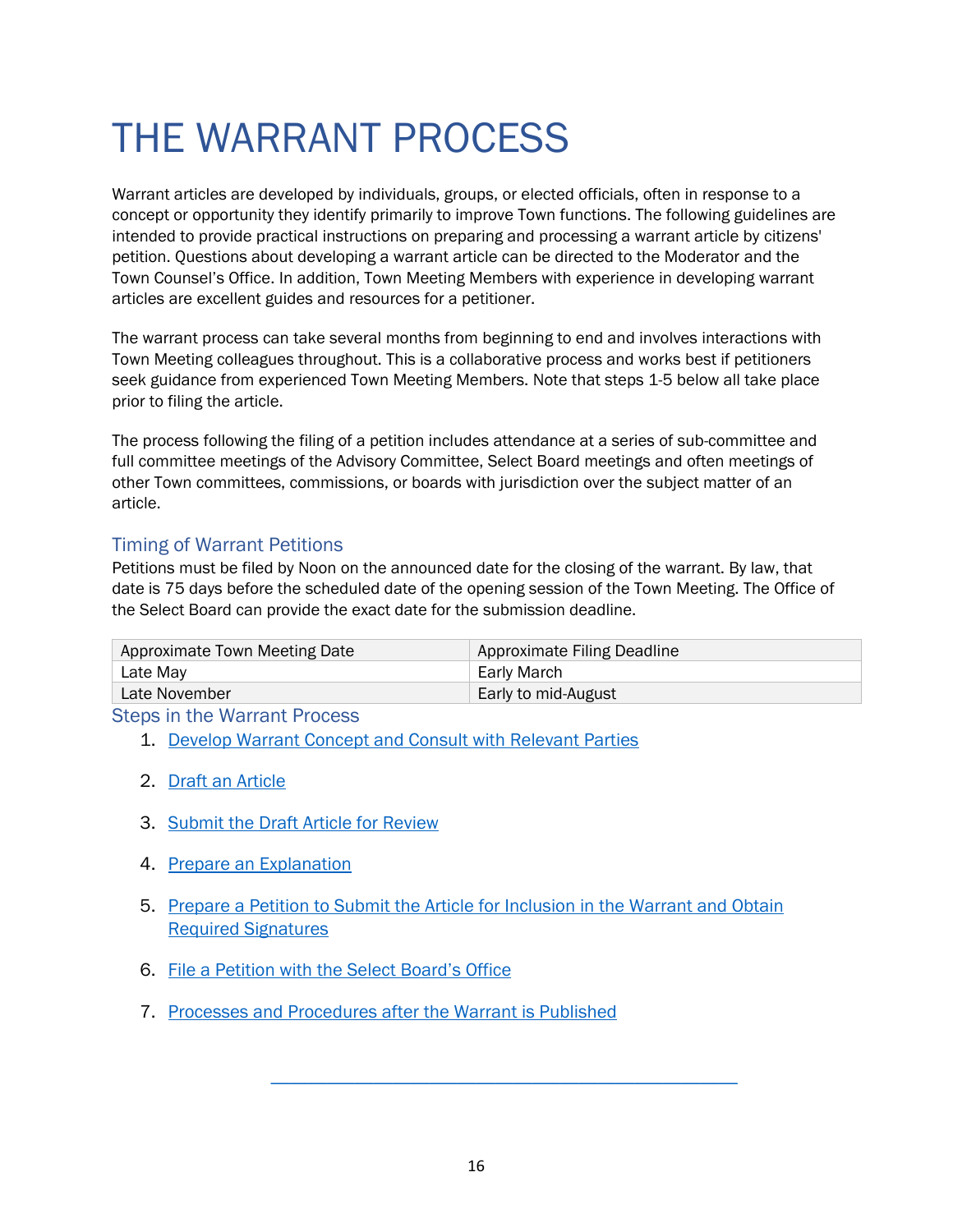#### 1. Develop Warrant Concept and Consult with Relevant Parties

<span id="page-21-0"></span>The petitioner(s) should begin the warrant process by discussing their idea for an article with parties that will be involved with or affected by the article. They should review existing regulations, laws, and relevant Town by-laws, and see if other Towns have similar measures that may serve as models and inform their process.

If Massachusetts law covers the subject matter of the proposed article, the petitioner should consult with Town Counsel to confirm that the article would be permissible.

There are six areas in which, under the State Constitution, a Town Meeting may either not act or may only petition for action by the State legislature:

- (1) regulation of elections,
- (2) levy, assessment, and collection of taxes,
- (3) borrowing of money or pledging of credit,
- (4) disposition of park land,
- (5) governance of civil relationships, and
- (6) punishment of felonies.

Note that, in most, if not all of these areas, existing general legislation provides Towns with the authority to act within the limits of the authority provided in such legislation. The advice of Town Counsel is nevertheless especially pertinent to articles related to any of these subjects.

#### 2. Draft an Article

<span id="page-21-1"></span>The wording of warrant articles follows a formal and consistent style. A Town Meeting article should begin with the words: "To see if the Town will…" and end with the words "...or act on anything relative thereto." However, alternative language is not prohibited and is at the discretion of the petitioner.

| <b>Purpose of Warrant Article</b>   | Syntax, Phrasing and Guidance                                                                                                                                                                                                                                                                                                              |
|-------------------------------------|--------------------------------------------------------------------------------------------------------------------------------------------------------------------------------------------------------------------------------------------------------------------------------------------------------------------------------------------|
| Proposed amendments to Town by-laws | "To see if the Town will amend the Town by-laws by [general]<br>description of the amendment proposed or a marked version of<br>the by-law provision showing the proposed changes, with specific<br>reference to the article and section numbers to be amended. The<br>article ends with the phrase "or act on anything relative thereto." |
| Proposed appropriation of funds     | "To see if the Town will appropriate [estimated amount], or any<br>other sum, for [purpose of the appropriation], or act on anything<br>relative thereto."                                                                                                                                                                                 |
|                                     | Appropriation articles should specify the source of the<br>appropriation, whether from the tax levy, by transfer from an<br>existing appropriation, by borrowing, or any combination of these.                                                                                                                                             |
|                                     | To obtain the proper language for the source of the appropriation<br>prior to submitting an appropriation article, the petitioner should<br>consult with both the Deputy Town Administrator and Town<br>Counsel.                                                                                                                           |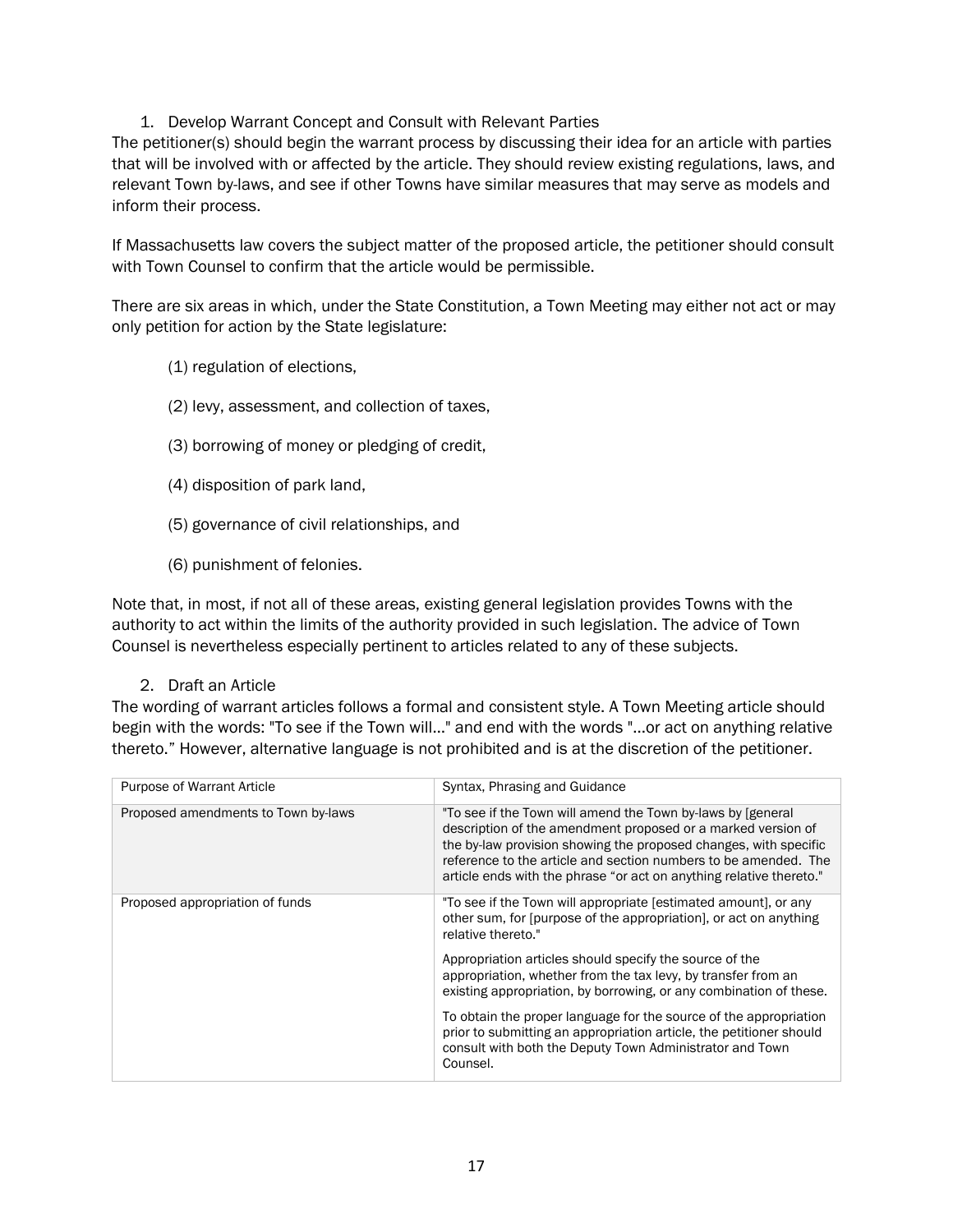| <b>Purpose of Warrant Article</b>                                             | Syntax, Phrasing and Guidance                                                                                                                                                                                                                                                                                          |
|-------------------------------------------------------------------------------|------------------------------------------------------------------------------------------------------------------------------------------------------------------------------------------------------------------------------------------------------------------------------------------------------------------------|
| Proposed penalty for failure to comply with an<br>existing or proposed by-law | The petitioner should refer to the appropriate penalty section of<br>the Town by-laws to make sure that the penalty is properly<br>provided for and referenced. Here again, the petitioner should<br>consult with both the Deputy Town Administrator and Town<br>Counsel.                                              |
| Proposed adoption of a non-binding resolution                                 | The article should contain "Whereas" clauses setting forth the<br>background of the proposed resolution and a "Now, therefore, be<br>it hereby Resolved" section as the last section, setting forth the<br>language for the resolution to be adopted.<br>Resolutions should not conclude with the ambiguous phrase "or |
|                                                                               | act on anything relative thereto."                                                                                                                                                                                                                                                                                     |

#### <span id="page-22-0"></span>3. Submit the Draft Article for Review

Though not a legal requirement, the Moderator strongly recommends that all citizen petitions be submitted to Town Counsel or the Moderator for review. Proposed changes in the zoning by-laws should be reviewed by the Director of Planning.

While it is up to the petitioner(s) to prepare the initial draft of an article, these officials can assist in the proper wording of the article, conforming proposed amendments of existing zoning or general bylaws to the current wording of the by-laws and, in certain cases, addressing practical or legal issues that might be raised by the proposed article.

#### 4. Prepare an Explanation

<span id="page-22-1"></span>An explanation of the purposes and intent of an article must be submitted with the article. This explanation will appear in the Combined Reports and is the petitioner's first opportunity to inform Town Meeting Members of the purpose of the petition article. The petitioner should write a clear and concise explanation of what the warrant article aims to accomplish and why it is needed.

<span id="page-22-2"></span>5. Prepare a Petition to Submit the Article for inclusion in the Warrant and Obtain Required **Signatures** 

Each citizen's petition must include signatures of at least ten registered Brookline voters, with their voting addresses. If a person's signature is illegible, that person's name should be written next to their signature. The petition form may be obtained from the Town Clerk. It is a good practice to obtain at least five additional signatures in case some are deemed invalid.

The primary sponsors of an article should be identified in the petition form as the principal petitioners. The Office of the Select Board will notify the principal petitioners when the article is scheduled to be discussed by the Select Board, and the Executive Assistant of the Advisory Committee will also provide such notification when the article is to be heard by the full Advisory Committee or one of its subcommittees, as more fully discussed below. The principal petitioners should include their telephone numbers and e-mail addresses in the petition, so that they can be contacted easily.

#### 6. File a Petition with the Select Board or Town Clerk's Office

<span id="page-22-3"></span>To be included in a warrant, the petitioner must file the petition with ten signatures, the article as it will appear in the warrant, and the petitioner's explanation of the article, with the Office of the Select Board, located on the sixth floor of Town Hall, or with the Town Clerk, whose office is on the first floor.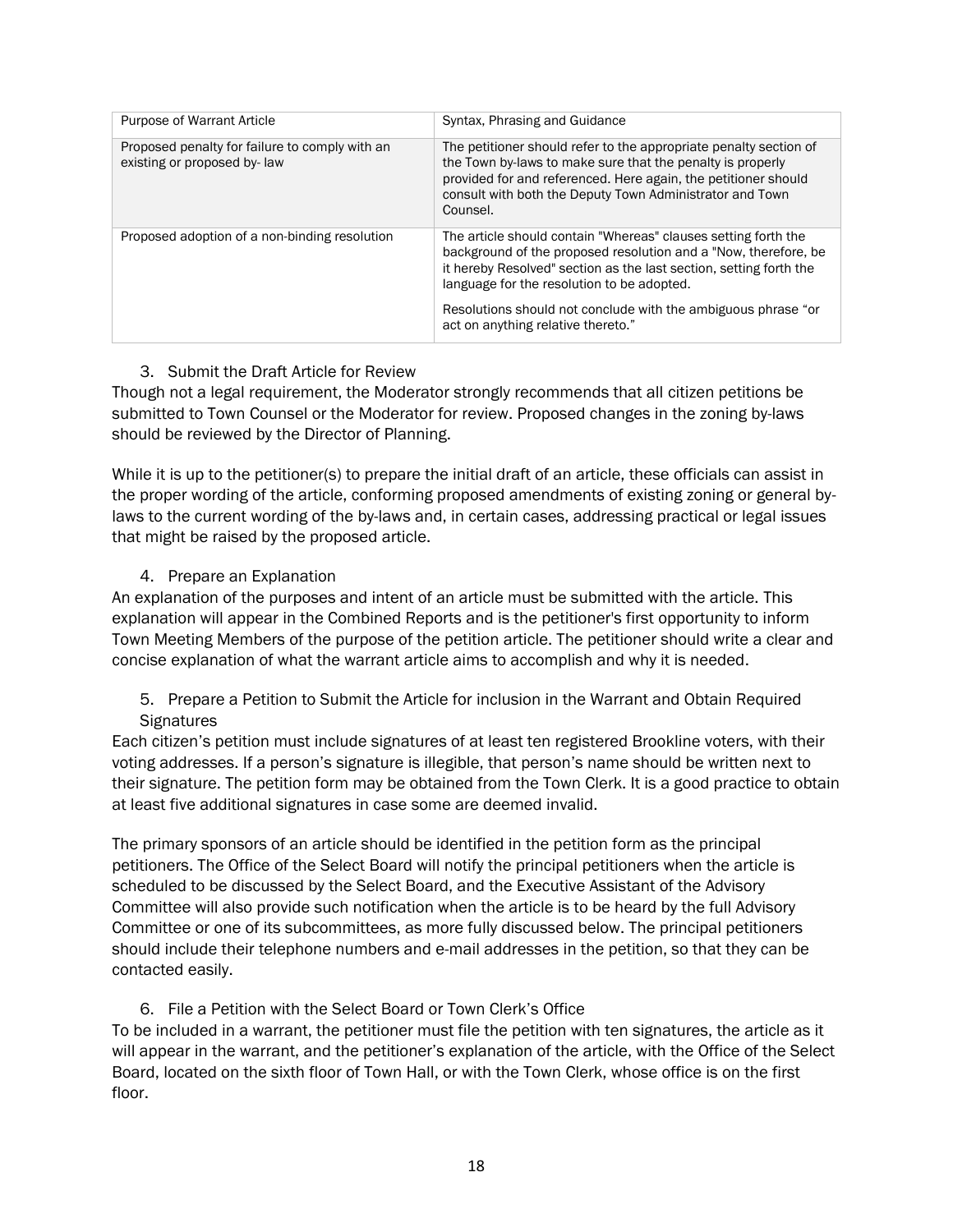The filing deadline is always at 12:00 p.m. noon on the date that has been announced for the closing of the warrant. By law that date is 75 days before the scheduled date of the opening session of the Town Meeting. If in doubt, the petitioner should check with the Office of the Select Board for the submission deadline.

- <span id="page-23-1"></span>7. Processes and Procedures after the Warrant is Published
	- (A) Presentations to Town Boards and Committees
		- a. Advisory Committee
- A specialized subcommittee of the Advisory Committee will be assigned to review the article based on the relevance to that subcommittee. The subcommittee will schedule at least one public hearing to consider the article and receive comments from the public. The principal petitioner will be invited to attend and answer questions at all meetings of the subcommittee at which the petitioner's article will be considered. The subcommittee will then vote to make a recommendation on the article to the full Advisory Committee.
- Following the subcommittee review, the article will be discussed before the full Advisory Committee and the petitioner(s) will again be asked to attend and present their position. The Advisory Committee will vote on what recommendation to make to Town Meeting on the article.
- For articles with no budgetary implications or effect, the Advisory Committee may decide not to make a recommendation but will often prepare an informative report. These articles still require a public hearing by either the subcommittee or the full Advisory Committee, and a vote of the full Advisory Committee.
	- b. Select Board and other Town Bodies

The Select Board will invite the principal petitioner(s) to present the article and will vote to make a recommendation on the article. In addition to the Advisory Committee, the petitioner(s) may also be invited to appear before various Town committees, such as the Planning Committee, Brookline Commission on Women, the Commission on Diversity, Inclusion and Community Relations, or other committees, which view the warrant article content within their purview. These groups each hold meetings to discuss warrant articles in advance of scheduled Town Meetings and will reach out to the petitioner(s) if they anticipate review or discussion. Petitioners may also approach committees for their review and endorsement of a warrant article. Committee leadership can be found on the Town's Board and [Commissions website.](https://www.brooklinema.gov/165/Boards-Commissions) 

<span id="page-23-0"></span>(B) Making Amendments to the Article

After the warrant is published, an article may not be changed or withdrawn, nor may a petitioner be added or withdrawn. However, articles may be amended. Amendments must be "within the "scope" of the original article. Scope is a legal decision made by the Moderator, and it is not appealable (although the petitioner may always discuss the basis for the decision with the Moderator). It is advisable to consult the Moderator before filing an amendment.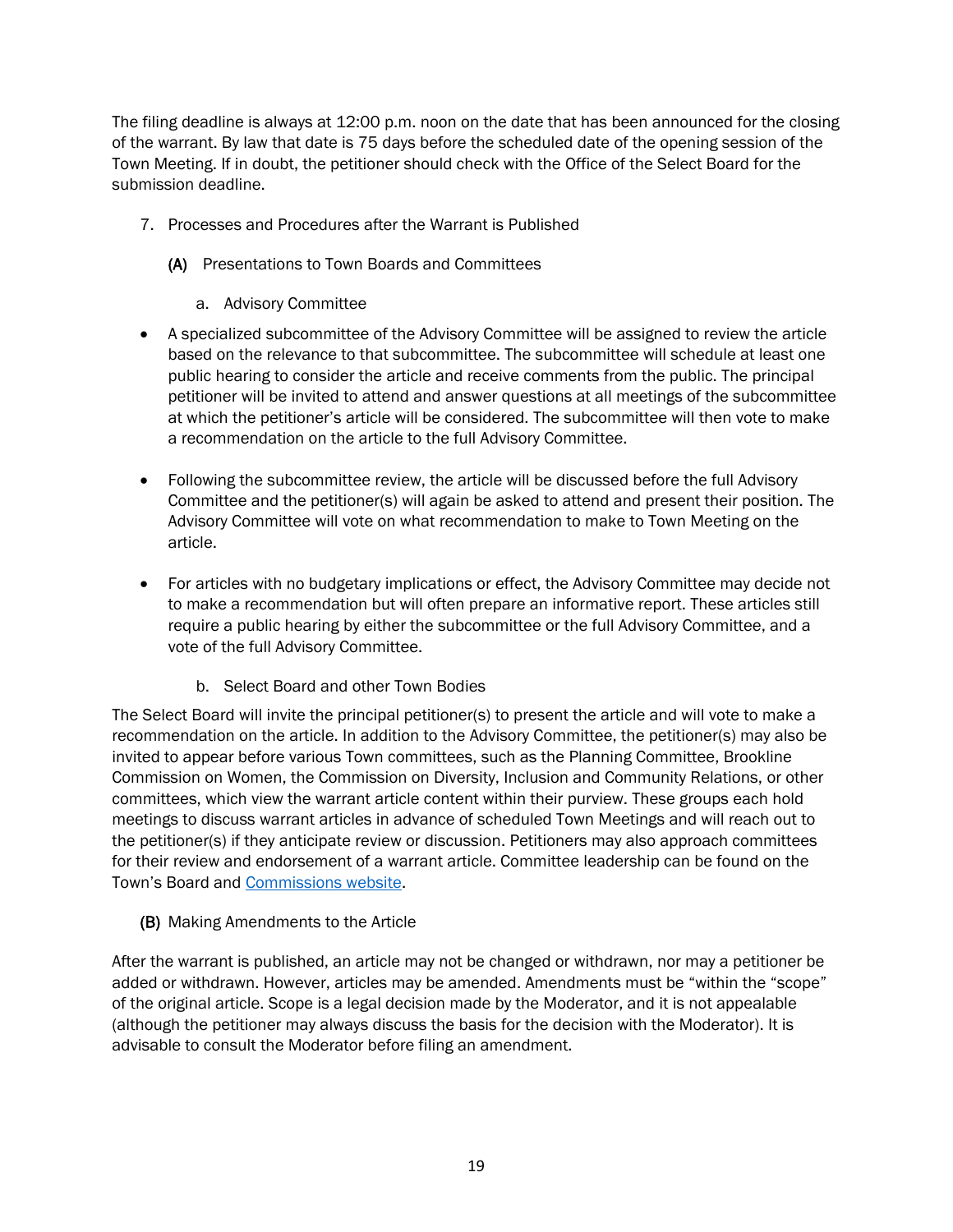#### <span id="page-24-0"></span>Scope

The purpose of the warrant is to inform the voters of matters that will be considered at Town Meeting. Evaluating whether an amendment is within scope of the article is at the discretion of the Moderator. The examples below demonstrate how scope might be considered.

Example 1: If an original article seeks funds to build a school, it may not be amended to request funds to build a fire station in addition to the school.

Example 2: If an original article requests \$5 million to build a school, it may not be amended to request \$10 million to build a school because voters have not been notified that the Town may pay an additional \$5 million to fund the school.

Example 3: If an amendment seeks to reduce funding from an original request of \$5 million to \$3 million, it is within the scope because the voters were given notice that as much as \$5 million was being requested.

Example 4: If A current zoning by-law specifies that the floor area ratio ("FAR") of a building in a zoning district is 1.0 and an article seeks to increase this density ratio to 3.0, an amendment changing the FAR in the district to anything between 1.0 and 3.0 would be allowed, but an amendment reducing the FAR to less than 1.0 or increasing it to more than 3.0 would not be allowed. Or, if an article seeks to impose a regulation on all property in zoning districts in which no such regulation presently exists, an amendment of the article exempting certain classes of property within such zoning districts from the proposed regulation would be allowed.

Before filing an amendment, it is good practice to consult with the Moderator.

(C) Timing of Filing Amendments to Articles

Amendments to articles may be filed any time after the warrant is issued but must be filed sufficiently in advance of the session in which the article is being considered to give Town Meeting Members, committees, and boards time to review and comment on the amendment.

- Amendments unrelated to financial matters must be filed 48 hours before the Town Meeting session at which the article will be considered.
- Amendments related to articles with budgetary impact must be filed by noon five calendar days before the Town Meeting session at which the article will be considered.
- (D) Building Support for a Warrant Article

Petitioners may organize a campaign among Town Meeting Members and other Town citizens to support the article. The petitioners may also wish to prepare a mailing to Town Meeting Members or use social media to obtain broad support for a warrant article.

(E) Presenting at Town Meeting

Ultimately, the article is presented to Town Meeting. In this setting the principal petitioner or a designee, delivers a presentation in support of the article. The Participating in Debate at Town [Meeting](#page-34-0) section of this Handbook provides a detailed description of the presentation process.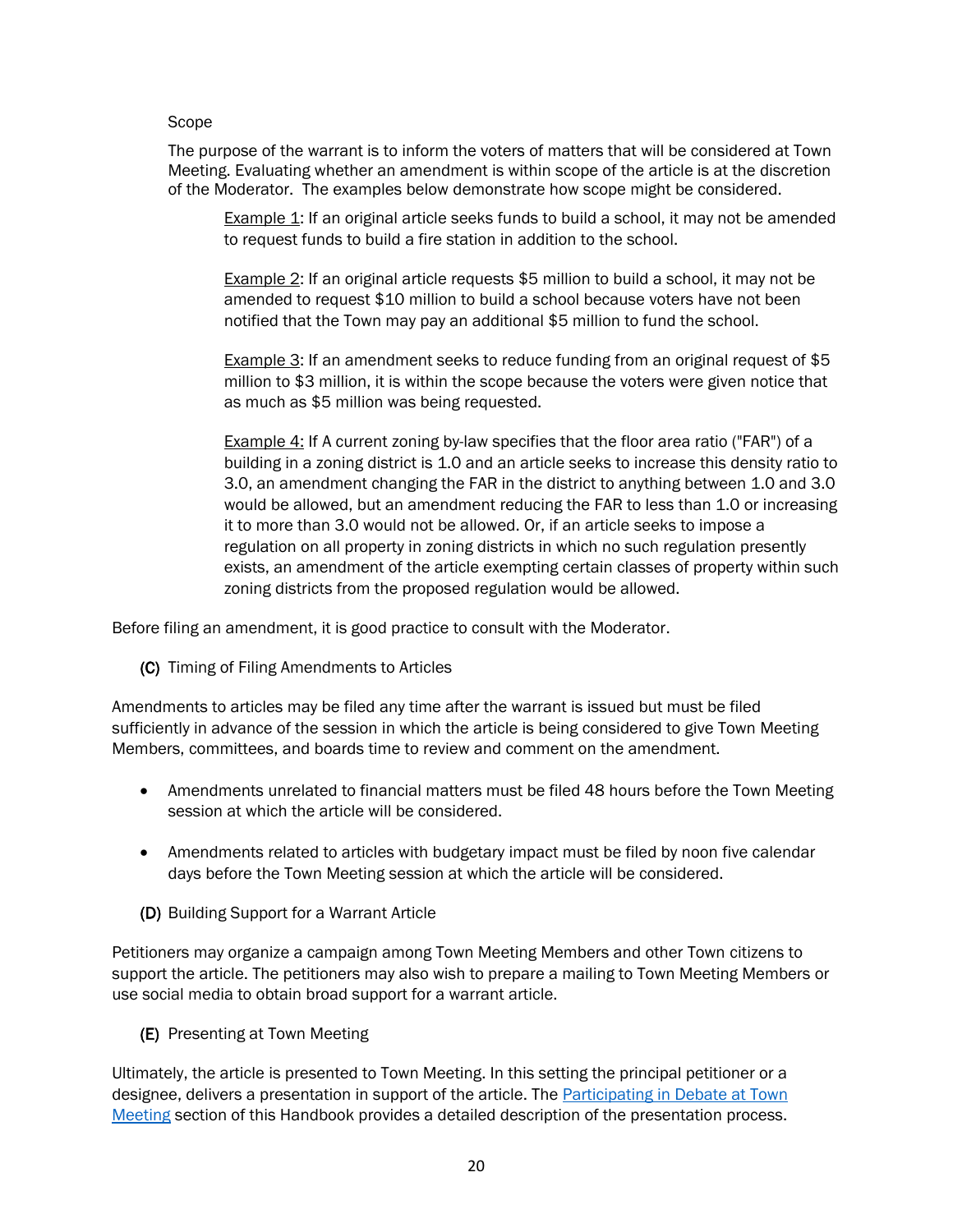## <span id="page-25-0"></span>THE BUDGET PROCESS

#### <span id="page-25-1"></span>Annual Budget Cycle

| Early Fall                       | Departmental Budget Preparation:<br>Department Heads prepare budgets for forthcoming fiscal year                                                                         |
|----------------------------------|--------------------------------------------------------------------------------------------------------------------------------------------------------------------------|
| Late November/ Early<br>December | <b>Budget Review</b><br>Select Board review and public hearings on operating and capital budgets                                                                         |
| Mid-February                     | <b>Financial Plan Review</b><br>The Town Administrator submits a Financial Plan to the Select Board and Advisory<br>Committee, and it is mailed to Town Meeting Members. |
| February - May                   | Advisory Subcommittee and Committee review                                                                                                                               |
| Late May                         | Annual Appropriations Vote<br>Budget presentation and vote at Annual Town Meeting                                                                                        |

A detailed budget timeline is included in the [Appendix: Annual Budget Calendar.](#page-48-0)

#### <span id="page-25-2"></span>Departmental Budget Preparation

Each year, the Town's budget process begins early in the fall when each Town department head prepares an estimate of expenditures for the forthcoming fiscal year. If the department is presided over by a board or commission, that body will review the budget in advance of submission to the Town Administrator.

#### <span id="page-25-3"></span>Budget Review

The Select Board holds public hearings on both operating and capital budgets annually in late November or early December. The Town's long-range financial forecast is presented by the Deputy Town Administrator and Finance Director at these meetings. Following Select Board review, the Town Administrator develops the Financial Plan, which includes:

- the Town Administrator's proposed operating and unclassified budgets and capital expenditures for the forthcoming fiscal year,
- a description of costs, goals, and objectives for each department,
- estimates of state, county, MBTA and other assessments,
- collective bargaining objectives,
- proposals for various reserves, and
- comments about other fiscal matters.

#### <span id="page-25-4"></span>Financial Plan Review

The Town Administrator submits the recommended Financial Plan to the Select Board and Advisory Committee annually in mid-February for detailed study. Subcommittees of the Advisory Committee hold public hearings on each department's budget request, on all proposed capital appropriations, and on all non-departmental appropriations. The subcommittees then make recommendations to the full Advisory Committee, which takes a final vote on the entire fiscal year budget and presents it to Town Meeting.

The Town Administrator or Deputy Town Administrator may attend these meetings to explain the proposals contained in the Financial Plan and to comment on any third-party proposals for changes in the budget.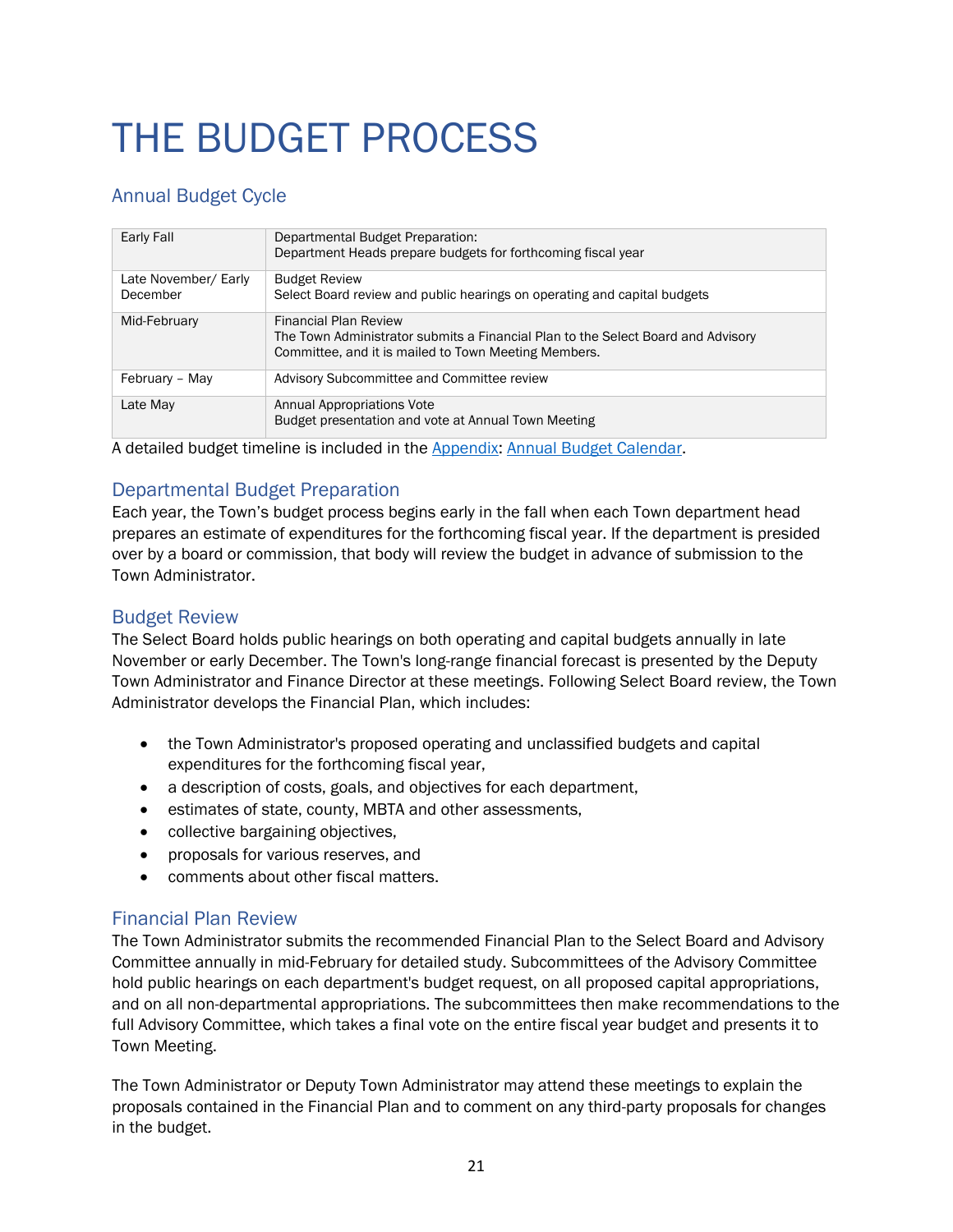Town Meeting Members and others interested in the budget overall or in specific capital or noncapital appropriations are encouraged to become engaged in the budget process at as early a stage as possible. While the budget schedule follows a consistent sequence, timing may vary based on circumstances. For example, years during which there is a proposal for an override result in less predictable budget schedules.

By statute, the budget presented to the Annual Town Meeting for consideration is the recommendation of the Advisory Committee. The budget is contained in the Advisory Committee's report under the budget article in the Combined Reports. The Select Board's separate comments and recommendations are also included in the Combined Reports.

The Select Board's Office provides copies of the Town Administrator's Financial Plan and initial budget recommendations to all Town Meeting Members. These are provided at the time of their submission to the Select Board and Advisory Committee and are also available on the Town's website.

#### <span id="page-26-0"></span>Adoption of the Budget

The final budget as approved by the Advisory Committee is moved by the Committee under the budget article on the warrant for the Annual Town Meeting. The Committee will present a "balanced" budget in which total proposed appropriations equal projected revenues for the fiscal year. After a debate, Town Meeting will adopt a budget that may or may not be in balance. The budget will be reconsidered at the November Special Town Meeting and adjustments made to various budget items based on events or circumstances arising after the Annual Town Meeting. If the budget passed by Town Meeting at the Annual Town Meeting was not in balance, appropriate adjustments will be adopted so that a balanced budget is achieved.

See [Annual Appropriations Vote](#page-42-2) for a more detailed description of the procedures applicable to the adoption of the budget at the Annual Town Meeting.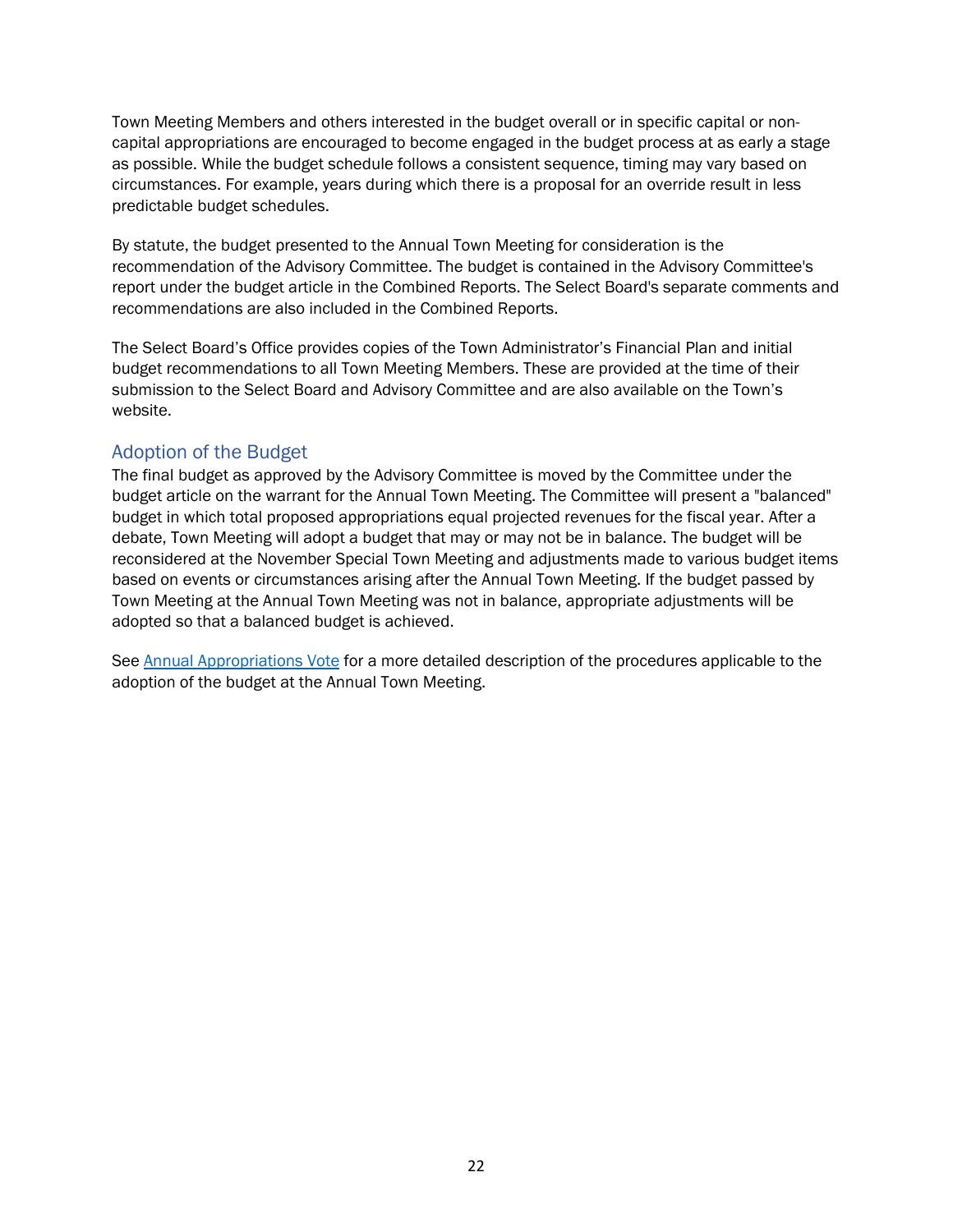## <span id="page-27-0"></span>TOWN MEETING PROCEDURES

#### NOTE: PROCEDURES FOR VIRTUAL TOWN MEETINGS ARE DISCUSSED IN THE [VIRTUAL TOWN MEETING ADDENDUM](#page-54-0) TO THIS HANDBOOK

#### <span id="page-27-1"></span>Arriving at Town Meeting - Preliminary Matters

Annual and Special Town Meetings begin at 7:00 p.m. Town Meetings are held in the Brookline High School Auditorium, 155 Greenough Street. Virtual Town Meetings are held remotely, with a core staff including the Moderator located in the Auditorium. The material in this and subsequent sections of this Handbook relate to in-person meetings, unless otherwise specified. The Virtual Town Meeting [Addendum](#page-54-0) to this Handbook describes special procedures governing remote Town Meetings.

On arrival at in-person meetings, Town Meeting Members sign in with Town staff and receive name tags and their individually programmed voting device used for recorded electronic votes. Check-in tables are labeled by precinct in the vestibule immediately outside the auditorium.

The auditorium is partitioned to seat Town Meeting Members toward the front and guests to the rear of the orange dividers in each seating section. The Moderator may announce special seating arrangements or exceptions at the beginning of a Town Meeting.

In the auditorium, the Select Board and members of the Advisory Committee sit at the front of the auditorium. From the perspective of Town Meeting Members, the Select Board sits to the left of the Moderator and the Advisory Committee to the right. The Moderator stands on stage at a podium with the Town Clerk on the right side of the podium and the Town information technology staff members who manage audio/visual presentations and electronic votes on the left side of the podium, again from the perspective of Town Meeting Members.

Approximately ten minutes before the first session of each Town Meeting begins, the Moderator leads a voluntary Pledge of Allegiance, pursuant to a Town by-law. After the call to order of the first session of each Town Meeting and before conducting any business, the National Anthem is sung by any Town Meeting Members who chooses to do so. Following the National Anthem, an acknowledgment of the history of Indigenous people in Brookline is read by the chair or designee of the Indigenous People Celebration Committee

Traditionally, the Town Clerk reads the roll of current or former Town Meeting Members who have passed away since the previous Annual Town Meeting or have not been previously acknowledged, after which Town Meeting observes a moment of silence.

A screen is positioned behind the Moderator prior to the beginning of each session of a Town Meeting. The screen is used before Town Meetings begins to display special instructions and during Town Meetings to display speaker visual presentations and the results of electronic votes.

If the Moderator deems in appropriate, tellers will be appointed to assist in counting hand votes.

#### <span id="page-27-2"></span>Call to Order

When the Town Clerk determines that a majority of Town Meeting Members have checked in to the meeting, the Moderator will declare a quorum present and will call the meeting to order.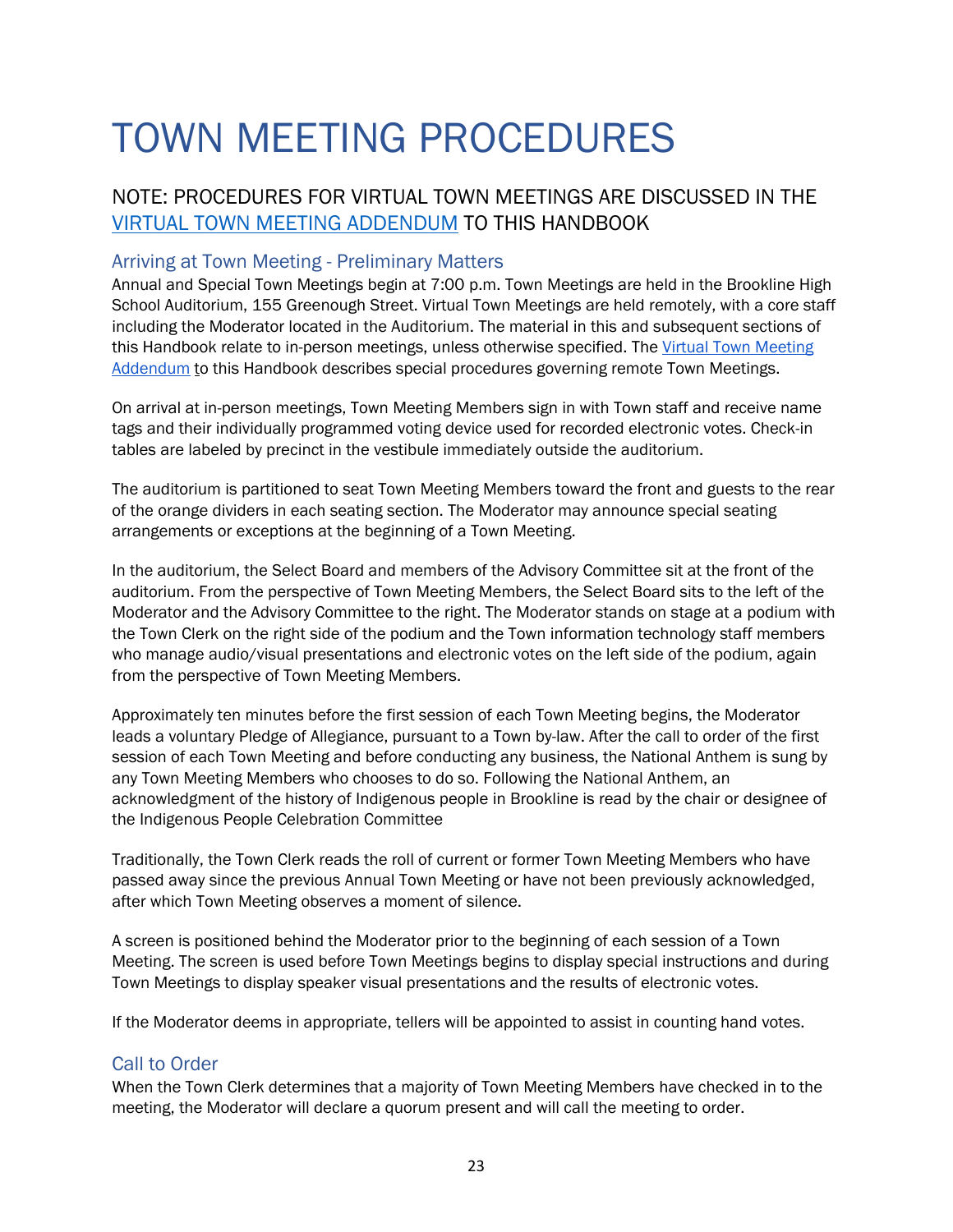Once a session of the meeting is called to order, the session will continue until adjourned, although the Moderator may call for short recesses from time to time in appropriate circumstances. The Moderator assumes that a quorum remains present throughout the meeting, but any Town Meeting Member may question the presence of a quorum at any time. If such a request is made, the Moderator pauses all business to determine if a quorum is present. If a counted quorum is not present and cannot be attained promptly (for example by calling back Members in the vicinity of the auditorium), Town Meeting may either vote to adjourn to a later date or, if the Moderator considers it appropriate, vote to dissolve the meeting.

#### <span id="page-28-0"></span>General Conduct and Conventions of Town Meeting

- Town Meeting reviews all articles in the warrant, which are explained in presentations by the Select Board, the Advisory Committee, citizen petitioners, interested Town Meeting Members and, at times, members of the public.
- The meeting is conducted by the Moderator, who has control over the meeting's proceedings subject to and within the limits of relevant Massachusetts law and the Town by-laws.
- The Moderator is also guided by Town Meeting's traditions and common sense.
- The parliamentary handbook for the proceedings of Brookline's Town Meetings is "Town Meeting Time," by which the Moderator is also guided to the extent applicable.<sup>1</sup>

Town Meeting Members are expected to conduct themselves according to the following rules:

- Town Meeting Members are expected to pay full attention to the Meeting proceedings.
- All electronic devices should be silenced during Town Meeting. Use of smartphones, tablets, laptops, and other electronic devices is permitted in the auditorium during Town Meeting but should be limited to accessing electronic records relevant to Town Meeting. Other uses (doing a crossword puzzle, for example) have been found to distract Town Meeting Members from giving full attention to proceedings.
- Private or restricted communications among groups of Town Meeting Members about matters under consideration are strongly discouraged. These communications may take place via text messages, email, social media apps, or other modes of electronic communication. Such private communications constitute non-public deliberations and are contrary to the fundamental purpose of a Town Meeting, which is to fully and publicly debate Town issues in front of all Town Meeting Members and the public.
- No political demonstrations or activities may take place within or immediately outside of the auditorium.
- No political signs, banners, flags, or oversized badges are permitted within the auditorium, whether or not related to matters that may or will come before Town Meeting.
- Applause is permitted after a speaker has finished speaking but not during the presentation.
- Overt expressions of opposition, particularly booing or hissing, will not be tolerated by the Moderator.

The principal purpose of these rules is to promote unprejudiced discussion, to ensure that deliberations and debates relating to matters being considered at Town Meeting are public and

<sup>1</sup> *Town Meeting Time* was originally written and has been re-edited by groups of eminent Massachusetts moderators. It is presently in its third edition, and copies are available at the main Town library and at the Coolidge Corner and Putterham branches. Copies may also be purchased from the publisher, the Massachusetts Moderators Association, by request to the Moderator.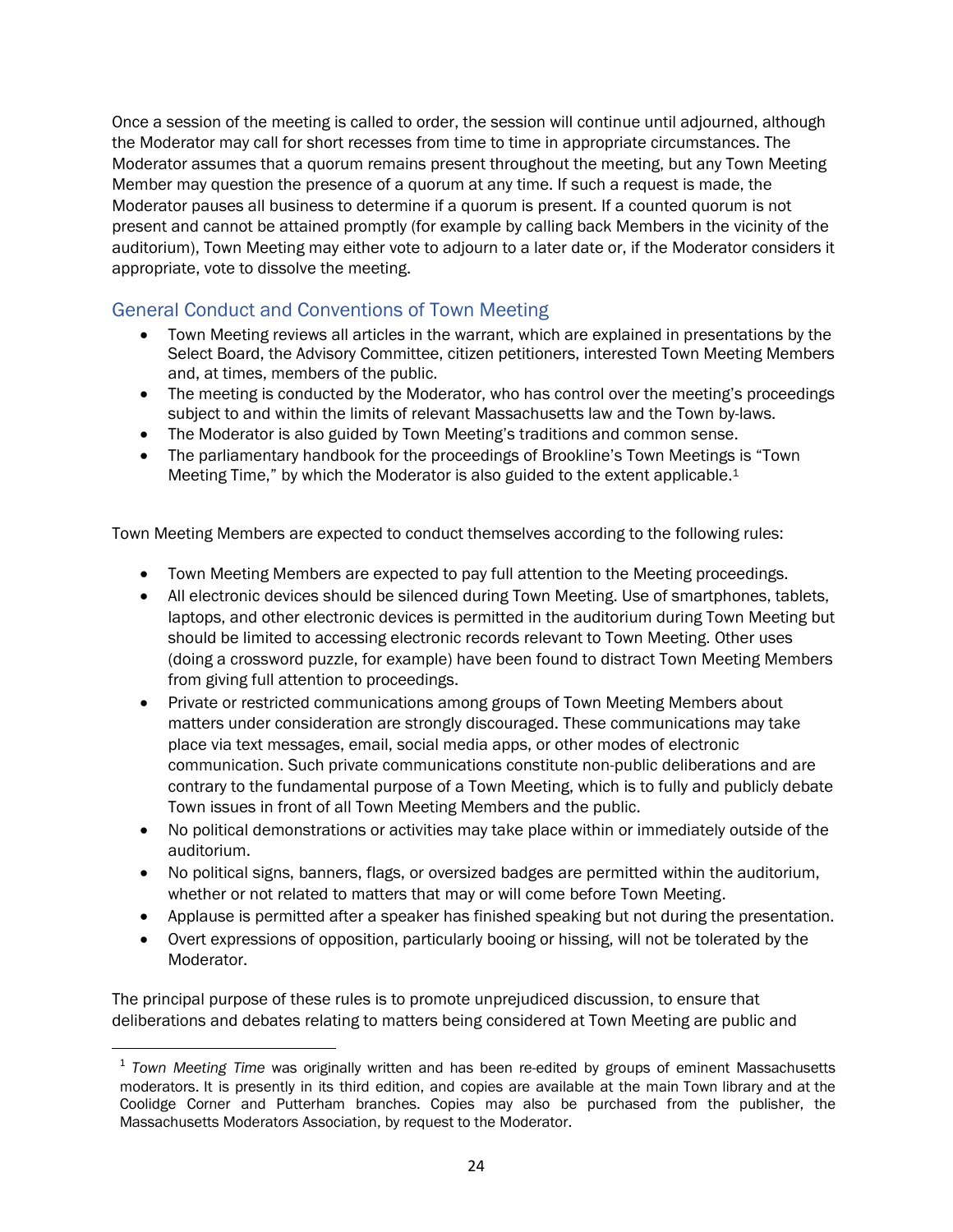accessible to all Town Meeting Members and Brookline residents, and to maintain respectful decorum at Town Meetings. While the Moderator has the statutory power to remove from the meeting any person who materially interferes with its proper decorum and good order, the Moderator exercises this power with great care and only on rare occasions and after a suitable warning.

In the interest of fairness, the Moderator may permit the suspension of an established rule of the Meeting in a particular instance. However, a motion from the floor for a "suspension of the rules" is not permissible in Brookline's Town Meeting. Nor in our Town Meeting is there any appeal of the Moderator's rulings on questions of order and procedure. Points of order may be made as described below, but the Moderator's ruling on a point of order is also not appealable.

#### <span id="page-29-0"></span>Conflict of Interest Disclosures

Town Meeting Members are exempt from the state conflict of interest law (G.L. c. 268A, et seq.) because members have a special status as voters rather than elected officials. The Massachusetts Office of Inspector General's [Summary of the Conflict of Interest Law for Municipal Employees](https://www.mass.gov/service-details/summary-of-the-conflict-of-interest-law-for-municipal-employees) explains, "Town meeting members and charter commission members are not municipal employees under the conflict of interest law."

However, as a principle of ethics, prior to addressing Town Meeting, speakers should disclose any material economic interest that they or any member of their immediate families or any close business associates have in the matter under consideration. Similarly, any speaker who is employed in any capacity, such as attorney, architect, or broker, by another party interested in an article under discussion should disclose that relationship before speaking. Any Town Meeting Member who is party to a potential conflict of interest should consider voluntarily abstaining from voting on the article in question. The Moderator will on request announce any such abstention before or after the vote on the main motion under the article.

If Members also serve on an elected or appointed committee, board, or commission, they may be or become subject to the conflict-of-interest law, which requires that they always act in the best interests of the entity they represent, the Town of Brookline, and not themselves, their family, or their friends. The Massachusetts Office of Inspector General's [Guide for Members of Public Boards and](https://www.mass.gov/files/documents/2017/11/30/OIG-Guide-for-Members-of-Public-Boards-and-Commissions-November-2017.pdf)  [Commissions](https://www.mass.gov/files/documents/2017/11/30/OIG-Guide-for-Members-of-Public-Boards-and-Commissions-November-2017.pdf) explains, "Even if you are not a fiduciary under the law, fiduciary principles should guide the decisions that you and your board make." These fiduciary requirements apply to all elected boards and commissions.

While Town Meeting Members do not have the same obligations and heightened duties as individuals elected to boards or commissions, Town residents expect the highest quality and most responsible decision-making from Town leaders, officials, and employees.

Town by-laws require periodic training on the conflict-of-interest law for Town Meeting Members and the conflict-of-interest law and Open Meeting Law for elected and appointed officials. The Office of Town Counsel provides these trainings for persons subject to these laws based on the requirements of statute and our bylaws.

The training required in the Massachusetts conflict of Interest law may also be obtained online from the State Ethics Commission [website.](https://www.mass.gov/how-to/complete-the-online-training-program-for-municipal-employees) Similarly, training on the Open Meeting Law may be obtained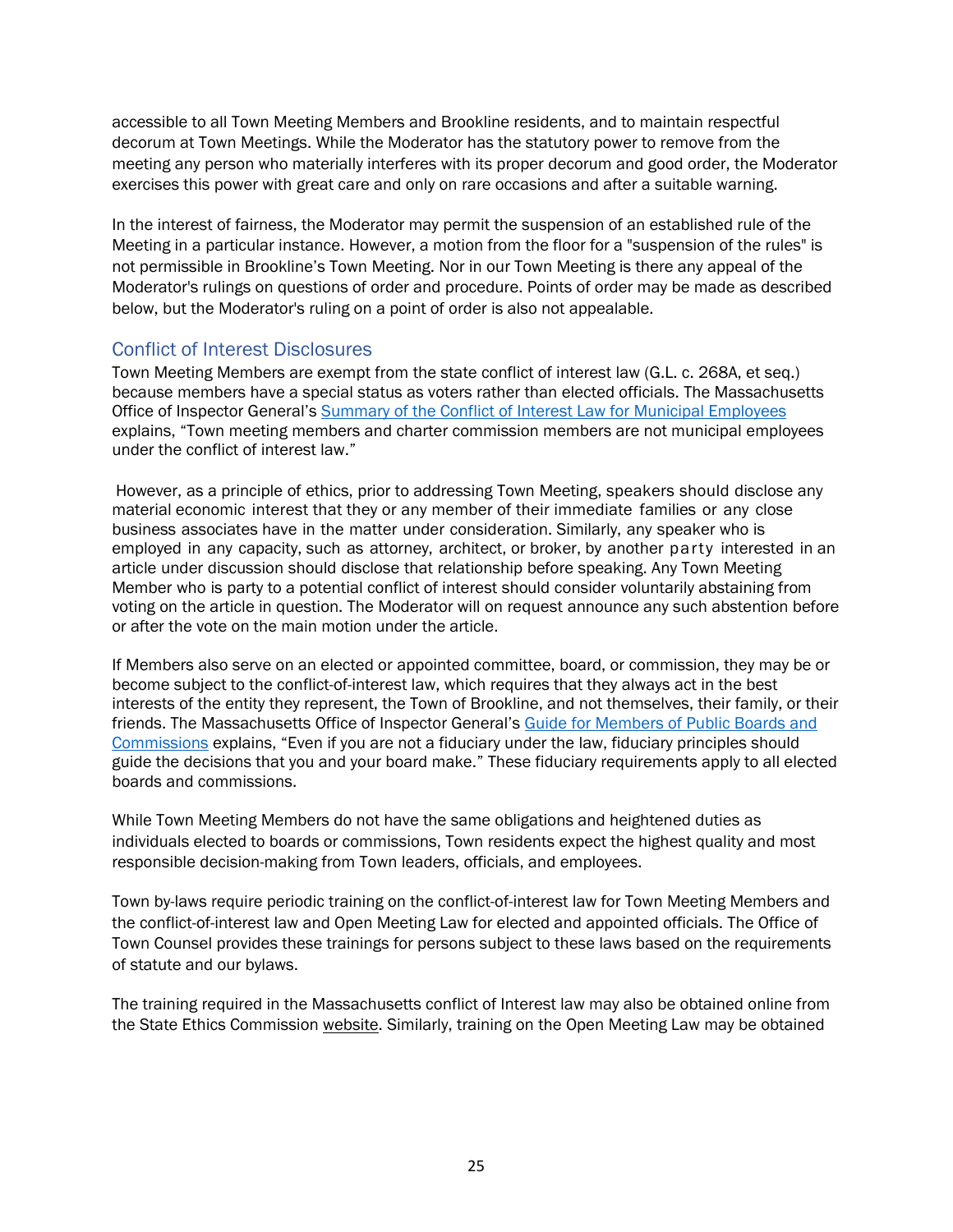online from the Attorney General's Office [website.](https://www.mass.gov/service-details/open-meeting-law-training-videos) Questions regarding the applicability of the state conflict of interest law should be directed to [Town Counsel](mailto:kfleming@brooklinema.gov?subject=Town%20Counsel%20Inquiry) or the State Ethics Commission.<sup>2</sup>

#### <span id="page-30-0"></span>Etiquette of Speaking at Town Meeting

#### 1. Requests to Speak

The Moderator has the sole authority to recognize speakers in Town Meeting, based on Massachusetts law. Anyone who wishes to speak on any article should contact the Moderator by email or phone with as much advanced notice as possible, providing the following information:

- Name, email, and precinct,
- Article number or subject matter,
- Whether they wish to speak in support or opposition,
- Whether they represent any specific group or organization, and
- A description of any proposed visual presentations.

Speakers will be recognized in substantially the order in which their requests are received. Factors governing speaking order include time limitations, status as a Town Meeting Member, and the Moderator's discretion.

When the Moderator recognizes a speaker, the speaker should address Town Meeting from the podium at the front of the auditorium or from one of the four microphones at the foot of the aisles in the auditorium, as directed by the Moderator. Microphones should be adjusted so that there is approximately one to two inches of space between the microphone and the speaker. The speakers identify themselves, whether they are a Town Meeting Member, and which precinct they represent.

Town Meeting Members who do not arrange to speak in advance of a debate, may proceed to one of the microphones in the auditorium and will be recognized by the Moderator.

If a speaker cannot communicate a request to speak to the Moderator, the request may be made to the Town Clerk. The [Participating in Debate in Town Meeting](#page-34-0) section of this Handbook provides an explanation of the Moderator's process in creating speakers' lists, reserved time blocks, and changes to the order of speakers on speakers lists.

#### 2. Time Limits

Generally, speakers are limited to three-minute speaking blocks. However, the Moderator may increase this limit if the speaker has requested and received prior permission.

The Moderator will often provide the principal proponent(s)of articles with additional time to present to Town Meeting. When the proponents of a controversial article have been allowed extra time to present, the Moderator will inform opponents and grant them a comparable block of time for rebuttal.

The Moderator may provide additional time for presentations from the Advisory Committee. The Advisory Committee has prepared comprehensive reports on all articles and made recommendations

<sup>&</sup>lt;sup>2</sup> Questions regarding the applicability of the State Conflict of Interest law in a particular case may be directed to Town Counsel or the State Ethics Commission.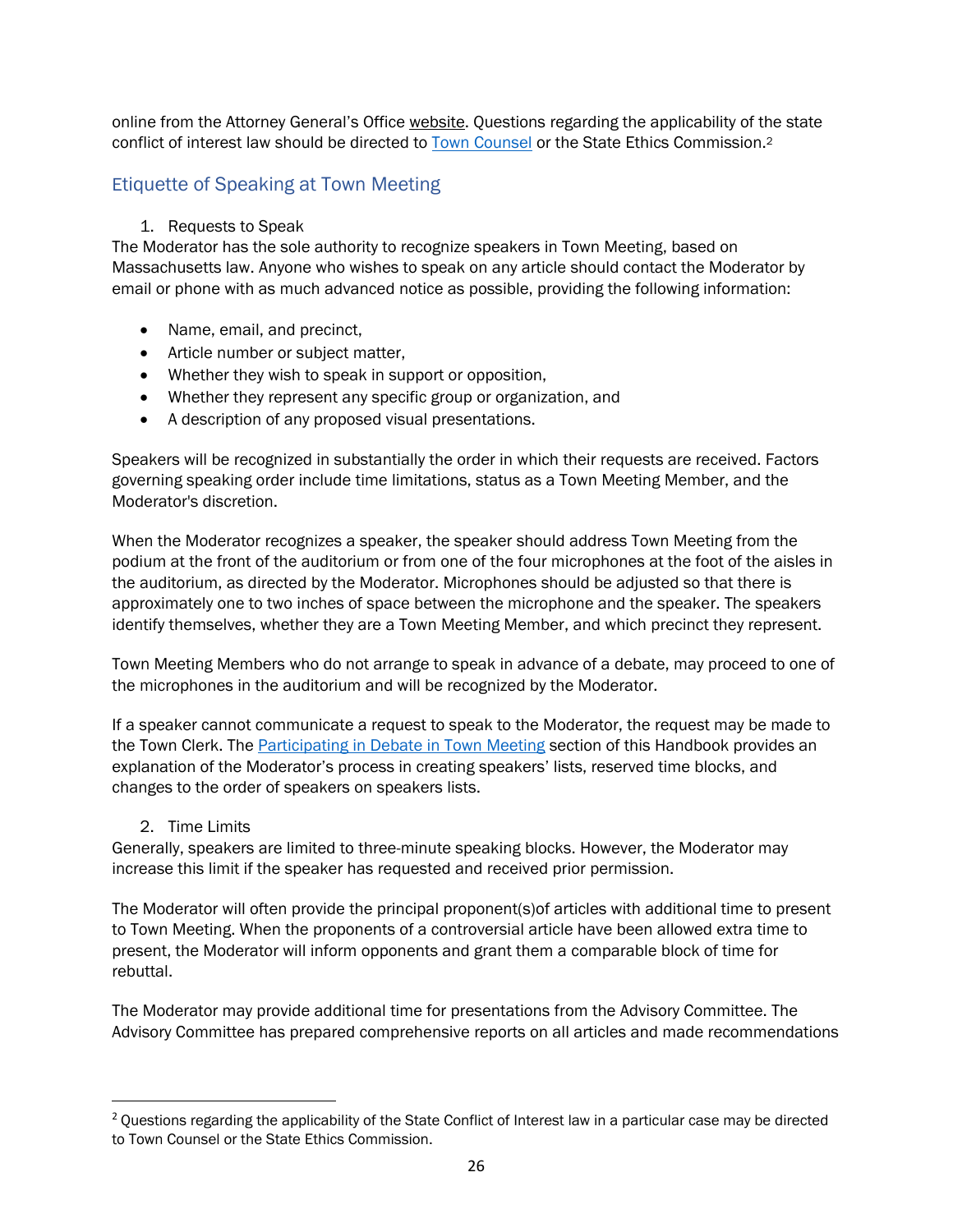that are contained in the Combined Reports. Allowing additional presentation time allows discussion of this research.

#### Preparation

Town Meeting Members who plan to speak on articles should organize their thoughts and arguments so that they can be presented effectively within the time limits described above.

The Moderator provides prior approval of the use of PowerPoint presentations and other visual tools but does not review submitted content. Visual presentations should be carefully prepared for clarity and consistency to accompany spoken presentation. Visual presentations should be submitted at least a day in advance to [tm@brooklinema.gov.](mailto:tm@brooklinema.gov) On the day of the presentation, presenters should confer with the IT professionals to ensure smooth presentation. These individuals are located on stage or in the booth in the rear of the auditorium.

Speakers benefit from practicing their presentations aloud with a timer. It can also be helpful for speakers to bring a timer to the podium to monitor their speaking time during presentations. The Moderator will also provide speakers with a warning towards the end of their time blocks and a request to terminate the presentation at the end of their allotted time.

#### <span id="page-31-0"></span>Adjournment and Dissolution

The Moderator will not allow an article to be considered if the debate is likely to last significantly beyond 10:30 PM. When the article under debate at that hour is resolved but other articles remain to be considered, the Moderator will entertain a motion to adjourn to the next reserved evening, subject to Town Meeting's right to adjourn to any other date.

When all the articles in the warrant have been acted upon or otherwise resolved, the Moderator will call for a motion to dissolve the meeting and, after a second and vote on that motion, will announce the adjournment of the meeting sine die. Dissolution of a Meeting becomes effective at 5:00 p.m. the day after the last session of Town Meeting.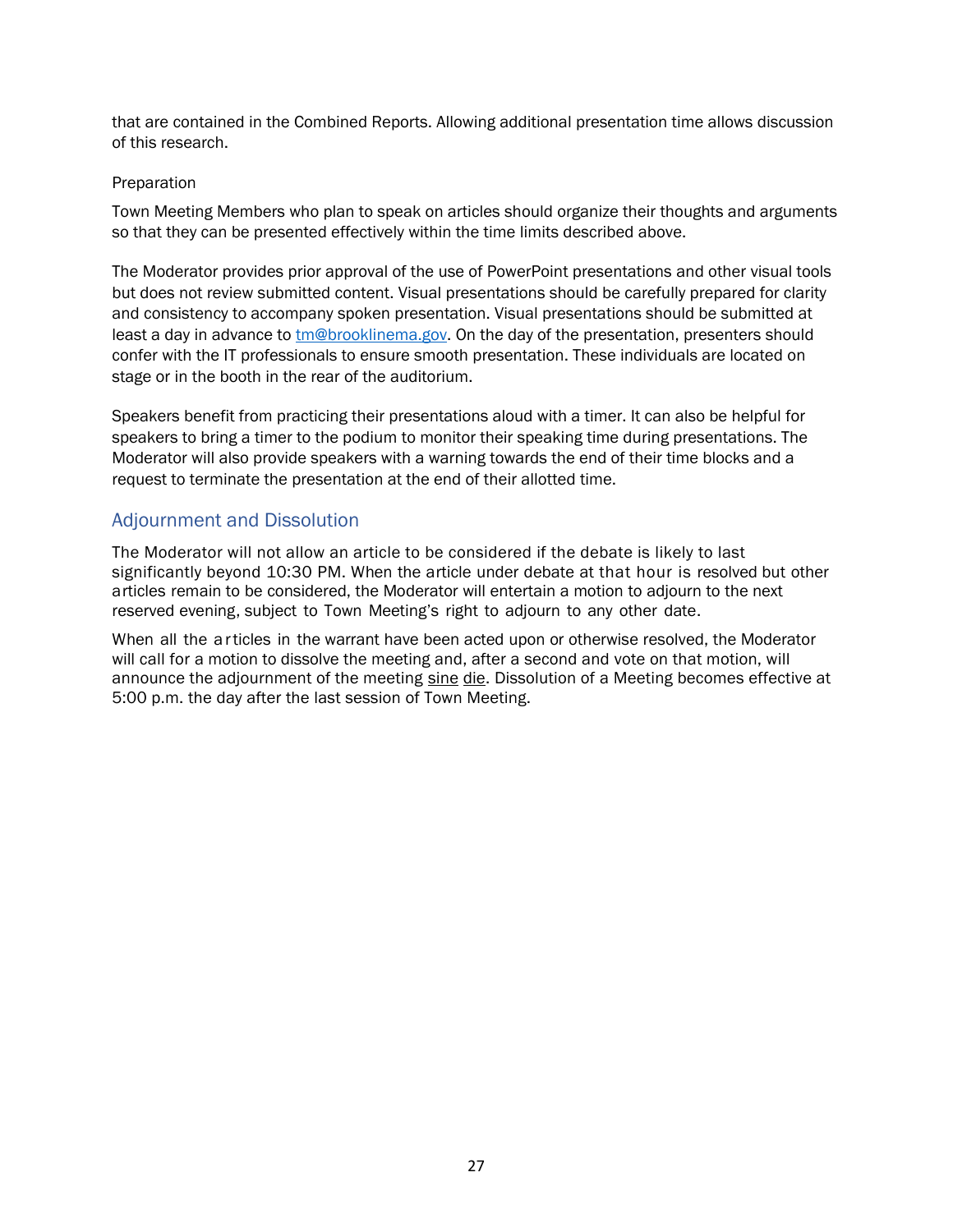## <span id="page-32-0"></span>THE ORDER OF TOWN MEETING

Town Meeting follows a generally predictable sequence of activities including [motions](#page-32-3) of various types, [debate protocols](#page-33-0) and the [voting process.](#page-39-3)

#### <span id="page-32-1"></span>Introduction of the article by the Moderator

1. Order of Articles

Warrant articles are typically considered in the order in which they appear in the warrant.

The Moderator may propose changes to the order of articles based on the belief that these changes would be equitable or beneficial to the course of the meeting. If there is substantial interest in a particular article by citizens other than Town Meeting Members, the Moderator may propose designating a specific time and evening when that article will be considered. If there are guests, such as students, who will speak on an article, the Moderator may propose designating a day and time for their convenience. Town Meeting Members may also make a motion to change when an article is heard. Any change from the order in which articles appear on the warrant, whether initiated by the Moderator or on the motion of a Town Meeting Member, is subject to the approval of Town Meeting.

When the subject matter of two or more articles is substantially the same, the Moderator may rule that these articles be debated together. This ruling is not ordinarily put to a vote of Town Meeting. However, Town Meeting has the right to propose "dividing the question" so that the articles are debated or voted on separately. During and after a combined debate, the Moderator must make sure that Town Meeting Members understand exactly what motions are being debated and the order in which votes will be taken on each motion.

#### <span id="page-32-2"></span>Presentation of the Article

<span id="page-32-3"></span>1. Making Motions

A motion is the text of a proposal under a warrant article.

Town Meeting Members must make and second a motion for an article to be debated. An article itself is not a motion, it is simply the notice of the general subject matter to be discussed. The motion's contents generally track the language of the article. Any motion may be offered and heard if the Moderator deems it to be germane and within the scope of the article. Since the motions to be made under an article have been published in advance of the session at which they will be made, the Moderator will always preface the debate on an article by summarizing the motion and any proposed amendment. The Moderator will refer to their location in the Combined Reports or a supplement. The Moderator will also state the name of the moving and seconding parties.

#### 2. The Main Motion

The principal substantive motion made under an article is known as the main motion.

• Typically, the main motion is the motion proposed by either the Select Board or the Advisory Committee. It is printed in the Combined Reports or a supplement.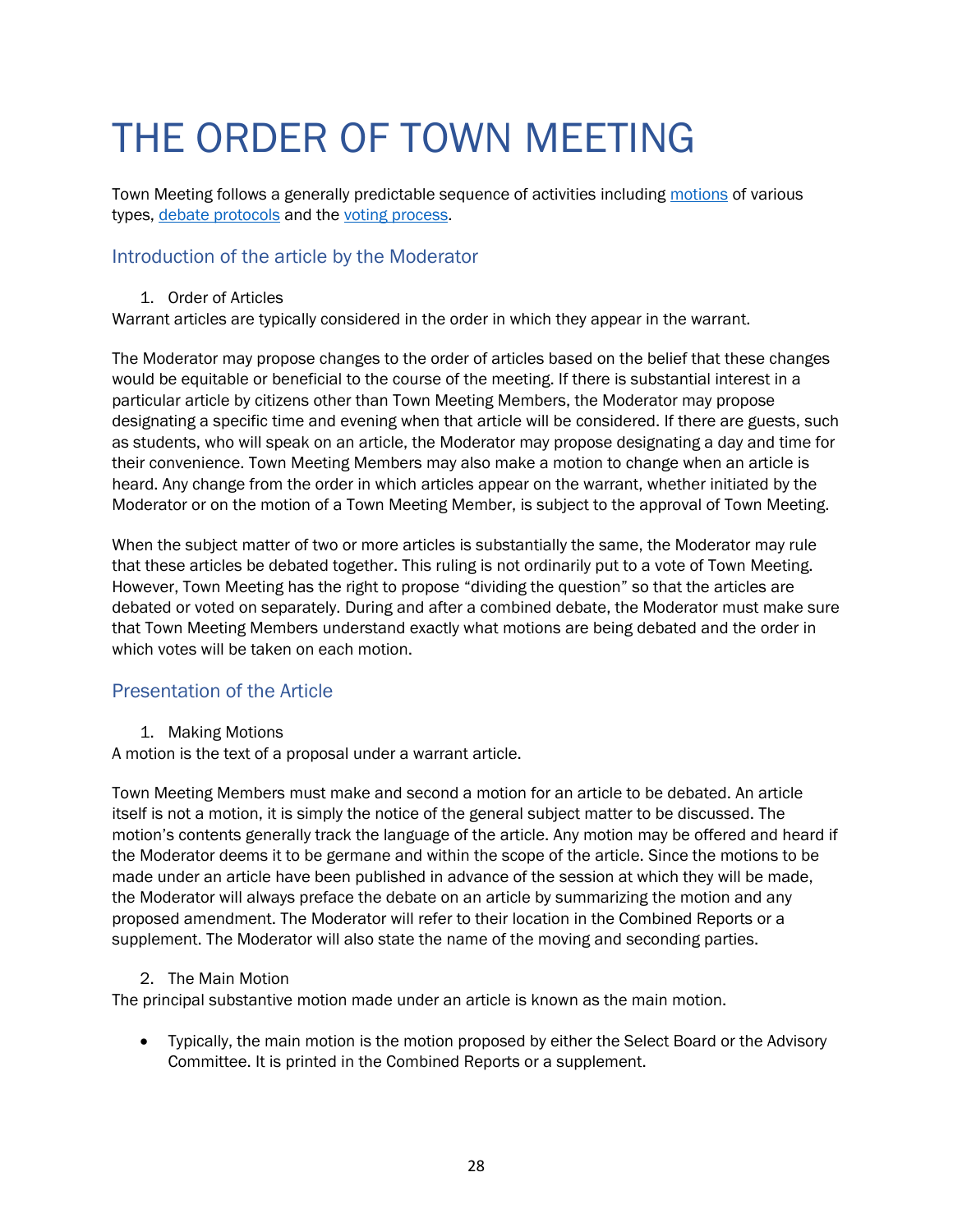- In the case of a citizen's petition article, the main motion will always be proposed, or at least approved, by the principal petitioner or petitioners, although it may appear in the Combined Reports as the motion of the Select Board or Advisory Committee.
- Any Town Meeting Member can make a motion under an article even if the Select Board, Advisory Committee, or petitioner(s) fail to do so.

Once the main motion is presented at Town Meeting, and debate follows, several outcomes may result. An article may be:

- passed,
- substituted for or amended,
- referred to a Select Board or Moderator's committee,
- referred to a Town board, commission, or committee,
- postponed,
- defeated by the approval of a No Action motion (which is effectively the same as voting against a motion), or
- defeated by a vote on the motion's merits.

#### <span id="page-33-0"></span>**Debate**

After a motion has been made and seconded, the debate begins. In addition to the petitioners, the Moderator puts together a list of interested speakers based on those who have directly contacted the Moderator. Key contacts are included in the Appendix.

- For articles other than citizens' petitions, the Moderator will first call on the Advisory Committee or the Select Board, depending on which one is putting forth the motion in the Combined Reports.
- In case of a citizen petition article, the first speaker will usually be the principal petitioner or a designee, whether or not the Advisory Committee or Select Board is in favor of the petitioner's position.
- Thereafter, to the extent feasible, the Moderator will usually alternate between proponents and opponents of the motion.
- All Town residents are entitled to speak at Town Meeting when recognized by the Moderator. However, the Moderator ordinarily will not invite non-Town Meeting Members to speak until every Town Meeting Member requesting the opportunity to speak has been heard.
- The Moderator may make exceptions for non-Town Meeting Members who are directly and substantially affected by the motion and, on rare occasions, for outside experts or officials of non-Brookline entities who may be interested in the subject matter of an article before the meeting.
- The Moderator also typically permits students from Brookline schools to speak without observing many of the usual formalities.
- Because debate may be curtailed, the process described above may result in limiting participation in the debate principally or solely to Town Meeting Members.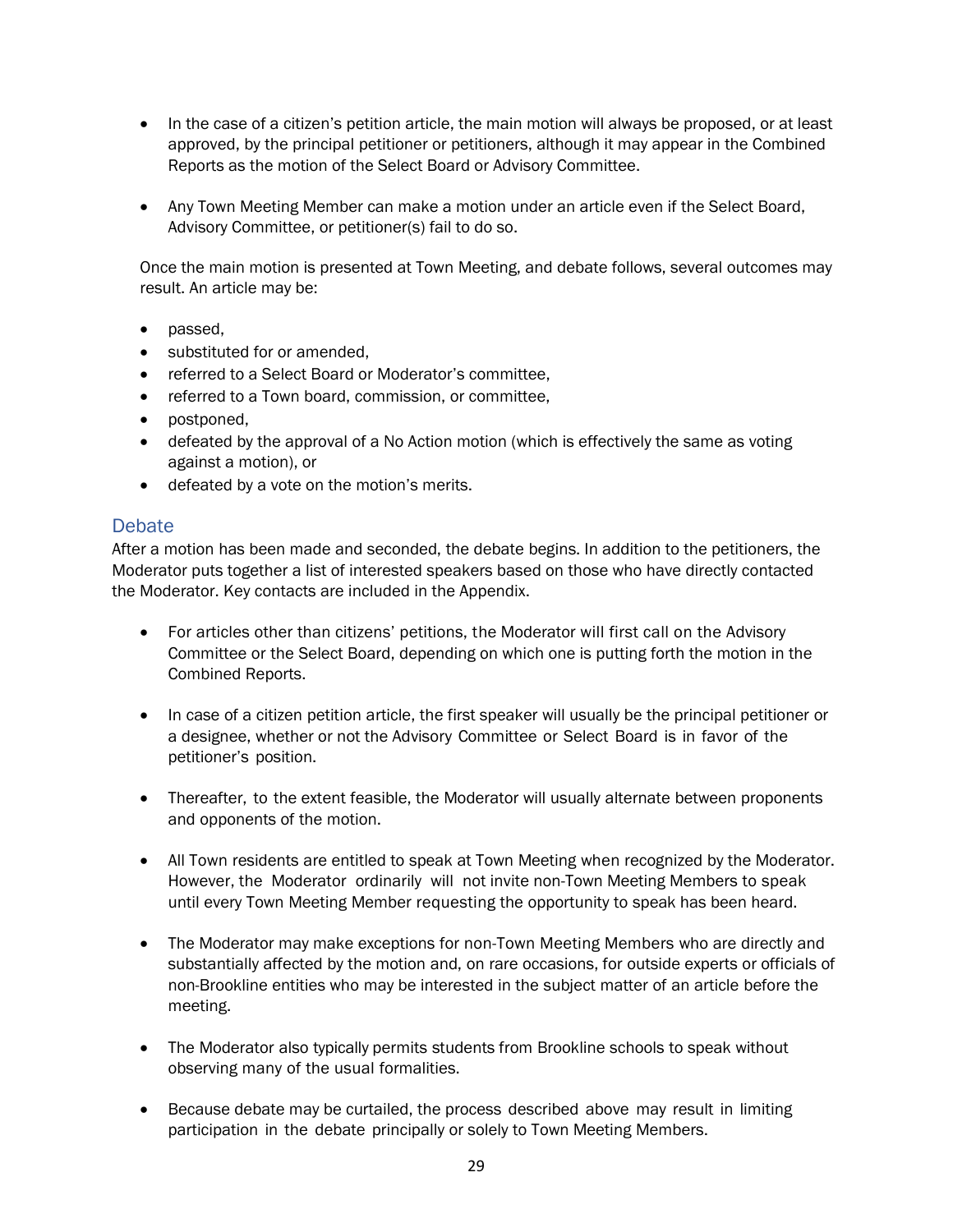#### <span id="page-34-0"></span>1. Participating in Debate at Town Meeting

The Moderator regulates Town Meeting debates and determines the order of the speakers.

- The Moderator prepares a speakers' list for each article prior to Town Meeting, based on the Moderator's criteria for the order of speakers.
- The Moderator establishes the order of speakers so that debates are informative and provide ample opportunity for all sides of an issue to be presented and discussed.
- The Moderator establishes time limits for speakers. Limits are usually not more than three minutes unless prior arrangements have been made to exceed that limit.
- The Moderator will provide equal blocks of time for presentations by proponents and opponents, in the interest of providing information to Town Meeting in as complete and useful a manner as possible.
- The Moderator generally alternates between speakers supporting a motion and speakers opposing the motion.
- The Moderator will not allow someone to address Town Meeting a second time until all other speakers have been heard.
- The Moderator will disclose to any requesting speaker the names of others who have signed up to speak on the same side of the issue and will permit two or more speakers to establish the order of their presentations so long as anyone whose priority on the list would thereby be lowered consents to this change.
- The Moderator may interrupt the speaker schedule during debate for a question-and-answer period, during which Town Meeting Members may come to a microphone (or, in a virtual meeting, contact the Chat Monitor) and ask questions regardless of whether they have signed up in advance to speak.
- The Moderator will attempt to limit these sessions to questions, as opposed to orations.
- In recognition that the need to speak cannot always be anticipated and may grow out of specific actions or discussion at the meeting, the Moderator will often recognize Town Meeting Members who wish to speak even though they have not advised the Moderator in advance of their intention to do so.
- The Moderator establishes the order of speakers so that debates are informative and provide ample opportunity for all sides of an issue to be presented and discussed.

#### 2. Who May Address Town Meeting?

As described above, Town Meeting Members, petitioners, and Town residents who have received prior approval, may address Town Meeting, based on the debate procedures described above.

#### (A) Non-Residents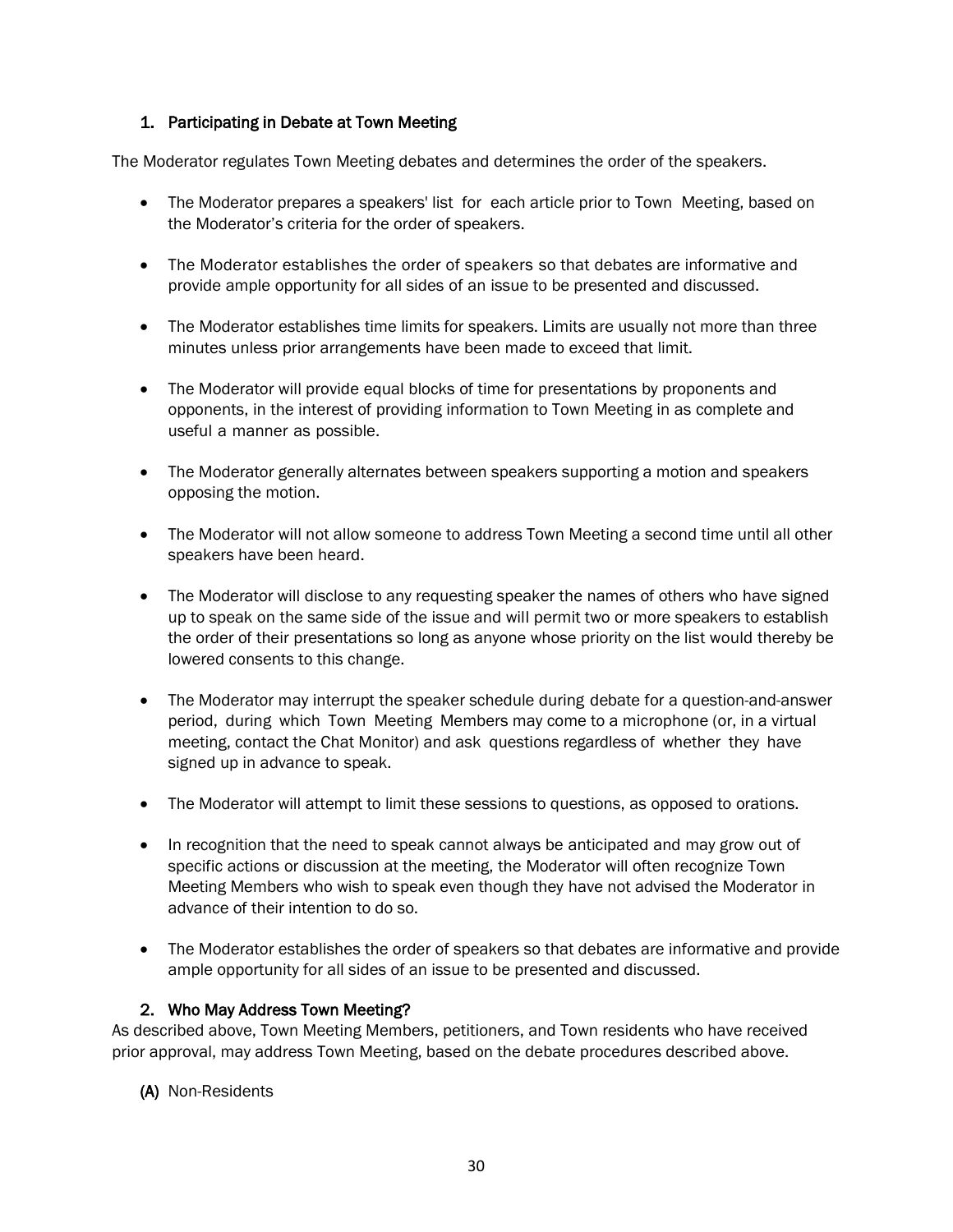Non-residents may address Town Meeting if prior approval has been given by the Moderator. The Moderator will introduce non-resident speakers, may summarize their qualifications and reasons for wishing to speak, and will call for any objections. If 15 or more Town Meeting Members object to allowing the non-resident speaker to speak, the Moderator will not permit that individual to address the body. The Moderator may also limit the number of outside representatives of an advocacy group who may speak on an article of interest to them.

#### (B) Town Department Heads and Other Town Employees

Town Department Heads will be available at Town Meeting for the purpose of providing information and answering questions posed by Town Meeting Members when matters within their respective jurisdictions are debated. By long-standing tradition, Town Department Heads and other Town employees do not advocate positions before Town Meeting. The Moderator may, however, allow exceptions to this general proposition. It is worth noting that during the Annual Town Meeting, Town Meeting Members are permitted to ask department heads any question related to their department.

#### 3. Audiovisual Presentations

The Moderator provides prior approval of the use of PowerPoint presentations and other visual tools but does not review submitted content. Visual presentations should be submitted at least a day in advance to [tm@brooklinema.gov.](mailto:tm@brooklinema.gov) On the day of the presentation, presenters should confer with the IT professionals to ensure smooth presentation. These individuals are located on stage or in the booth in the rear of the auditorium.

#### 4. Actions on the Main Motion and Filing Deadlines

A comprehensive list of possible motions, together with their priority, is set forth in the table entitled [Parliamentary Guide](#page-1-0) from Town Meeting Time. This table is provided in the front of this Handbook. If at any time there is an inconsistency between the rules and procedures in this Handbook and rules and procedures in Town Meeting Time, this Handbook governs.

- Amendments and other motions to be offered under an article must be submitted in sufficient time to be distributed to Town Meeting Members electronically at least 48 hours prior to the commencement of the session at which the article is to be considered. The Moderator may allow exceptions to the advance filing requirement in case of motions that are non-substantive or easy to understand. Exceptions may also be allowed in the interest of justice or an orderly Town Meeting process so long as such motions can be delivered electronically to Town Meeting Members at least 24 hours prior to the Town Meeting session at which they will be presented. These exceptions are relatively rare and are made strictly at the discretion of the Moderator.
- All electronically distributed amendments and other motions will also be distributed in hard copies to Town Meeting Members at the checkers' stations (for in-person meetings) and by mail if the Moderator and Select Board Office determine that such a mailing will arrive in advance of the meeting.
- All amendments of the budget article, and any other motions or amendments that may have financial impact, must be submitted by 12:00 p.m. at least five calendar days before the session at which the article will come before Town Meeting. Amendments or motions on Articles that do not have a financial impact must be filed 48 hours before the session at which the Article is to be considered. These filing deadlines give the Advisory Committee and other boards and committees adequate time to review the proposed amendment. If a budget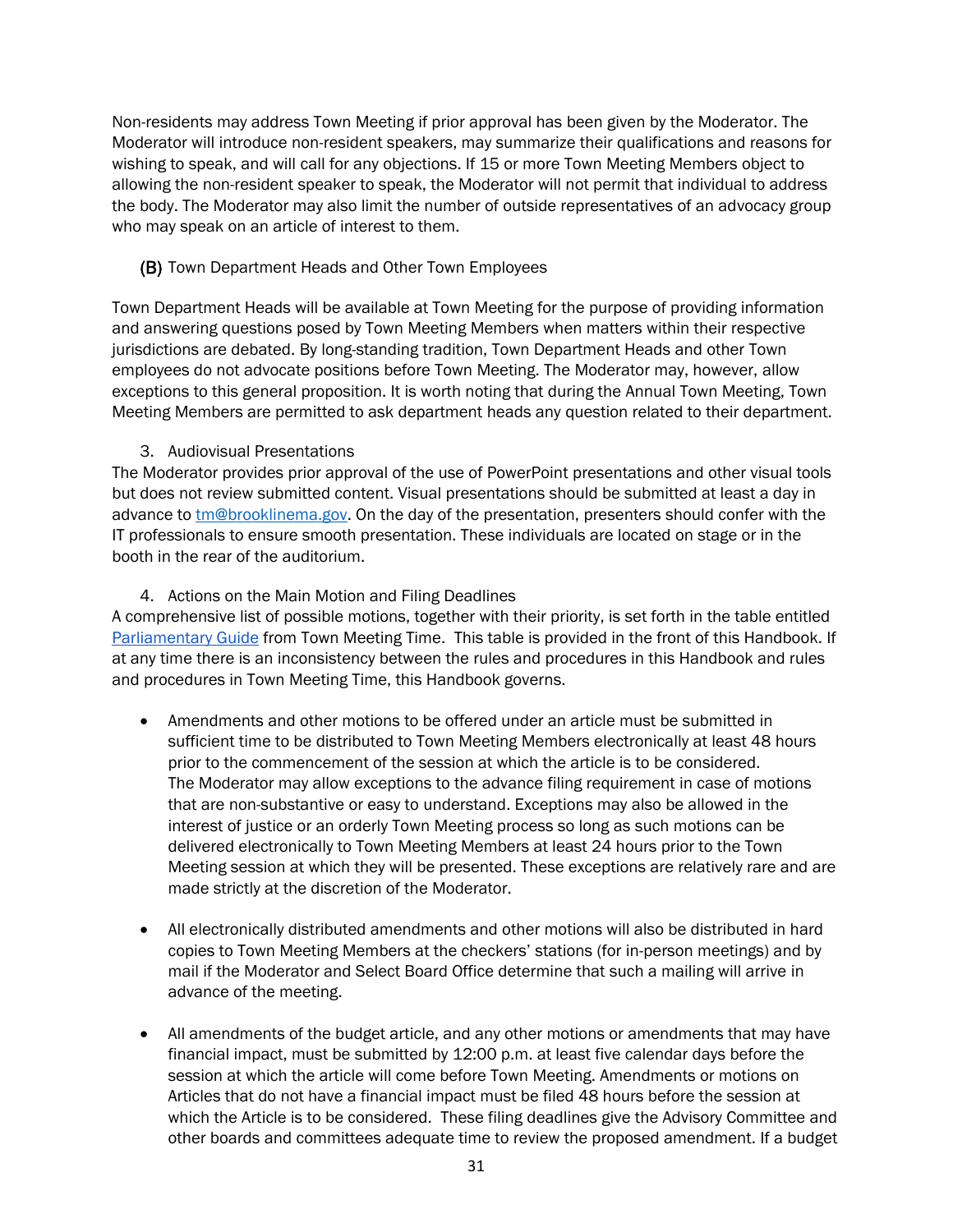amendment is included in the Supplemental Reports, it will be considered to have been timely filed even if the Supplement is issued less than five days before the session.

- Amendments and other motions should be submitted in writing, or by e-mail, to the Office of the Select Board (mgoff@brooklinema.gov).
- If the Select Board and Advisory Committee have a previously scheduled meeting prior to the session at which the motion will be considered, each will usually consider and take a position on the proposal.

#### 5. Amendments and Substitute Motions

Amendments and Substitute Motions may seek to insert, strike out or substitute words in the main motion.

- Motions to amend require a second and must be within the scope of the article See [Scope.](#page-24-0)
- A motion to amend must be acted upon before the main motion is voted on.
- Only a majority vote is required to pass an amendment, even if the main motion requires a greater-than-majority vote.
- Approval of an amendment must be followed by a vote on the pending motion, as amended or not.
- A motion to amend may itself be amended, but only one amendment of a motion to amend is allowed at a time. In other words, a motion to "amend the amendment of the amendment" is not permitted.
- A motion to substitute a completely different version of the motion on the floor is treated as a motion to amend; that is, if the motion to substitute (i.e., amend the original motion in its entirety) succeeds, Town Meeting must still vote on the amended language even though it is voting twice on the same wording.

#### 6. Motions to Refer

A Motion to Refer is a request to move the subject matter of a warrant article to a committee or board for further review.

- A motion to refer takes priority over the main motion and amendments.
- The referral may be to the Select Board, to a Moderator's committee or to a Town department, and must specify the scope of the referral and the point at which the referred subject matter should be reported back to Town Meeting.
- If the referral is to a Moderator's committee, the Moderator will appoint such a committee after the Town Meeting ends, using criteria that will vary widely depending on the subject matter of the referral.
- A motion to refer must be submitted 48 hours in advance, and a motion to refer an article with a financial impact must be submitted five calendar days in advance to give the Select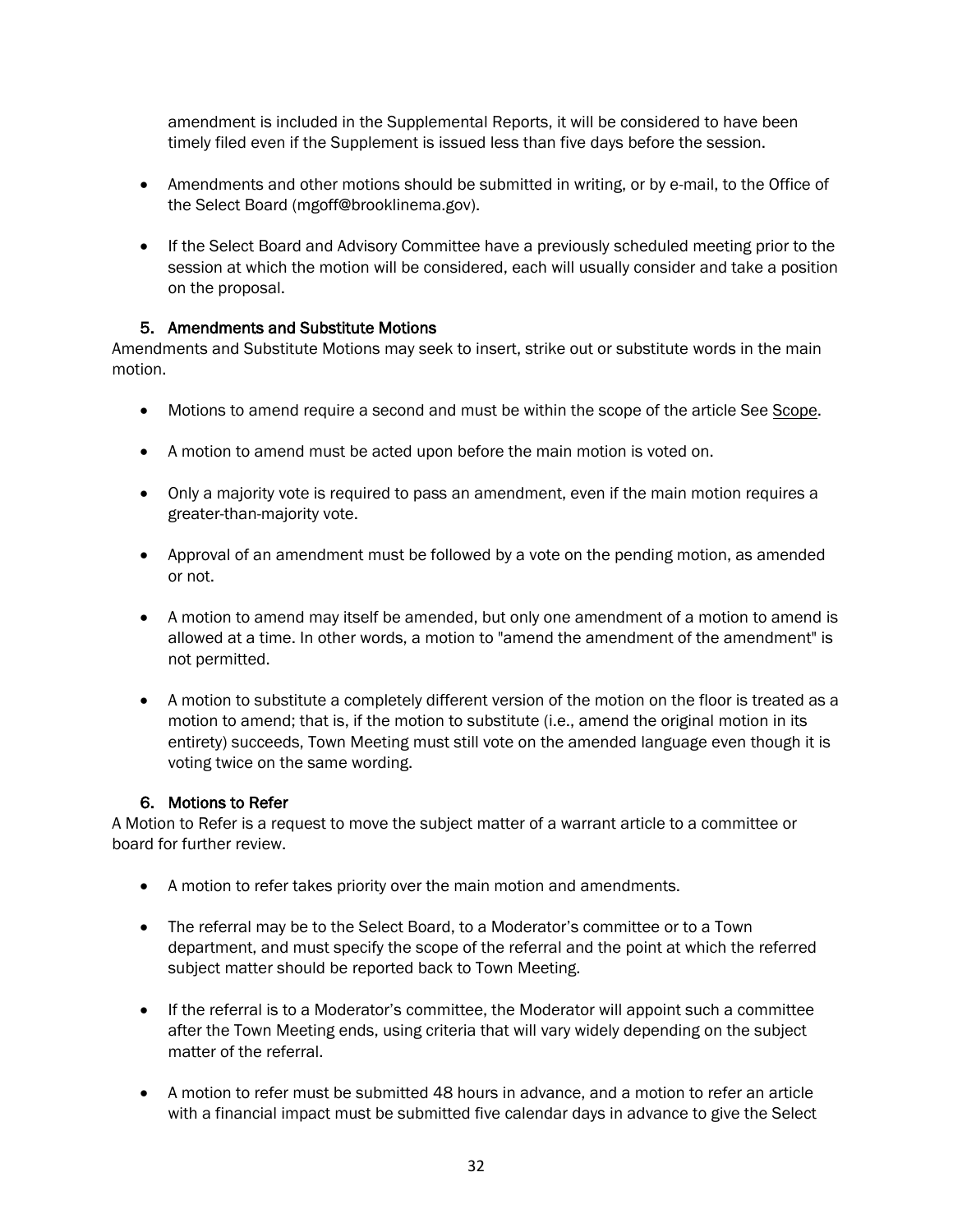Board and Advisory Committee an adequate opportunity to consider it, although the Moderator may make exceptions to this general proposition.

- The Moderator will usually require that the entire subject matter of the article in question, including the motion to refer, be dealt with in a single debate.
- At the conclusion of the debate, the motion to refer is voted on first, before any other motions.
- If such a motion is defeated, voting resumes on the other motion(s) on the floor.
- If the motion to refer is approved, all voting under the article in question will terminate forthwith.
- Since a Town Meeting cannot bind future Town Meetings, postponement of a matter for future consideration is ordinarily accomplished by referring the matter to the Select Board or other Town board or commission with the (non-binding) request that it be brought back to a future Town Meeting.

#### 7. Motions for Postponement

A Motion for Postponement of Action may only postpone an article to a later time or session within the Town Meeting at which it is being considered.

- A Town Meeting does not have the power to bind a future Town Meeting to consider specific subject matter or take a specific action. This is because no subject matter or action may be considered unless it has been properly covered in an article on the warrant for a future Town Meeting.
- In effect, voting to refer a matter to the Select Board with a request that it be brought back to a future Town Meeting results in postponement.
- While the Select Board is not legally required to comply with such a request, it will ordinarily do so.

#### 8. Motions for No Action

Sometimes the recommendation of the Select Board or the Advisory Committee is that no action be taken on an article. If both the Select Board and the Advisory Committee recommend No Action, the proponents of the article are nevertheless entitled to make a motion for affirmative action under the article. The Moderator will typically accept such a motion as the main motion under the article. A vote of No Action on a proposal is the equivalent of a vote against the proposal.

#### 9. Motions of Doubtful Legality

When a motion comes before a Town Meeting that is, in the opinion of the Moderator, of doubtful legality, the Moderator will nevertheless permit the motion to be debated and voted on, but the Moderator will express any doubts to Town Meeting before the vote. This procedure will be followed even if Town Counsel has rendered an opinion that the motion is illegal. However, the Moderator may not permit a motion to be considered when and if a legal condition precedent to the article or motion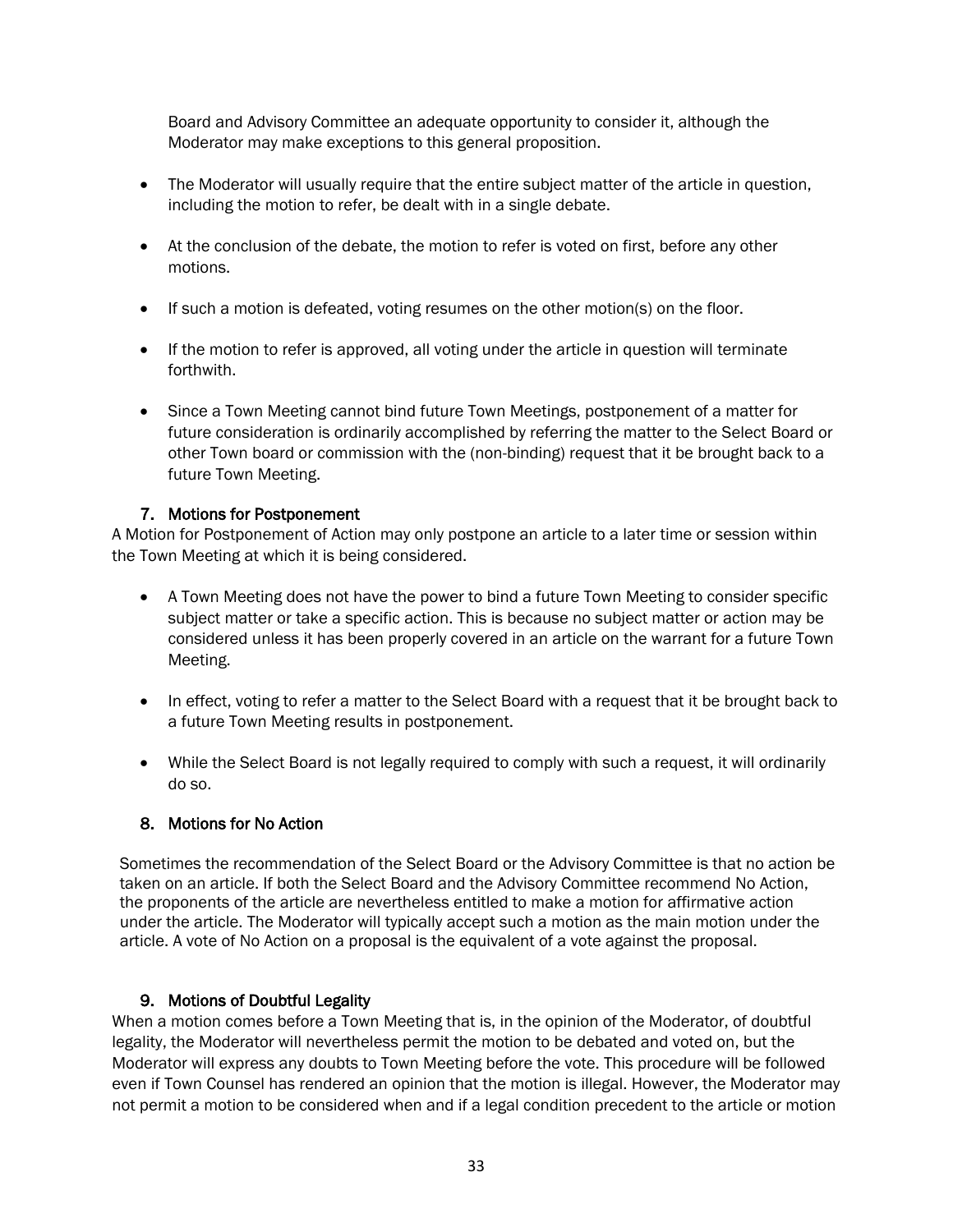has not been met as, for example, when the Planning Board has not held the hearing on a zoning proposal that is required by statute before it can be considered by Town Meeting.

| 10. Additional Motions at Town Meeting |  |  |  |
|----------------------------------------|--|--|--|
|----------------------------------------|--|--|--|

| Points of Order                  | • A point of order is a question of the legality or propriety of the proceedings.                                                                                                                                                                                                                                                                                                                                              |
|----------------------------------|--------------------------------------------------------------------------------------------------------------------------------------------------------------------------------------------------------------------------------------------------------------------------------------------------------------------------------------------------------------------------------------------------------------------------------|
|                                  | If a Town Meeting Member feels that someone has the floor improperly, or that a motion or discussion is<br>not within the purview of an article, the Member may rise, interrupt the speaker, and address the<br>Moderator saying, "I rise to a point of order." After being recognized, the Town Meeting Member states<br>the point of order.                                                                                  |
|                                  | • The Moderator makes a ruling on the point of order.                                                                                                                                                                                                                                                                                                                                                                          |
|                                  | • A point of order must be raised promptly when the problem arises.                                                                                                                                                                                                                                                                                                                                                            |
|                                  | • The Moderator will not permit such a motion as a means of altering an announced vote, except under<br>extraordinary circumstances.                                                                                                                                                                                                                                                                                           |
|                                  | • A point of order may not be used to present a counterargument or to contest a matter of fact. The<br>Moderator will not allow points of order to circumvent those waiting in queue to speak.                                                                                                                                                                                                                                 |
| Questions of<br>Privilege        | • A question of privilege relates to the rights and privileges of the meeting collectively, its safety or dignity,<br>or the integrity of its proceedings.                                                                                                                                                                                                                                                                     |
|                                  | • For example, a question of privilege would be in order if the windows are open and admitting rain, if the<br>sound system is not functioning properly or if one or more Town Meeting Members are engaged in<br>disruptive or derogatory conduct.                                                                                                                                                                             |
|                                  | • A question of privilege may also relate to the rights, reputation and conduct of a particular Town Meeting<br>Member individually or as a Town Meeting Member. For example, if a speaker speaks in derogatory<br>terms of another person, the person attacked, or any other person, may raise a question of privilege.                                                                                                       |
|                                  | • If a Town Meeting Member feels a Question of Privilege should be called, the Member may rise, interrupt<br>the speaker if necessary, and address the Moderator saying, "I rise to a question of privilege." After<br>being recognized, the Town Meeting Member states matter. A question of privilege is not a motion and<br>does not require a second. In virtually no instance will the Moderator permit it to be debated. |
| Reconsideration                  |                                                                                                                                                                                                                                                                                                                                                                                                                                |
|                                  | The rules regarding reconsideration are strict. Motions for reconsideration are made very infrequently in Brookline's Town Meeting.                                                                                                                                                                                                                                                                                            |
| Reconsideration<br>within a Town | • A motion to reconsider a vote permits the Town Meeting to undo a previous action.                                                                                                                                                                                                                                                                                                                                            |
| <b>Meeting Session</b>           | • Such a motion may be made only by a person who was on the prevailing side of the earlier vote. Proof of<br>how one voted is only available when there has been a roll call or a ballot or recorded electronic vote on<br>the action in question. In the absence of such proof, the Moderator ordinarily accepts on faith one's<br>qualification to move reconsideration.                                                     |
|                                  | • A motion to reconsider must pass by a simple majority vote.                                                                                                                                                                                                                                                                                                                                                                  |
|                                  | • If the motion to reconsider passes, the earlier vote is without any force or effect. It is then necessary for<br>a proponent of the earlier vote to move the action again, and the main motion may be amended in the<br>usual manner, except that compliance with the notice rules about amendments may, in the Moderator's<br>discretion, not be required.                                                                  |
|                                  | • On occasion, the Moderator may permit a motion to reconsider a vote within the same session of Town<br>Meeting at which the vote was passed. For example, this may occur if an attempt to balance the annual<br>budget requires amending an item on which there has already been a vote or, in general, if the<br>Moderator is persuaded that confusion or a similar factor contaminated the prior vote.                     |
|                                  | In rare instances, the Moderator may call for reconsideration without a third-party motion, but only if<br>٠<br>convinced that the prior vote was for some reason invalid or contaminated.                                                                                                                                                                                                                                     |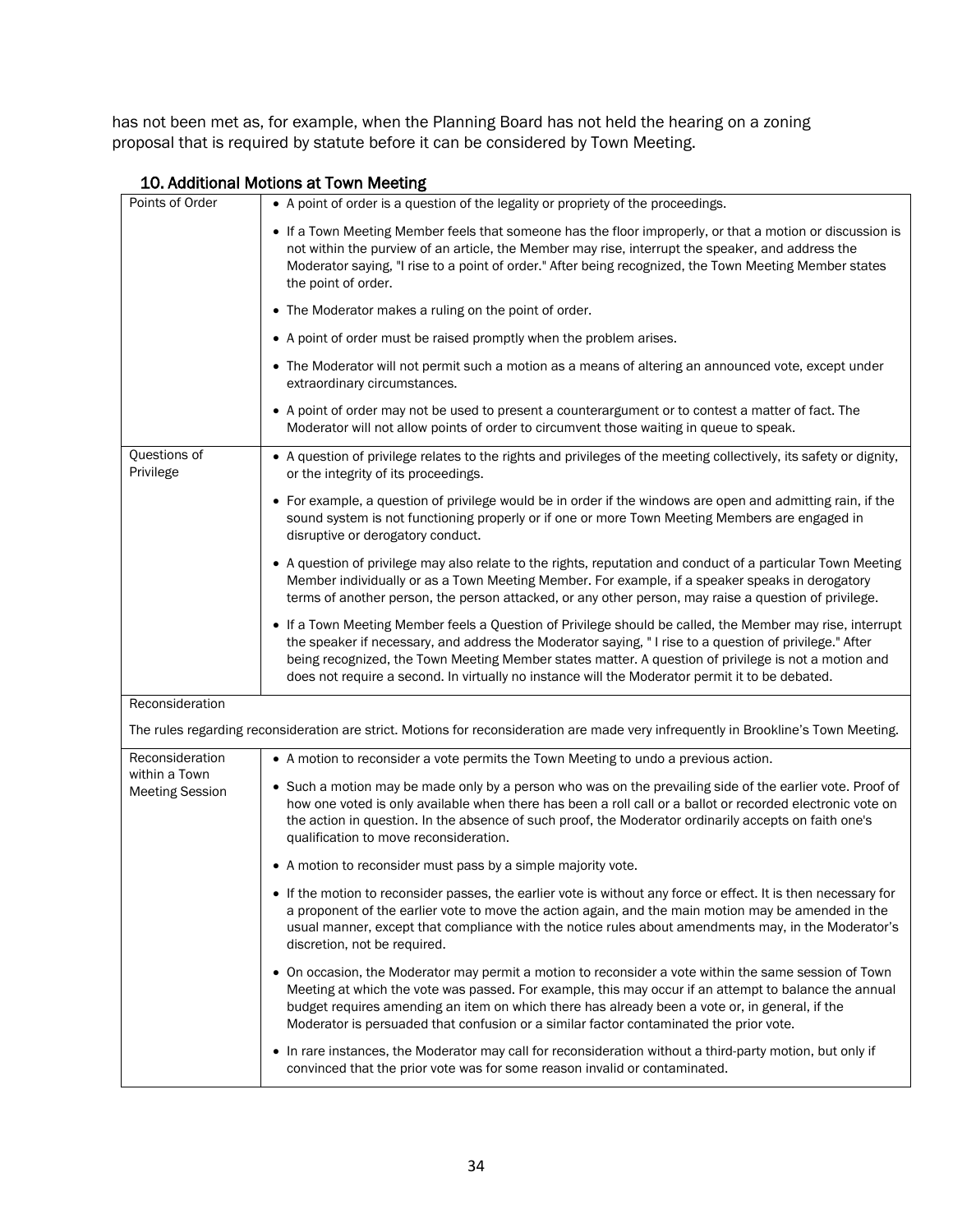#### <span id="page-39-0"></span>Motion to Close Debate

A motion to close debate, often called "moving the previous question," or "moving the question," is not itself debatable, and a two-thirds vote is necessary for the motion to pass.

- A motion to close debate may be made from the floor without the need for the moving party to be formally recognized by the Moderator.
- If a motion for the question is made and if in the Moderator's judgment adequate debate has been heard on both sides of the question, the Moderator will allow this motion to come before the meeting.
- Prior to the vote, the Moderator usually reads the names of those who have signed up in advance to speak but have not yet been heard and points out or calls out the names of those who are standing at microphones (or in a virtual meeting on a waiting list in the chat room) waiting to be recognized.
- If the motion to close debate passes, all debate ceases and the meeting immediately votes, without further comment, on the pending motion. However, in the case of extremely complicated issues and on rare occasions, the Moderator may call for a brief summary of the issues from a representative of each side of the question before proceeding to a vote.
- <span id="page-39-3"></span>• If the motion fails, debate will continue as if the motion had not been made.

#### <span id="page-39-1"></span>Voting Process

- After all who wish to be heard on the question have spoken, or if the question has been successfully called, the Moderator repeats the pending motions or refers to their location in the Combined Reports or a supplement and voting then commences.
- For each motion on the floor, the Moderator will say "All those in favor..." and the response is "Aye," then "All those opposed..." and the response is "Nay" or "No." If the result is clear, the Moderator will declare the motion to have been adopted or defeated.
- If in doubt, the Moderator may ask for a show of hands and then announce the result. In this case, the Moderator may by tradition announce a specific tally of votes when there is no electronic count, particularly when the vote is close to unanimous, so that the official record of the meeting will provide a reasonably accurate description of the strength of the winning vote.
- The Town by-laws provide that, on matters that require a two-thirds vote, the Moderator may simply declare the motion to have been adopted by a two-thirds vote without actually counting the vote, provided that, if the announced result is immediately questioned by at least seven Town Meeting Members, a counted vote will be taken.

#### <span id="page-39-2"></span>Counted and Recorded Votes

• A counted vote may be called for on the Moderator's own motion and must be held if seven Town Meeting Members immediately rise and doubt a vote declared by the Moderator without a count. The verification vote will be taken electronically and, unless there is a call for a recorded vote, the results will be announced by the Moderator but not recorded.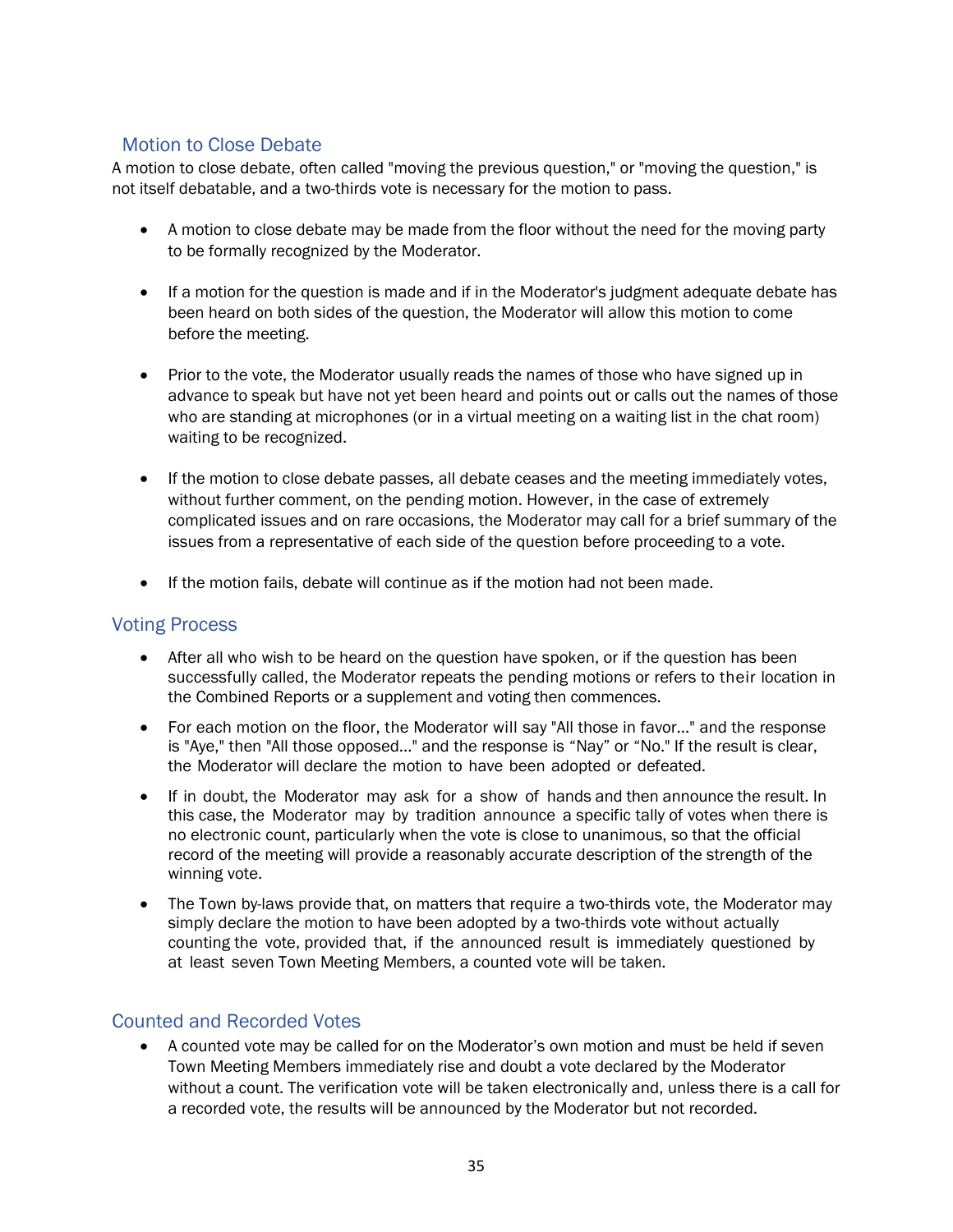- A vote that records the position of each voting Town Meeting Member may be requested prior to voting on any motion and, if at least 35 Town Meeting Members support that request, a recorded vote will be conducted. Since the advent of electronic voting in 2012, other than the few instances in which electronic voting was unavailable, all recorded votes have been taken electronically.
- In the rare instance in which electronic voting is unavailable, a recorded vote will be taken either by roll call or by ballot. If the former, the Moderator will read through an alphabetical list of Town Meeting Members, record their responses, and announce the result. A ballot vote will be taken by written ballot distributed to each Town Meeting Member present, completed by those voting, and turned in and counted by tellers, who will be appointed and sworn in for that purpose. The tellers return the ballots to the Town Clerk, who announces the results of the vote to the Moderator, who then announces the result to the meeting and for the record.
- Once voting in another form is underway, the Moderator will not allow a request for a recorded vote.
- Except as otherwise provided in this section, the Moderator's declaration of the result of a vote is final and may not be doubted.
- Recorded votes are published on the Town website as soon as practicable after they are taken, usually the day after the session at which the vote was taken. They are preserved by the Town Clerk for at least three years and are available for inspection as public records. The results of recorded votes are also published in the Town's Annual Report.

#### <span id="page-40-0"></span>Electronic Voting at In-Person Town Meetings

As noted above in [Town Meeting Procedures,](#page-27-0) upon arrival at an in-person Town Meeting, Town Meeting Members sign in with Town staff and receive an individually programmed voting device used for recorded votes. These devices are pre-tested to assure operability, but an inoperative device may be exchanged at any time for a replacement. As part of the preliminaries for the first session of every Town Meeting, the Moderator conducts a practice vote to familiarize Town Meeting Members with the procedures that will be followed in voting electronically.

Town Meeting members with visual impairments who need assistance with electronic votes should contact the Town Clerk or the Moderator prior to Town Meeting, and such assistance will be arranged.

- A vote may be taken electronically under any of the following circumstances:
	- o If the Moderator doubts the results of a hand vote,
	- $\circ$  If seven Town Meeting Members immediately rise to doubt the declaration by the Moderator of the results of a vote taken without a count, or
	- $\circ$  -Upon the request of not less than 35 Town Meeting Members calling for a recorded electronic vote.
- Once an electronic vote has been declared or properly requested, the Moderator will make sure that Town Meeting Members understand what they are voting on. When the on-site IT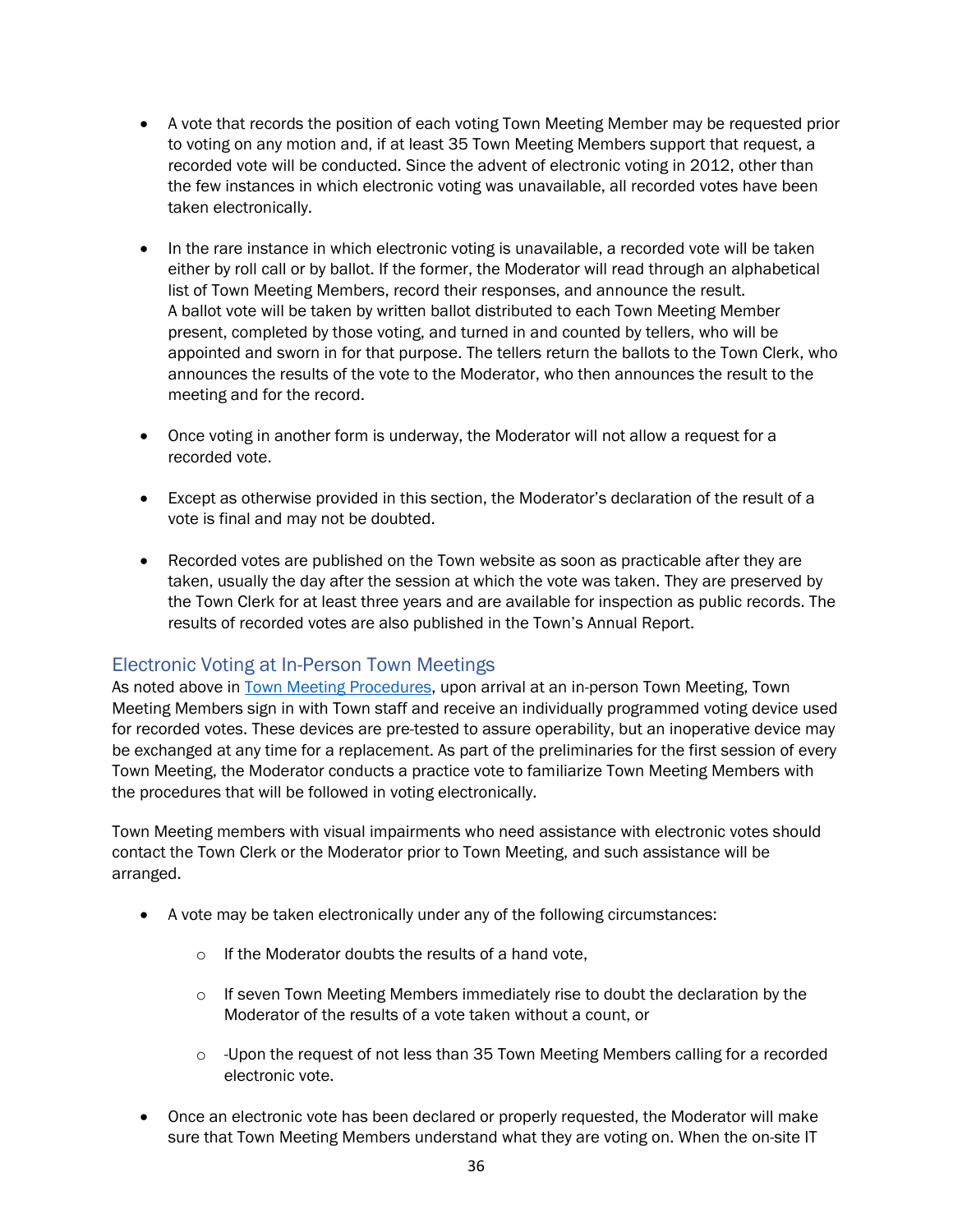manager is ready to proceed, the Moderator will declare voting open and a countdown, usually 45 seconds, will be displayed on the screen.

- At the beginning of the voting period, the Moderator will instruct those in favor of the motion to press number 1 on their hand-held devices, instruct those opposing the motion to press number 2, and instruct those abstaining to press number 3.
- At in-person Town Meetings, Town Meeting Members may change their votes at any time until the expiration of the voting period, but not thereafter, and only their last votes will be recorded. The electronic voting system sometimes does not record vote changes within the last few seconds of a voting period, so Town Meeting Members should not wait until the very end of the voting countdown to vote.
- During the voting period, a projection screen will display the votes by precinct. At-large members' votes are displayed after precinct members' votes.
- During in-person meetings, the complete presentation of votes will be scrolled through at least twice during and after the voting period, so that Town Meeting Members may verify the accurate recording of their votes.
- At the conclusion of the voting, the Moderator will declare the results of the vote.
- The result may not be challenged or changed. However, if a Town Meeting Member's vote was improperly recorded, that member may correct such vote by immediately notifying the Town Clerk.
- The Moderator and Town Clerk will accept vote changes on faith, provided that, in the event of a close vote, the Moderator may require Town Meeting Members to explain publicly the circumstances requiring changes of their votes.
- Town Meeting Members may at any time prior to the dissolution of a Town Meeting correct their recorded votes by contacting the Town Clerk and Moderator, and such changes will be made in the records of the meeting so long as the Moderator has electronically or otherwise acknowledged the change prior to the dissolution of the Meeting. Town Meetings are dissolved at 5:00 p.m. on the day following the last session of the meeting, to allow for the correction of votes.
- As soon as feasible after a recorded vote is taken electronically, the results of that vote will be posted on the Town website and will remain so posted for at least three years. Electronic votes taken solely for the purpose of obtaining an accurate tally or resulting from a vote challenge by Town Meeting Members will not be posted publicly.

#### <span id="page-41-0"></span>Voting Outcomes

A majority of votes of those present and voting must be obtained to pass a motion. There are three types of majority votes at Brookline's Town Meeting: simple majority, two-thirds majority, and fourfifths majority.

Simple Majority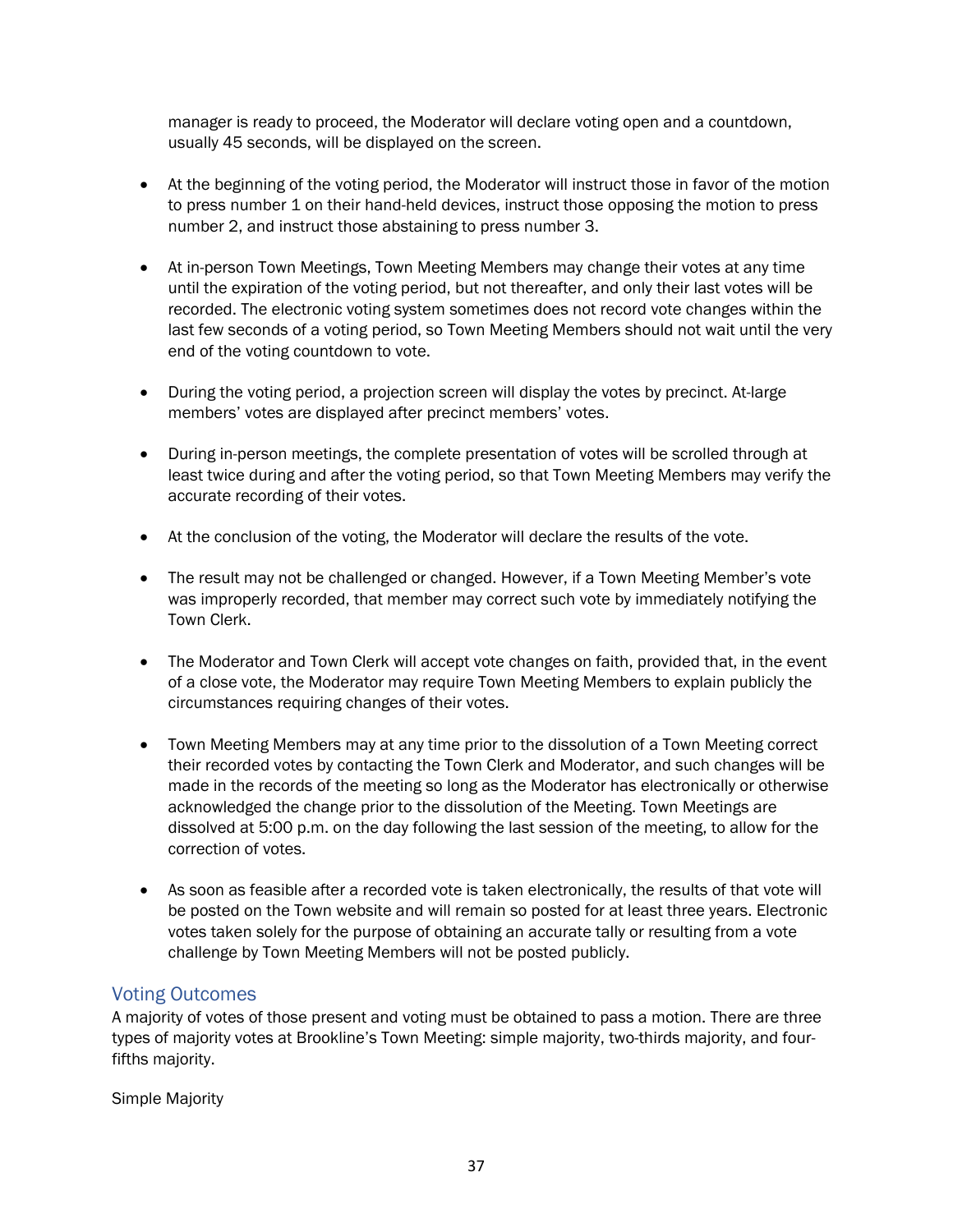- Example: If 100 people are voting, the motion passes if 51 people vote "yes." If 51 people vote "no," the motion is defeated.
- In the event of a tie vote, no majority is reached, and the motion fails.
- Example: If 100 people are voting, and 50 vote "yes" and 50 vote "no," the motion fails.

#### Two-Thirds Majority

- Example: If 150 people are voting, and 100 vote "yes" and 50 vote "no," the motion passes because two-thirds of the voters have voted for the motion.
- Sometimes the total number of votes will not be divisible by 3, resulting in a fraction. In these cases, the fraction is rounded up to the next whole number.
- Example: If 100 people are voting, the motion needs 67 votes to pass. However, two-thirds of 100 is 66.66%. This fractional number would be rounded up to 67, the next highest whole number and the motion passes.

#### Four-Fifths Majority

• Example: if 100 people are voting on a motion, the motion will pass if it receives 80 "yes" votes.

#### <span id="page-42-0"></span>Votes by the Moderator

The Moderator usually abstains from voting. However, as a Town Meeting Member at large, the Moderator may choose to vote on motions where the Moderator's vote will affect the outcome, such as tie votes. This right has rarely, if ever, been exercised in Brookline.

#### <span id="page-42-1"></span>Leaving a Town Meeting Session

When Town Meeting Members leave a Town Meeting session, whether during or at the end of the session, or upon dissolution of the Meeting, they should deposit their hand-held devices in the appropriate bin at the rear of the auditorium. Town Meeting Members who fail to return their devices will be contacted the next day by the Town Clerk's office.

Special procedures relating to voting at virtual meetings are set forth in the [Virtual Town Meeting](#page-54-0)  [Addendum](#page-54-0).

#### <span id="page-42-2"></span>Annual Appropriations Vote

Timing: The main annual budget motion is offered by the Advisory Committee under an article in the warrant for the Annual Town Meeting each year. Because of the complexity of the budget motions, special procedures apply to the process of considering the budget.

Budgets and Revisions: There are sometimes differences between the budget proposed by the Advisory Committee and that proposed by the Select Board. However, negotiations between the two bodies may continue until a few days before Town Meeting, and ordinarily eliminate most, if not all, of these differences. As a result, Town Meeting Members may receive one or more revisions to the budget as originally set forth in the Combined Reports.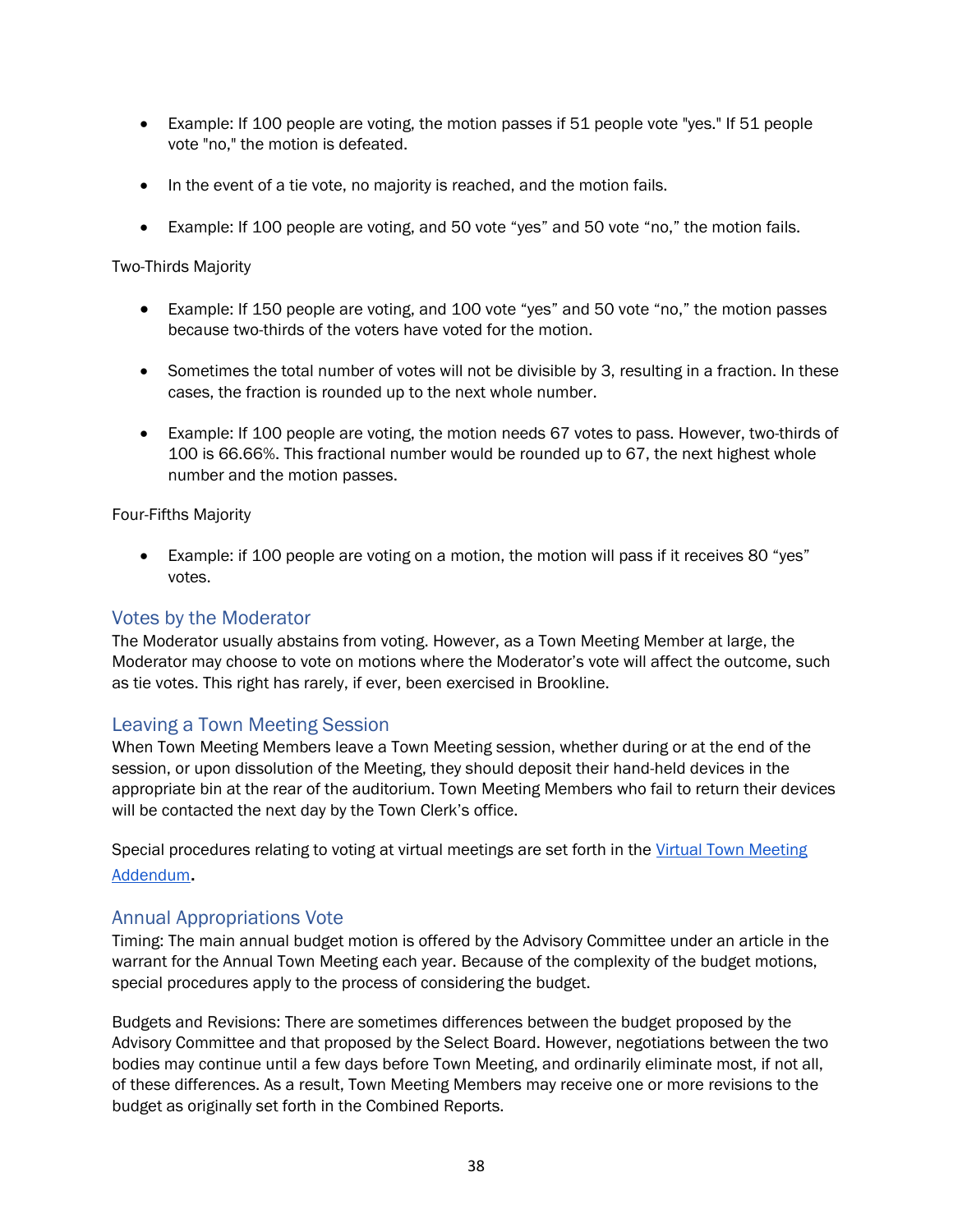Presentation and Debate: The budget debate begins with a presentation of the budget by the Chair of the Advisory Committee. This initial presentation is followed by a statement by the Chair of the Select Board and then a presentation of the school budget by the Superintendent of Schools.

The meeting then considers the "Conditions of Appropriations," as set forth in the Advisory Committee's main motion, and any amendments to the Conditions of Appropriations proposed by the Select Board or by any Town Meeting Member.

Next, capital expenditure items are considered individually, before any other budgetary appropriations. These items constitute "special appropriations" for purposes of the state referendum law. See [Appendix:](#page-48-1) Referenda and Overrides. The Moderator will state the purpose and amount of each capital item, and Town Meeting Members may come to a microphone to comment or ask questions about particular capital items.

The Moderator then usually, though not always, reads through each remaining line item in the budget, Town and School departmental appropriations, non-departmental expenditures and nonappropriated expenditures, together with the amount of the proposed appropriation. As is the case with capital expenditures, Town Meeting Members may comment or ask questions about any specific budget item.

Each budget item is subject to properly noticed amendments as it comes up for consideration at Town Meeting. Since there is no legal requirement that a budget adopted by Town Meeting be in balance, an amendment that changes the amount of an appropriation does not require a motion for corresponding increases or decreases in other appropriation items.

Questions to Departments: During the budget debate, department heads are available for questions about their departmental budgets as they are brought before Town Meeting. The Moderator usually permits Town Meeting Members to question department heads or their designees about their departmental appropriations and other matter relating to the operation or management of their departments. This is the sole opportunity available to a Town Meeting Member to question a department head on the floor of Town Meeting on matters unrelated to a specific budget item or warrant article. The Moderator may bypass this privilege to expedite a long meeting or manage a difficult budget debate.

Voting: No votes are taken during the budget debate except in two instances: (1) when an amendment of a budget item is properly before the meeting, a vote will be taken on that amendment; and (2) Separate two-thirds votes are taken on each capital appropriation that is to be financed in whole or in part by the issuance of Town debt.

At the end of the budget debate, an omnibus vote is taken which incorporates all majority or twothirds votes taken during the debate. This vote usually passes unanimously, or close to unanimously.

Amendments of appropriation items must be submitted by 12:00 p.m. five calendar days before the session at which the item will be discussed. See Actions on the Main Motion and Filing Deadlines. The Moderator has the discretion to permit exceptions to the notice requirement. Exceptions would likely occur if amendments were proposed to balance appropriations and revenues or if waiving the notice requirement would in the view of the Moderator serve the interests of fairness and equity.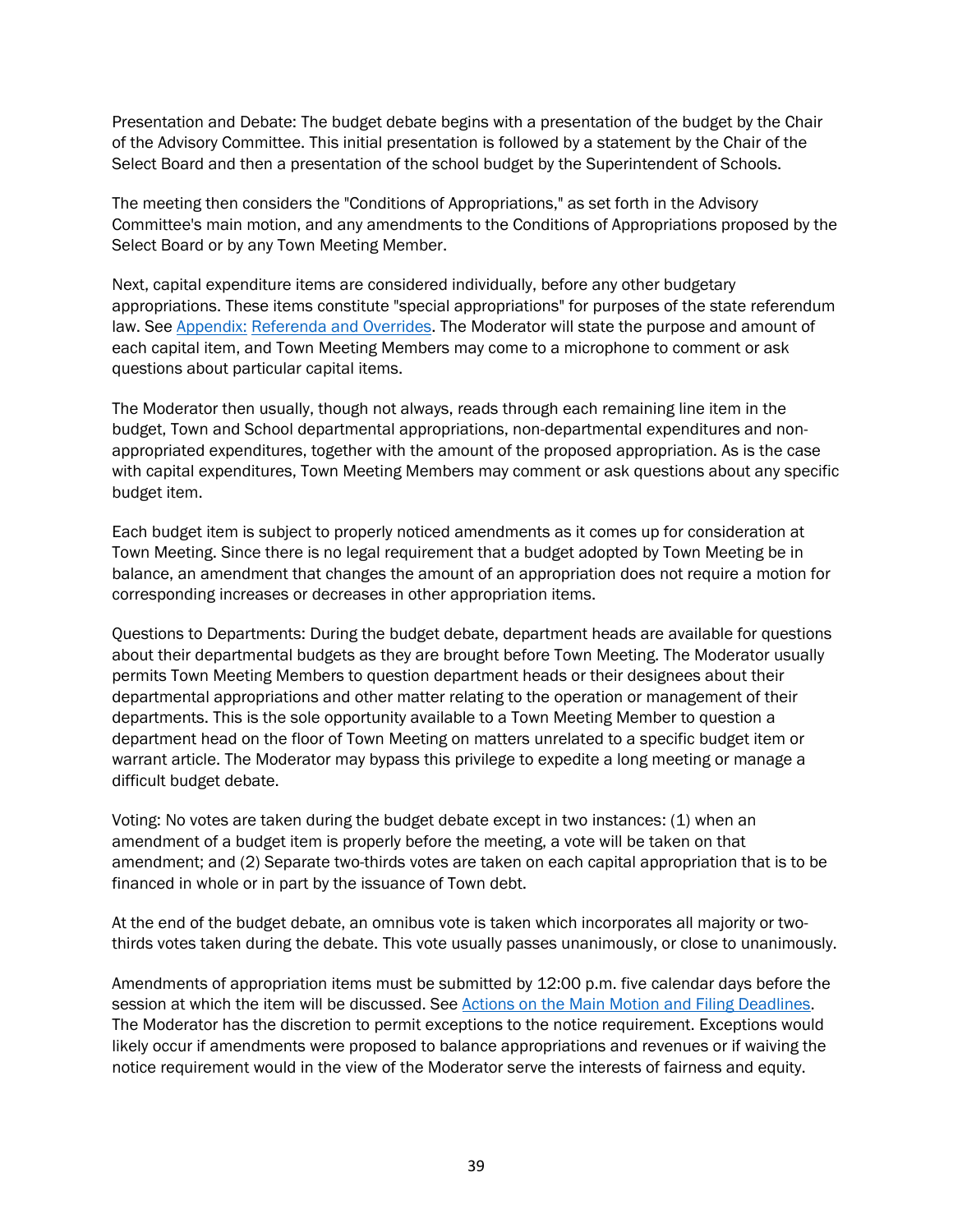A Balanced Budget: It is possible that the budget will be out of balance at the end of the budget debate because of amendments. If that were to occur, the Moderator would encourage Town Meeting to consider further amendments to balance the budget.

If the budget as adopted is not balanced, the Select Board or Advisory Committee may propose amendments at a later session of the Annual Town Meeting. If a balancing amendment is not approved, a new Town Meeting will have to be called to adjust budget appropriations to bring the budget into balance. Alternatively, balancing the budget would have to be accomplished at the Fall Town Meeting. Notably, this has not been necessary in the past several decades.

While the above process describes the procedures currently followed for the annual appropriations vote, the Moderator has discretion to change these procedures in general or in a particular instance.

#### <span id="page-44-0"></span>Secret Ballots

There is a strong public policy to the effect that elected representatives should be held accountable to their constituents for their actions in office. Accordingly, secret ballot voting, which is relatively common in open town meetings, is not encouraged in representative town meetings. Massachusetts law, however, permits secret ballots to be held in representative meetings if two- thirds of those present approve such a vote.

A secret ballot has not been held in Brookline's Town Meeting in recent history, but there may be factors in connection with an issue that would suggest to some that a secret ballot might be in order.

Consistent with all ballot requests, a motion for a secret ballot must be requested prior to voting on the motion in question and will not be allowed after voting in another form has commenced. If twothirds of the Town Meeting Members present vote in favor, ballots will be distributed, completed, and collected and counted by the tellers appointed by the Moderator for this purpose. Secret ballots will simply record "yes" or "no" votes and abstentions and will not record the name of the voting Town Meeting Member, and appropriate actions will be taken by the tellers so that voting Members need not identify themselves publicly at the meeting. Secret ballots are not possible at virtual meetings.

#### <span id="page-44-1"></span>Effective Date of Town Meeting Actions

Subject to (a) through (e) below, all actions taken by Town Meeting are final when the Meeting has ended and is officially dissolved. The meeting is considered dissolved at 5:00 p.m. the day after the last session of the meeting to give Town Meeting Members time to confirm that their votes have been correctly recorded.

#### Exceptions:

- (a) Votes that are subject to a referendum become final seven days after the dissolution of the meeting (excluding Sundays and holidays) unless a referendum is called.
- (b) Amendments of the Town's general by-laws must be submitted to the State Attorney General for approval and are effective upon being posted by the Town Clerk, who posts a bylaw amendment (i) upon notice of its approval by the Attorney General or (ii) if the Attorney General takes no action on the amendment for 90 days after its submission, upon the lapse of such 90-day period.
- (c) Amendments of the Town's zoning by-laws are conditionally effective upon the dissolution of the Town Meeting at which they were enacted but are subject to the same post-meeting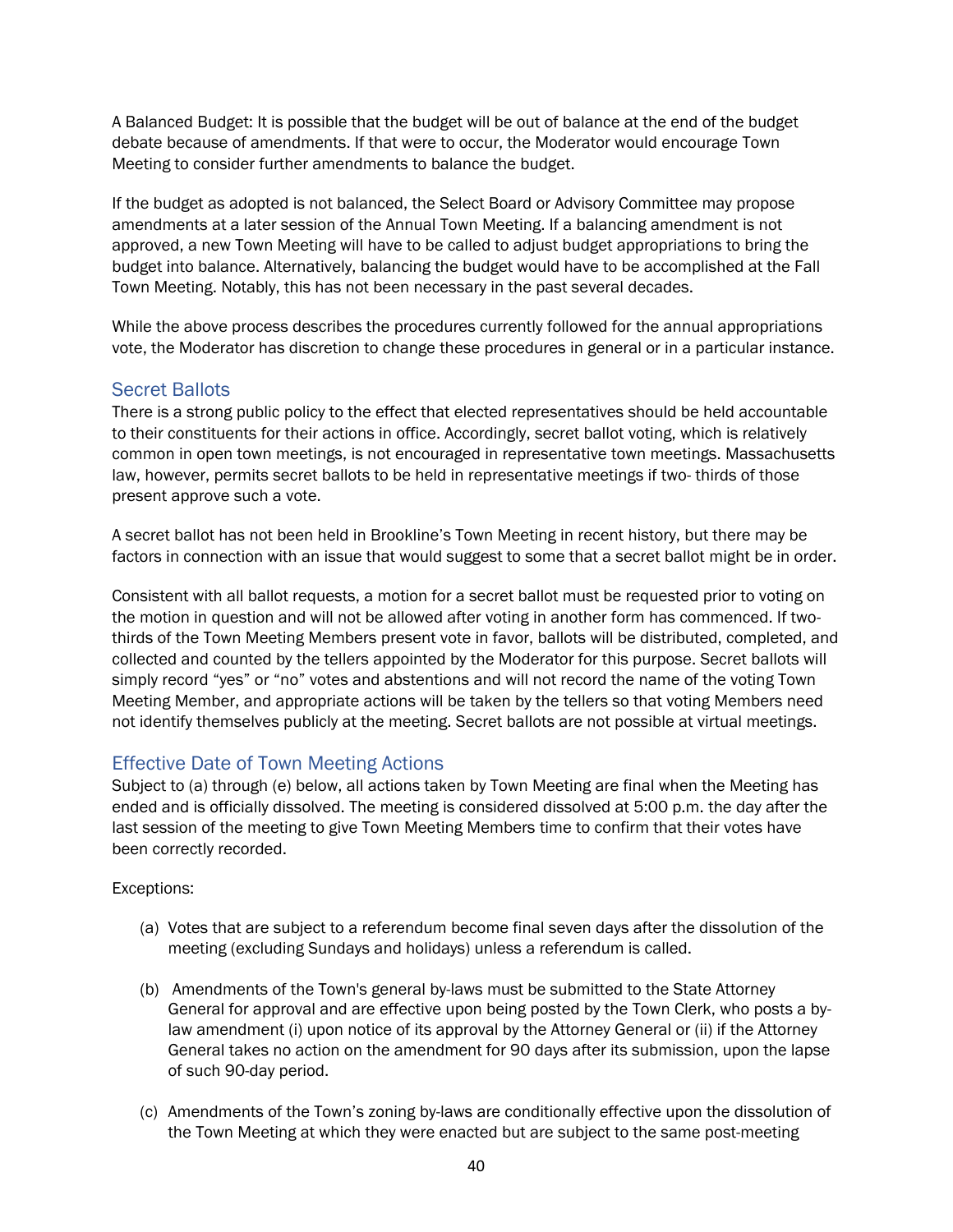review by the Attorney General as are amendments to the general by-laws. The conditional effectiveness becomes final on the date of posting by the Town Clerk as described above.

(d) Votes that contain effective dates become effective on such dates or on such later dates as may apply in accordance with (a) through (c) above.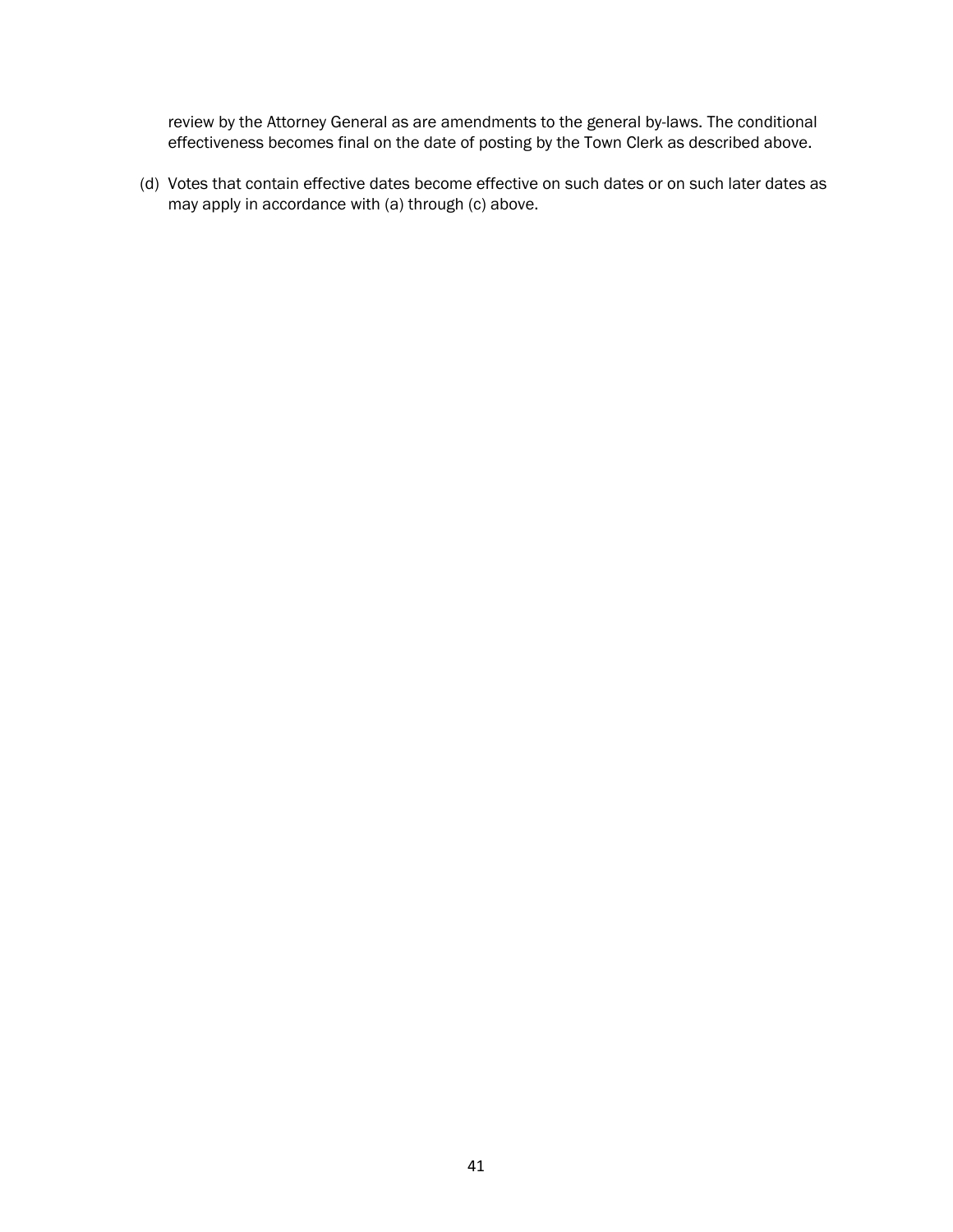### <span id="page-46-0"></span>RESOLUTIONS AND REPORTS

#### <span id="page-46-1"></span>Complimentary Resolutions or Statements of Thanks

Complimentary resolutions may be offered when Town Meeting wishes to thank a person or group for a service to the Town or offer other public courtesies. At the discretion of the Moderator, and in rare instances, such a resolution may be put before Town Meeting without a warrant article, but the proponent of such a motion must obtain special permission in advance from the Moderator to do so.

On occasion, a member of the Select Board or other Town Meeting Member may rise to thank a member of the Board or a Town staff member who is retiring from office. The Moderator will allow this to occur without prior clearance.

#### <span id="page-46-2"></span>Resolutions on National and International Issues

Over the course of at least 50 years, Town Meeting has taken positions on domestic and foreign policies despite having no authority or control over these issues. The Moderator permits warrant articles covering these matters to be considered by Town Meeting. Expressions of Town Meeting's intentions or concerns in these instances are not legally binding on anyone or anything.

#### <span id="page-46-3"></span>Resolutions Directing Town Boards or Committees

Town Meeting may vote to give directions to a Town board or committee, or otherwise indicate the concern of Town Meeting, in a matter covered by an article in the warrant but not susceptible to direct action by the Town Meeting.

Town Meeting may also express by resolution its opinion on matters within the statutory authority of the Select Board, the School Committee, the Library Trustees, the Retirement Board, or the Transportation Board. Since Town Meeting has no legal authority relating to such matters, it may only request, not require, that the Select Board or such other body take specific actions.

#### <span id="page-46-4"></span>Special Committee Reports

Special committee reports unrelated to a specific article on the warrant are submitted to Town Meeting under an article on every warrant providing for the presentation of reports generally. Examples of reports falling within this category are interim and final reports of Moderator's committees, an annual report of the Housing Advisory Board and reports of special committees created by the Select Board. The Moderator will not permit debate or permit a motion to accept, adopt, approve, or ratify these reports.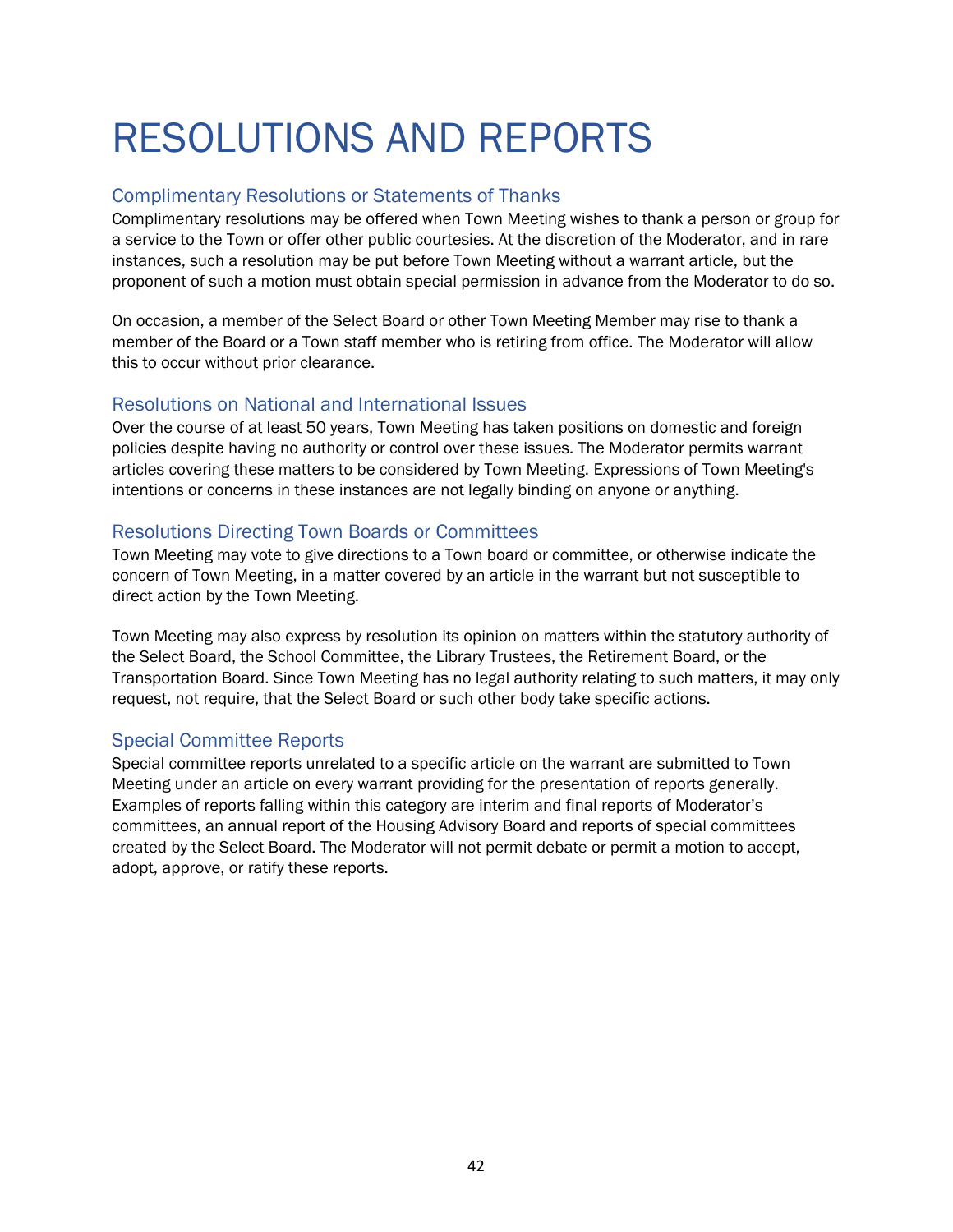### <span id="page-47-0"></span>APPENDIX: KEY CONTACTS AND RESOURCES

#### <span id="page-47-1"></span>Key Contacts

| Updated May 2022                                        |                     |                             |                     |
|---------------------------------------------------------|---------------------|-----------------------------|---------------------|
| Role                                                    | Name                | Email Address               | <b>Phone Number</b> |
| Town Administrator                                      | Melvin Kleckner*    | mkleckner@brooklinema.gov   | 617-730-2200        |
| Deputy Town Administrator                               | Melissa Goff        | mgoff@brooklinema.gov       | 617-730-2205        |
| <b>Administrative Services Director</b>                 | Devon Fields        | Dfields@brooklinema.gov     | 617-730-2211        |
| Select Board                                            |                     | Selectboard@brooklinema.gov |                     |
| <b>Town Clerk</b>                                       | Ben Kaufman         | bkaufman@brooklinema.gov    | 617-730-2010        |
| Moderator                                               | Kate Poverman       | kpoverman@comcast.net       | 617-650-3525        |
| Assistant Moderator                                     | Sandy Gadsby        | sgadsby@foleyhoag.com       | 617-738-6609        |
| Town Meeting Members Association Chair.                 | George Abbott White | Whizzer65@gmail.com         | 617-513-6627        |
| <b>Advisory Committee Chair</b>                         | Dennis Doughty      | doughty@alum.mit.edu        | 617-739-7266        |
| <b>Advisory Committee Staff</b>                         | Lisa Portscher      | lportscher@brooklinema.gov  | 617-730-2246        |
| Audiovisual Support and Submissions for Town<br>Meeting | David Marguado      | tm@brooklinema.gov          |                     |

\*Until September 2022

#### <span id="page-47-2"></span>Websites and Links

| <b>Town Resources</b>                                             |                                                                                    |  |
|-------------------------------------------------------------------|------------------------------------------------------------------------------------|--|
| <b>Brookline Town Website</b>                                     | https://www.brooklinema.gov/                                                       |  |
| <b>Advisory Committee</b>                                         | https://www.brooklinema.gov/166/Advisory-Committee                                 |  |
| Annual Report                                                     | https://www.brooklinema.gov/349/Annual-Reports                                     |  |
| Audio/Visual Submissions for Town Meeting                         | tm@brooklinema.gov                                                                 |  |
| By-laws                                                           | https://brooklinema.gov/310/Town-By-Laws                                           |  |
| Boards and Commissions incl. applications                         | https://www.brooklinema.gov/165/Boards-Commissions                                 |  |
| <b>Budget Central</b>                                             | https://www.brooklinema.gov/851/Budget-Central                                     |  |
| Calendar                                                          | https://www.brooklinema.gov/Calendar.aspx                                          |  |
| <b>Precinct Maps</b>                                              | https://www.brooklinema.gov/DocumentCenter/View/1362/Precincts-8x11-<br><b>PDF</b> |  |
| Town Meeting General Information                                  | https://www.brooklinema.gov/Town-Meeting                                           |  |
| <b>Town Meeting Files</b>                                         | https://www.brooklinema.gov/1020/Town-Meeting-Files                                |  |
| Town Meeting Members Association Listserv                         | brooklinetmma@groups.io                                                            |  |
| Town Meeting Membership                                           | https://www.brooklinema.gov/DocumentCenter/View/6574                               |  |
| <b>Town Organizations and Resources</b>                           |                                                                                    |  |
| League of Women Voters                                            | https://my.lwv.org/massachusetts/brookline                                         |  |
| Brookline Interactive Group You Tube<br><b>Government Channel</b> | https://brooklineinteractive.org/Town-meeting/                                     |  |
| Other Sites Relevant to Town Governance                           |                                                                                    |  |
| Secretary of Commonwealth's Citizen's Guide<br>to Town Meetings   | https://www.sec.state.ma.us/cis/cispdf/Guide_to_Town_Meetings.pdf                  |  |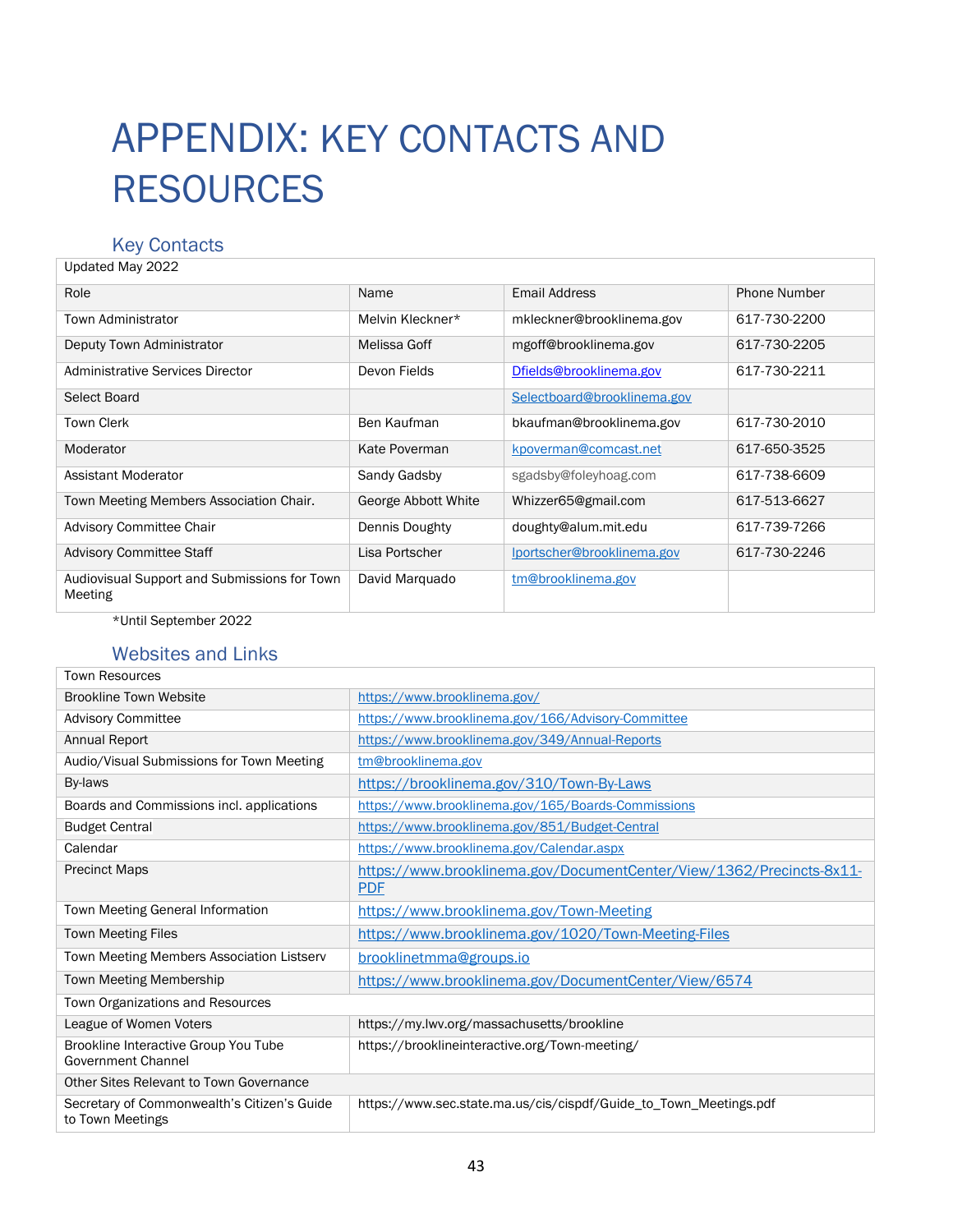## <span id="page-48-0"></span>ANNUAL BUDGET CALENDAR

<span id="page-48-1"></span>

| Capital Budget                                                                                                                               | Dates                                         | <b>Operating Budget</b>                                                                                                                                                                                                                       |
|----------------------------------------------------------------------------------------------------------------------------------------------|-----------------------------------------------|-----------------------------------------------------------------------------------------------------------------------------------------------------------------------------------------------------------------------------------------------|
| Fiscal year begins                                                                                                                           | July 1                                        | Fiscal year begins                                                                                                                                                                                                                            |
| Request forms distributed                                                                                                                    | July                                          |                                                                                                                                                                                                                                               |
| Relevant boards and commissions hold public<br>hearings                                                                                      | August                                        |                                                                                                                                                                                                                                               |
| Request forms due                                                                                                                            | September                                     | Budget forms distributed                                                                                                                                                                                                                      |
| Capital Improvement Plan (CIP) Committee reviews<br>requests                                                                                 | Sept. / Oct.                                  | Cognizant boards and commissions review budget requests<br>Department heads prepare budget requests                                                                                                                                           |
| CIP Committee reviews preliminary<br>recommendations                                                                                         | October                                       | Budget requests due                                                                                                                                                                                                                           |
| Select Board holds public hearing on the CIP Long-<br>Range Financial Forecast is presented                                                  | Nov. / Dec.                                   | Select Board holds public hearing on the budget<br>Long-Range Financial Forecast is presented<br>Town Administrator and staff meet with department heads to<br>ascertain the need for cutbacks and/or expansion based on<br>projected revenue |
| CIP Committee submits final recommendations to<br><b>Town Administrator</b><br>Town Administrator submits recommendations to<br>Select Board | December                                      | Town Administrator develops budget guidelines                                                                                                                                                                                                 |
| Planning Board and Advisory Committee's<br>Capital Subcommittee review the proposed CIP                                                      | Dec. / Jan.                                   | Select Board adopts budget guidelines                                                                                                                                                                                                         |
| Town Administrator submits Financial Plan to Select<br>Board and Advisory Committee, and distributes it to<br>all Town Meeting Members       | February 15<br>(or next Town<br>business day) | Town Administrator submits Financial Plan to Select Board<br>and Advisory Committee, and distributes it to all Town Meeting<br>Members                                                                                                        |
| Select Board reviews and votes on capital items in<br>the budget<br>Advisory Committee reviews and makes<br>recommendations to Town Meeting  | February -<br>May                             | Select Board reviews and votes on the budget<br>Advisory Committee reviews and makes recommendations to<br>Town Meeting.                                                                                                                      |
| Town Meeting votes on capital items in the budget                                                                                            | May / June                                    | Town Meeting votes budget.                                                                                                                                                                                                                    |
| <b>Fiscal Year ends</b>                                                                                                                      | June 30                                       | <b>Fiscal Year ends</b>                                                                                                                                                                                                                       |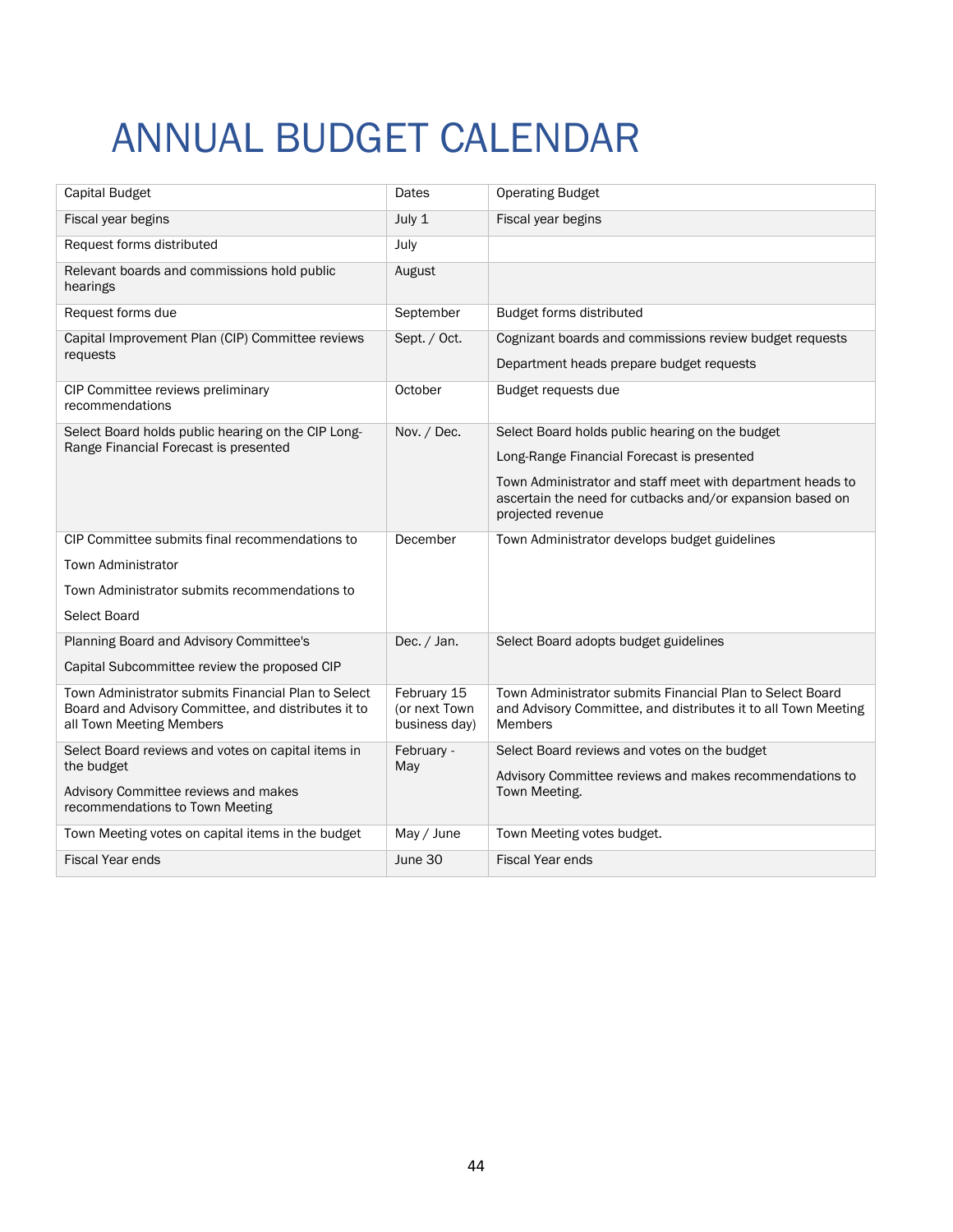### <span id="page-49-0"></span>REFERENDA AND OVERRIDES

#### <span id="page-49-1"></span>Referenda

A referendum is how citizens of the Town who are dissatisfied with certain decisions of Town Meeting may cause a question to be referred to all registered voters of the Town for a vote.

The following actions by Town Meeting, and only such actions, are subject to referendum:

- Authorization of a "special appropriation" (that is, an appropriation outside of the annual Town or School budgets) of \$20,000 or more.
- Establishment of a new Town board or office, abolition of an old board or office or merger of two or more boards or offices.
- Establishment of the term of office of a Town officer.
- Increase or reduction of the number of members of a Town board.
- Adoption of a new Town by-law (regular or zoning) or the amendment or rescission of an existing by-law.

A petition for a referendum relating to any action by Town Meeting that qualifies for a referendum (see 1 through 4 above) may be submitted to the Select Board during the seven-day period after dissolution of a Town Meeting. The petition must be signed by no less than 3% of registered voters of the Town. Petition forms are available from the Town Clerk.

If such a petition is filed, the effectiveness of the related Town Meeting vote is suspended, and the Select Board must issue a call for the referendum "forthwith" after the expiration of five days from the petition filing date.

The polls will be open from 2:00 P.M. to 8:00 P.M. on the date set for the Town-wide referendum vote. The question or questions so referred to all registered voters must be worded on the ballot in substantially the same language and form as adopted by Town Meeting. No action of Town Meeting may be reversed by a referendum unless at least 20% of all registered voters in the Town vote to reverse the action.

#### <span id="page-49-2"></span>Override Votes

A Town-wide vote on actions of Town Meeting will also be held under four other circumstances. In each case, a majority vote is required for the proposal to pass and there is no requirement that a minimum percentage of registered voters cast votes.

• Operating budget override: The voters may be given an opportunity to override the limits of Massachusetts Proposition  $2 \frac{1}{2}$ . (See "Glossary of Terms" in this Appendix) to some higher amount. If Town Meeting votes funds for an operating budget or budgets contingent on an override vote and a majority of the Select Board votes to hold such a vote, then an override election is held.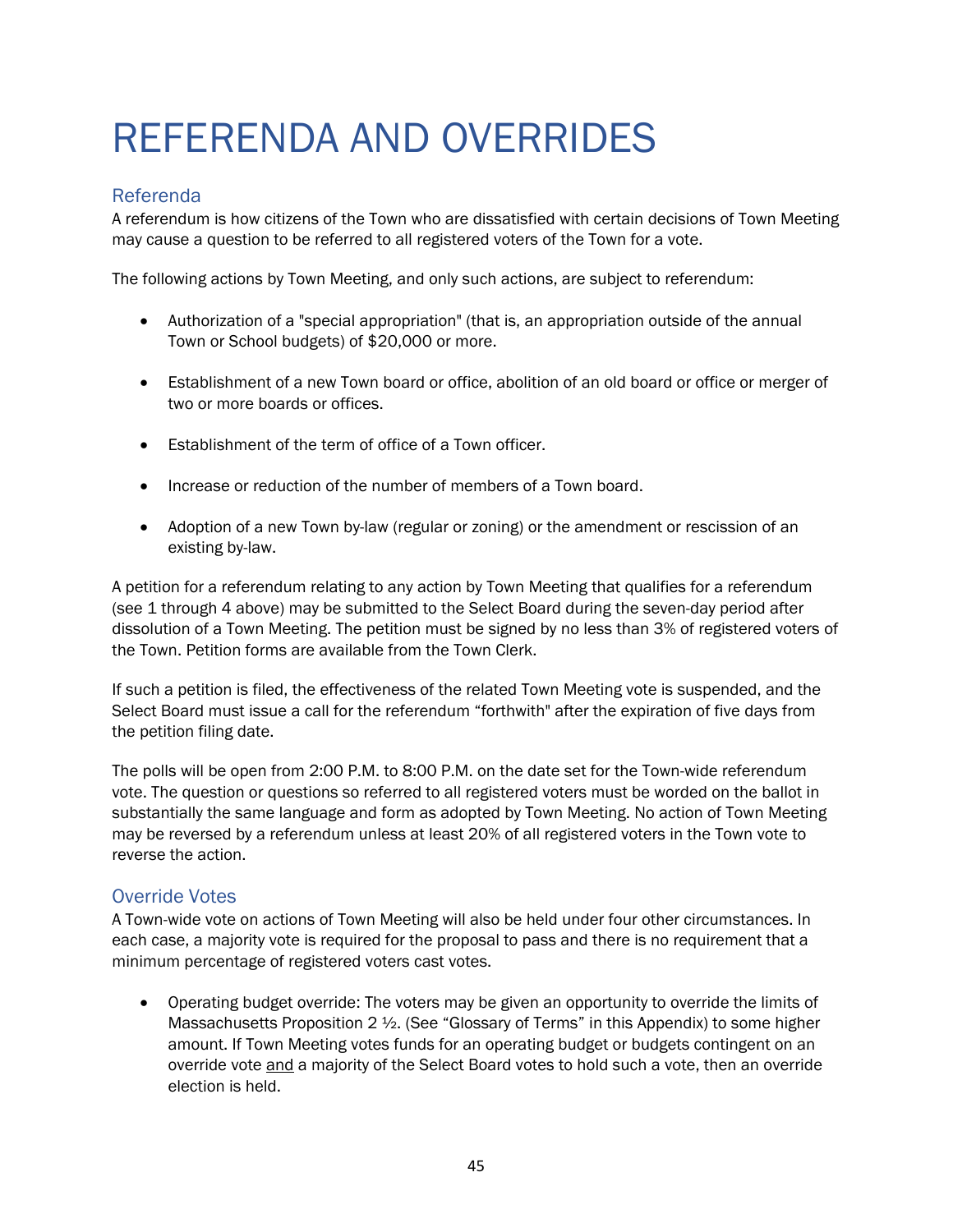The Select Board may also order an override (or debt or capital outlay exclusion) vote prior to Town Meeting's consideration of the appropriation(s) at issue, in which event the relevant budget or appropriation item(s) presented to Town Meeting thereafter, and the action of Town Meeting itself, must reflect the results of the override vote. The question to be placed on the ballot must state the purpose and dollar amount of the override. The Town's tax levy base will be permanently increased by the override amount, if approved.

- Operating budget underride: The voters may also be given an opportunity to "underride" the limits of Proposition 2 1/2 to a lower amount. If a majority of the Select Board votes to hold such a vote, then an underride election is held. The ballot question must state the purpose and dollar amount of the underride and, if adopted by the voters, the Town's tax levy base will be permanently decreased by the underride amount. There have been no operating budget underrides in Brookline since Proposition 2 1/2 was adopted in 1980.
- Debt exclusion: A Town-wide debt exclusion vote may also occur to approve a bond authorization with a debt schedule to be funded outside of Proposition 2 1/2 limits. If Town Meeting authorizes borrowing contingent on the debt exclusion vote and two-thirds of the members of the Select Board (four members) vote to put this matter to the voters, then a debt exclusion election is held.

A debt exclusion may also be subject to a Town-wide vote prior to the consideration of the applicable debt items by Town Meeting, in the same manner described above for operating budget overrides. The ballot question must state the purposes for which and the amount in which the proposed bonds are to be issued. The amount of any approved debt exclusion is added to the Town's levy limit for the term of the debt only, and only to the extent of the annual amount of debt payments.

• Capital outlay expenditure exclusion: If Town Meeting appropriates funds for capital projects contingent on an exclusion vote and two-thirds of the members of the Select Board vote to put this matter to the voters, then an election is held. The ballot question must state the purpose for which the capital outlay funds are to be spent and the dollar amount of the expenditure. The amount of the capital outlay expenditure exclusion will be added to the Town's tax levy limit only for the year in which the project is undertaken.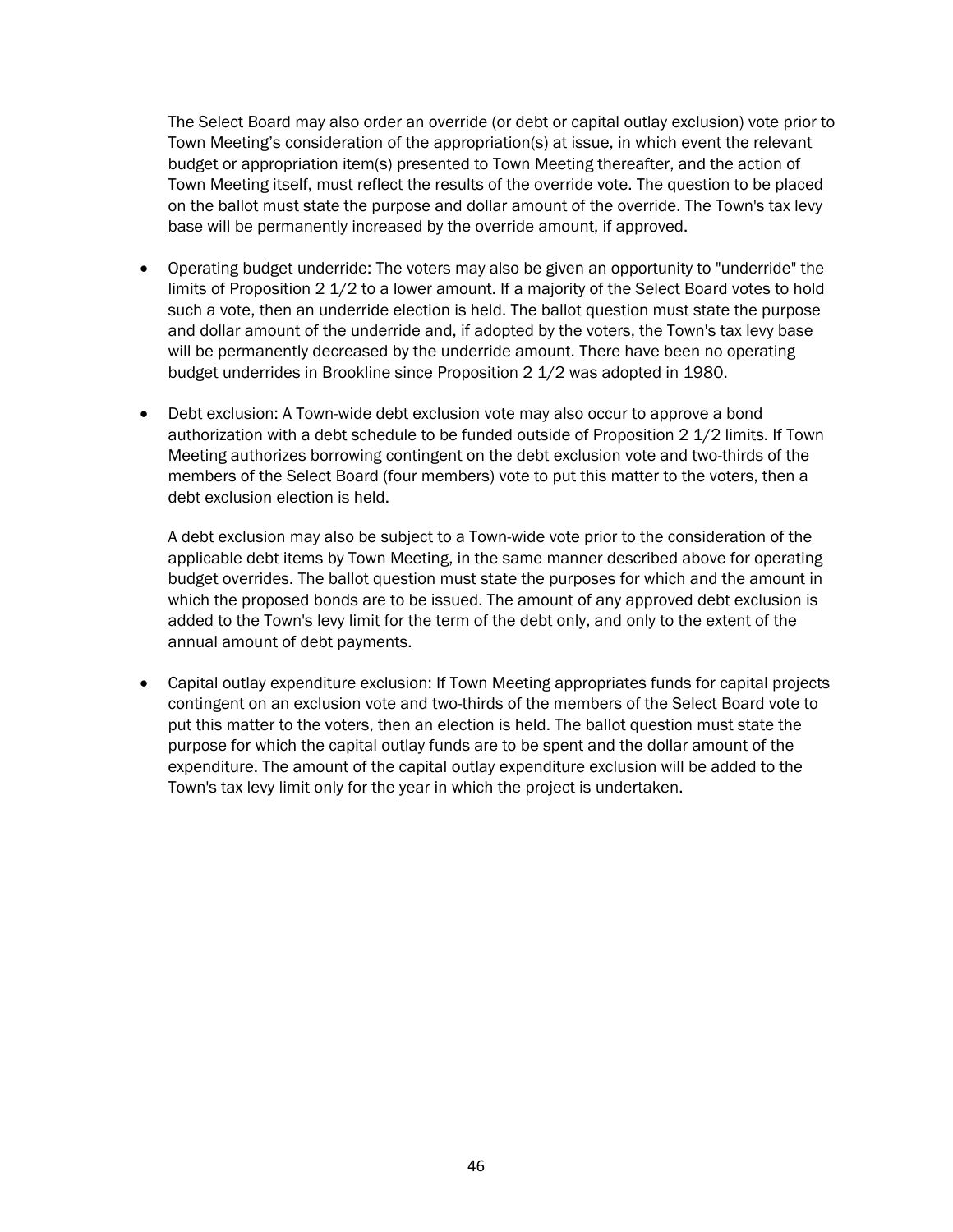### <span id="page-51-0"></span>GLOSSARY OF BUDGET TERMS

#### **Bonds**

Municipal bonds are issued by a municipality for large capital expenditures such as schools or other buildings. With certain exceptions, including school bonds approved by the State Finance Office, a municipality's total borrowing may not exceed 5% of its total assessed valuation. The period within which the bonds must be retired varies according to the type of capital project being financed.

#### Chapter 90

The cost of construction on roads that are approved by the State is eligible for "Chapter 90" reimbursement from the State, which has been at the rate of 90% in recent years.

#### Cherry Sheet

A report by The Commonwealth of Massachusetts containing a statement of monies the Town must pay to the county, MBTA, and Commonwealth, and an estimate of monies to be received from the Commonwealth. These figures must be used when calculating the tax rate.

#### Capital Improvement Plan (CIP)

The Town's Capital Improvement Program, which is revised each year, sets forth the proposed expenditures for capital projects for the following several years.

#### Combined Reports

The official title of the document sent to all Town Meeting Members, which contains the reports of the Select Board, the Advisory Committee and other Town bodies on the articles in the warrant. It is not to be confused with the warrant itself, which is simply a listing of the articles.

#### Conditions of Appropriation

Conditions set forth in the budget vote, which define how particular appropriations are to be spent, whether and how transfers of funds from one category to another can be made, and other conditions which Town Meeting may impose on appropriations. Many of the Conditions of Appropriation in the budget have developed over the years and are carried over verbatim from year to year.

#### Contingency Fund

A sum of money appropriated by Town Meeting for the Select Board to use for any unforeseen expenses during the fiscal year. Amounts expended from this fund for individual projects do not usually exceed \$1,500.

#### Free Cash See "Surplus Revenue" below.

#### **Overlay**

An amount of money held in reserve for the payment of tax abatements and adjustments.

#### Proposition 2 1/2

A tax limitation measure adopted by statewide referendum in 1980, which limits the ability of the Town to increase its budget from year to year. The principal operative provision limits total property taxes levied to 2 1/2% of the full cash value of the property in a community and limits any increase in the tax levy not attributable to new growth to 2 1/2% of the prior year's tax levy. To override these tax limitations requires a Town-wide referendum.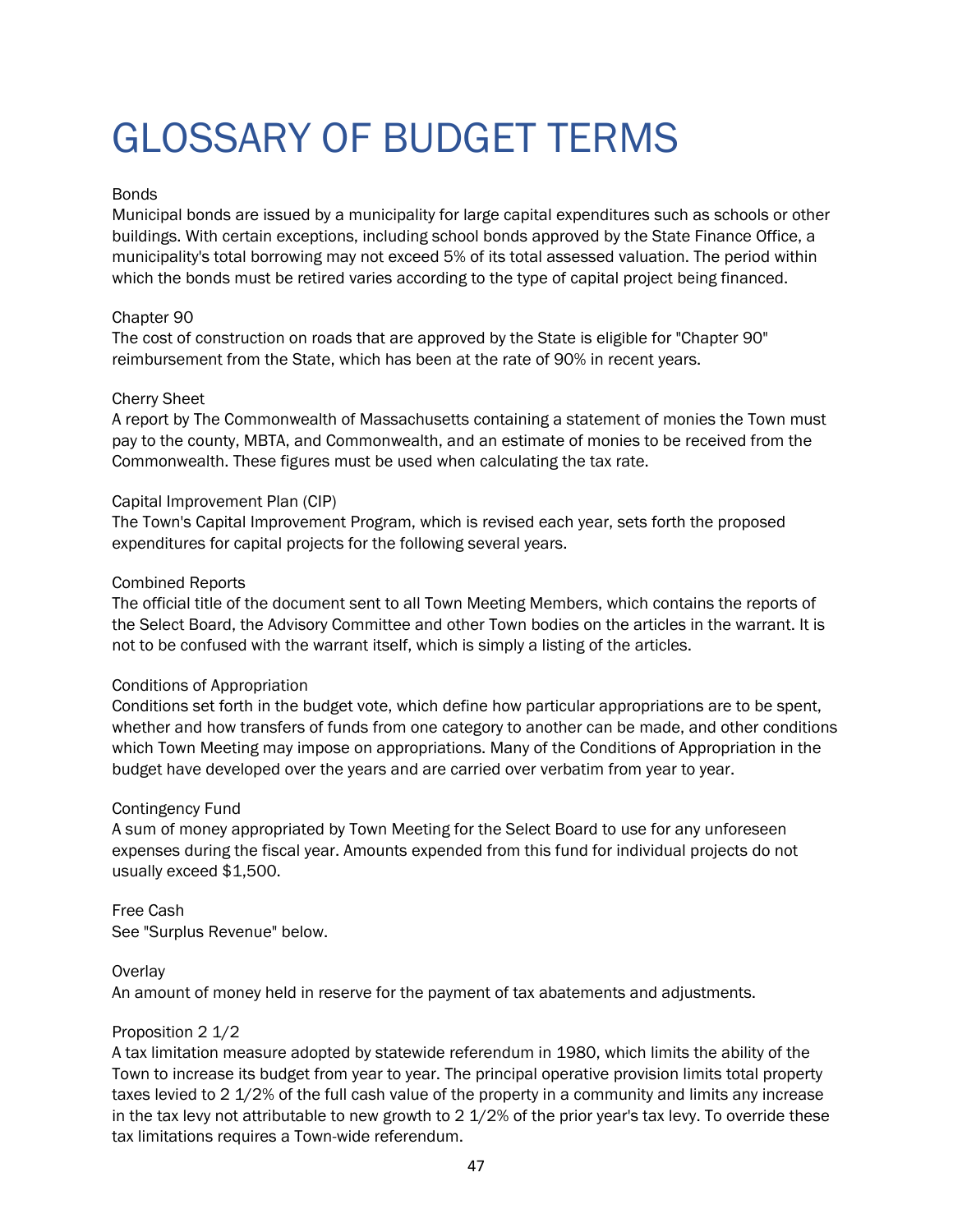#### Reserve Fund

An amount of money voted by the Town Meeting (not to exceed 5% of the prior year's tax levy) for appropriation by the Advisory Committee for any unforeseen or emergency expenses during the year.

#### Supplemental Reports

A distribution to Town Meeting Members that includes reports of the Select Board, Advisory Committee, and other boards or committees that were not available at the time of distribution of the Combined Reports, as well as all amendments and motions proposed to be made under the articles in the warrant submitted after the deadline for mailing of the Combined Reports. Supplemental Reports are either mailed to Town Meeting Members, distributed by the checkers, or both.

#### Surplus Revenue

Funds that derive from (i) the difference between estimates and actual receipts of departmental collections and revenue (for example, licenses and permits) and (ii) any unexpended funds of departmental budgets. When uncollected taxes are subtracted from surplus revenue, the total is called Free Cash, which may be a positive or negative number. Positive Free Cash is available for appropriation by Town Meeting, but only after it has been certified by the State Department of Revenue.

#### Tax Levy

The amount of money to be raised through real and personal property taxes.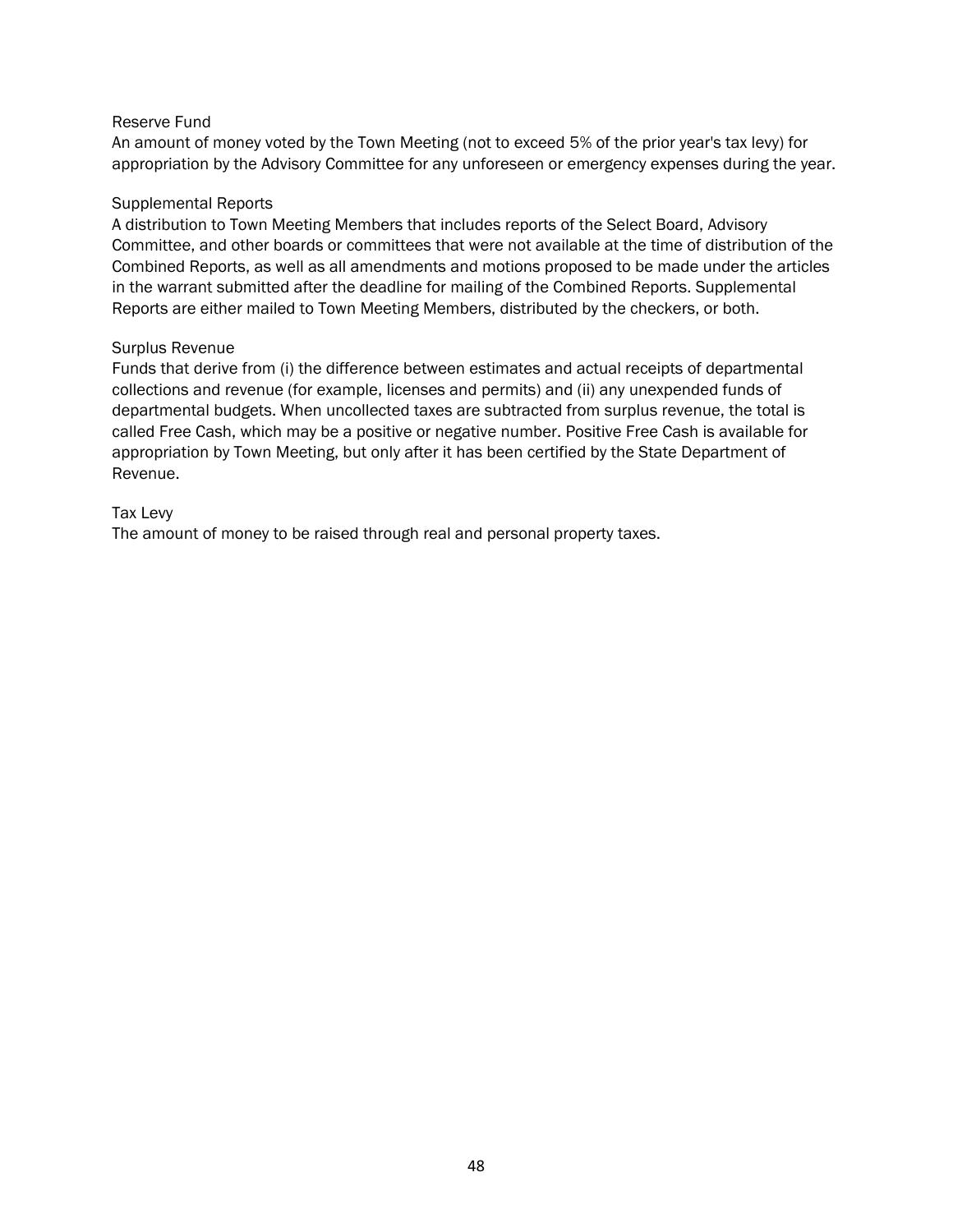## <span id="page-53-0"></span>TOWN BOARDS, COMMISSIONS, AND **COMMITTEES**

The Town governance structure is supported by boards, commissions and committees that perform various municipal and cultural functions. Those committees, their leadership, missions, and minutes can be found on the Town's [Boards and Commissions web page.](https://www.brooklinema.gov/165/Boards-Commissions) Contact Devin Fields [\(dfields@brooklinema.gov\)](mailto:dfields@brooklinema.gov) for information on vacancies and opportunities to participate in Town Committees.

### <span id="page-53-1"></span>TOWN ORGANIZATION CHART

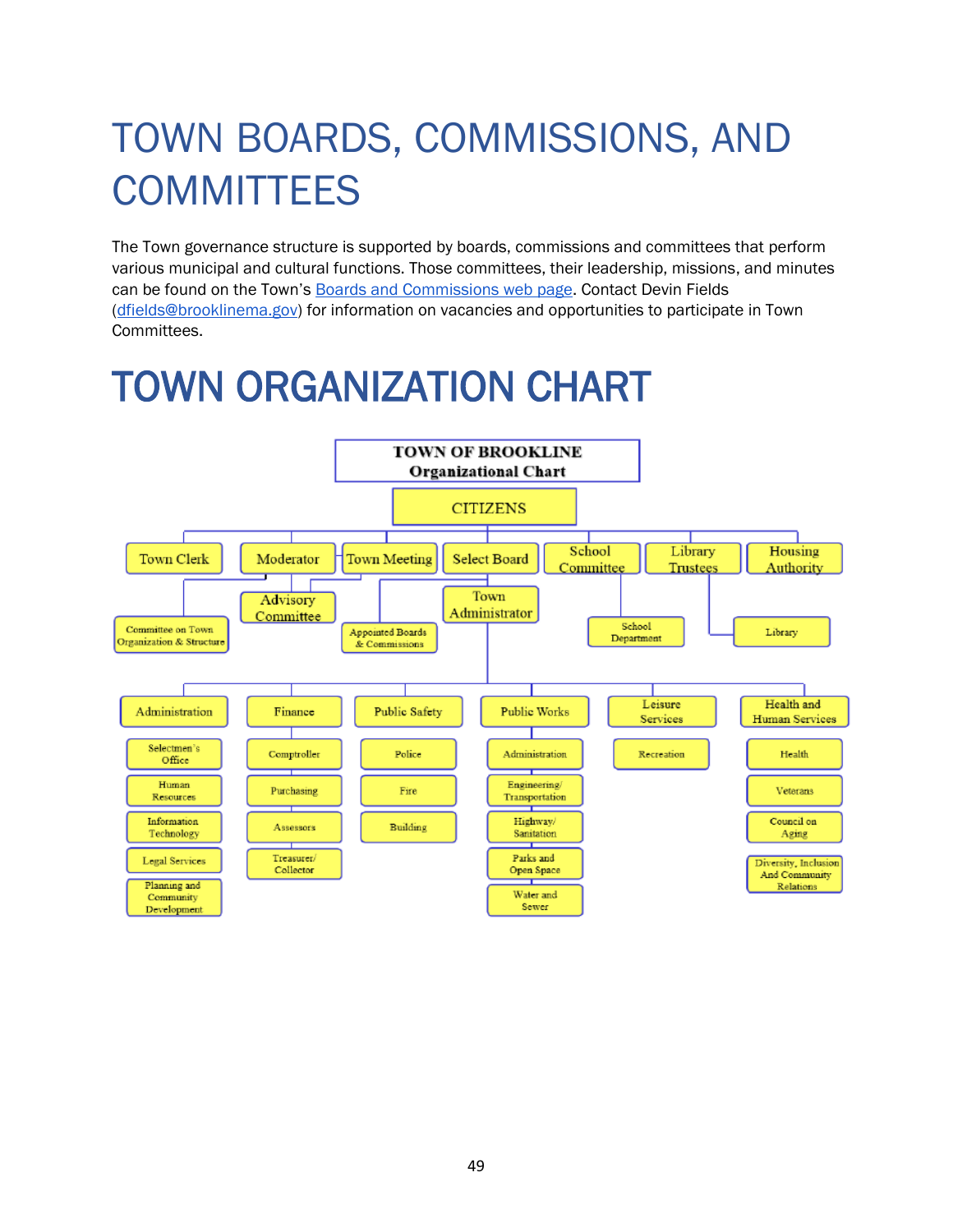## <span id="page-54-0"></span>ADDENDUM: VIRTUAL TOWN MEETINGS ON ZOOM

#### 1. Prior to Consideration of the Articles

Check-in: All participants should login between 6:00-7:00 P.M. Specific check-in instructions will be furnished to all participants prior to and on the date of the meeting. The Helpdesk will be available for those needing assistance in joining the meeting, at a number that will be furnished to participants with the check-in information.

It is important that participants check in early, even as early as 6:00 P.M., to avoid technical challenges of many simultaneous logins. After being checked in from the waiting room, participants will enter the meeting and their microphones will be muted. They should feel free at that point to turn off their cameras and continue work on their computers (or not) while waiting for the meeting to start.

- A conference call number will be provided with the check-in instructions for those who cannot join the meeting electronically.
- Pledge of Allegiance at approximately 6:50 the Moderator will recite the pledge; participants will be on mute but may join in the pledge if they so desire.
- Determination of a quorum and call to order as soon as possible after 7 p.m.
- Acknowledgement by the Moderator of the proper publication of the warrant.
- Star Spangled Banner.
- Indigenous Peoples' Acknowledgement.
- Announcements by the Moderator including special procedures for the meeting.
- Practice vote The practice motion to be voted on will be a confirmation that the meeting may proceed virtually, as required by the virtual meeting enabling legislation.
- 2. Debate Procedures

All participants in the meeting other than the Moderator will be on mute until called upon by the Moderator to speak, at which time the IT staff will prompt the speaker to unmute by clicking on the Mute/Unmute button on the lower left of the speaker's computer screen.

For each debate, the Moderator will first call on alternating pro and con speakers who have signed up in advance to speak. Those who wish to speak at the meeting but have not signed up to do so in advance can request to be recognized by contacting the Chat Monitor by clicking on the Chat icon at the bottom of their computer screens. Each request should contain the following information, in order: last name; first name; precinct number; and either "question," "comment," or other motion sought to be made. Any such request will be communicated by the Chat Monitor to the Moderator as soon as possible after it has been made. This would apply at any time at which Town Meeting Members would ordinarily come to a mike during an in-person meeting, to address questions to the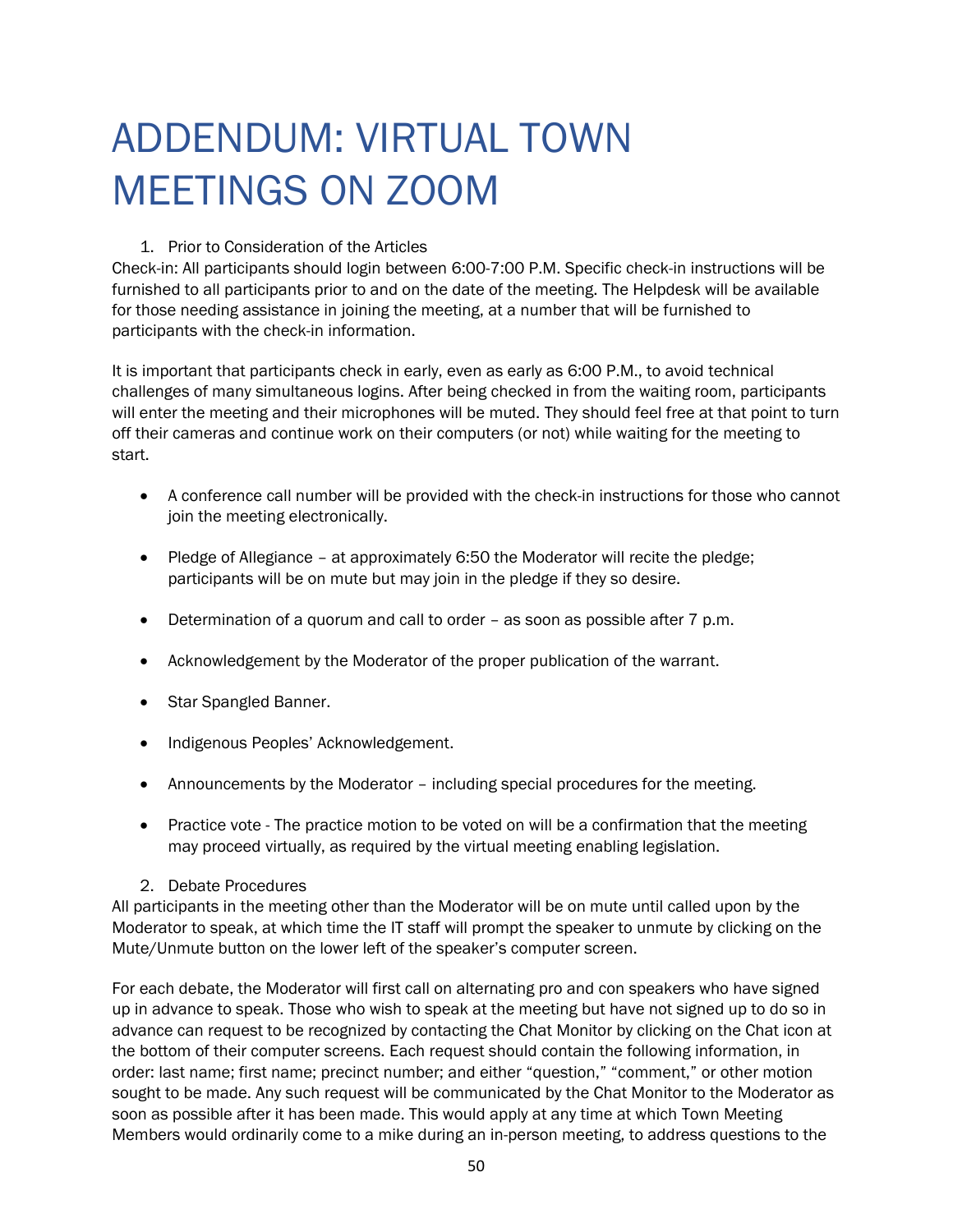Moderator or to make special motions such as points of order, questions of privilege or motions for the question.

The Moderator will call on those with questions or comments at the point in the debate at which the Moderator would ordinarily proceed to a Q&A session, except that the Moderator will interrupt the current speaker for points of order or questions of privilege.

The Moderator will take motions for the question as would occur at an in-person meeting, when the Moderator believes that all sides of the issue on the floor have been adequately aired. Debate will proceed as in an in-person meeting, with the Moderator calling on successive speakers. All debate and deliberation regarding issues under consideration at Town Meeting must take place in a publicly accessible forum or publicly accessible platform, such as Zoom or a similar technology.

Town Meeting Members should not engage in group debate or deliberation using text messages, email, or other modes of private electronic communication while participating in Town Meeting proceedings. During the preliminary proceedings at the first session of each Town Meeting, the Chat Monitor will review technical procedures in considerable detail for those in attendance.

It is the intent of the Moderator for closed captions on computer screens to be available at all virtual meetings. Captioning may be accessed within the zoom interface by clicking on a button labeled "CC" on the bottom right-hand side of the computer screen.

#### 3. Voting Procedures

All votes will be first conducted electronically through the voting system incorporated in the Zoom platform, then by a roll call of those present by conference call. Those with difficulty voting can seek assistance from the Helpdesk.

The Moderator will announce the motion to be voted on, by location in the Combined Reports or a supplement, as at an in-person meeting. When the voting monitor is ready to start the vote, the monitor will so inform the Moderator, who will announce the commencement of a 30- or 45-second voting period.

Ballots will have been displayed on the screens of all those participating electronically, and voters will select "yes," "no" or "abstain" and then select "submit." Once a vote has been submitted, it may not be recalled, so voters will need to be sure that they have clicked on the correct response before submitting the ballot. After the voting period, the Moderator will poll those participating by conference call and then announce the result of the vote.

There will be recorded votes on all motions other than strictly routine ones (such as motions to adjourn) without motions from the floor. The Moderator will announce before a vote if it is NOT to be recorded. Town Meeting Members can call for any such vote to be recorded by contacting the Chat Monitor on the Zoom Chat Line. If a recorded vote is so requested, the Moderator will proceed with such a vote without polling those present, given that a request for a recorded vote has never failed to obtain the necessary Town Meeting Member support.

Individual voting results are available on the [Town website](https://www.brooklinema.gov/1020/Town-Meeting-Files) on the day following a vote. Unlike in inperson Town Meeting, results are not available at the time of the vote.